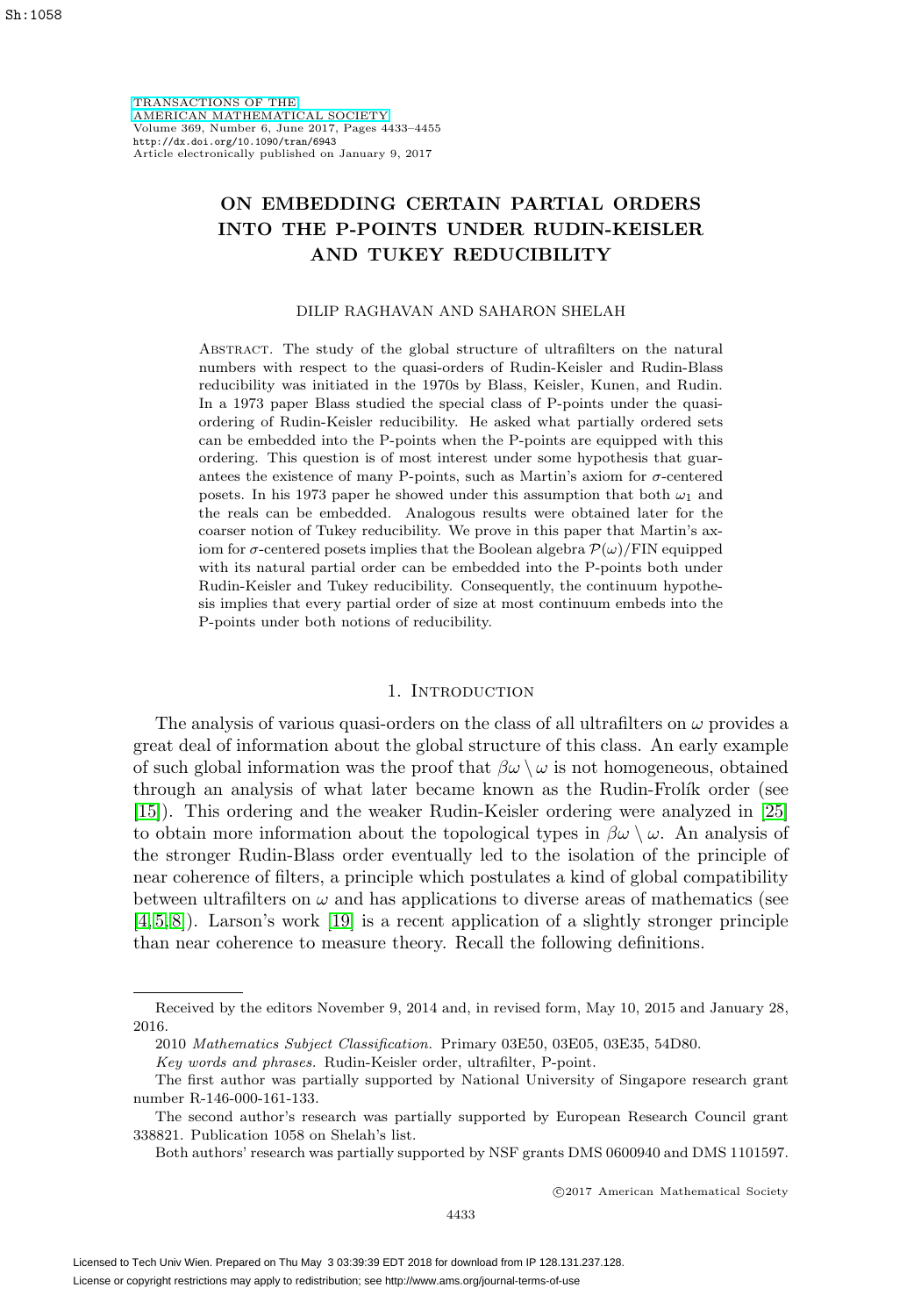**Definition 1.** Let  $\mathcal F$  be a filter on a set X and  $\mathcal G$  a filter on a set Y. We say that  $\mathcal F$  is Rudin-Keisler (RK) reducible to  $\mathcal G$  or Rudin-Keisler (RK) below  $\mathcal G$ , and we write  $\mathcal{F} \leq_{RK} \mathcal{G}$  if there is a map  $f: Y \to X$  such that for each  $a \subset X, a \in \mathcal{F}$  if and only if  $f^{-1}(a) \in \mathcal{G}$ . F and G are RK equivalent, written  $\mathcal{F} \equiv_{RK} \mathcal{G}$ , if  $\mathcal{F} \leq_{RK} \mathcal{G}$ and  $\mathcal{G} \leq_{RK} \mathcal{F}$ .

We say that  $\mathcal F$  is Rudin-Blass (RB) reducible to  $\mathcal G$  or Rudin-Blass (RB) below  $\mathcal G$ , and we write  $\mathcal{F} \leq_{RB} \mathcal{G}$  if there is a finite-to-one map  $f: Y \to X$  such that for each  $a \subset X$ ,  $a \in \mathcal{F}$  if and only if  $f^{-1}(a) \in \mathcal{G}$ . RB equivalence is defined analogously to RK equivalence.

In this paper we restrict ourselves only to ultrafilters on  $\omega$ . If F and G are ultrafilters on  $\omega$ , then  $\mathcal{F} \equiv_{RK} \mathcal{G}$  if and only if there is a permutation  $f : \omega \to \omega$ such that  $\mathcal{F} = \{a \subset \omega : f^{-1}(a) \in \mathcal{G}\}\$ . For this reason, ultrafilters that are RK equivalent are sometimes said to be RK isomorphic. If  $f : \omega \to \omega$  is a function such that  $\forall b \in \mathcal{G}$  [f'' $b \in \mathcal{F}$ ], then in the case when  $\mathcal{F}$  and  $\mathcal{G}$  are ultrafilters on  $\omega$ , f already witnesses that  $\mathcal{F} \leq_{RK} \mathcal{G}$ .

Kunen [\[16\]](#page-21-4) was the first to construct two ultrafilters  $U$  and  $V$  on  $\omega$  such that  $\mathcal{V} \nleqslant_{RK} \mathcal{U}$  and  $\mathcal{U} \nleqslant_{RK} \mathcal{V}$  using only the axioms of ZFC. In his paper [\[18\]](#page-22-2), Kunen showed in ZFC that there are  $2^{2^{\omega}}$  RK incomparable ultrafilters on  $\omega$ . His techniques actually showed in ZFC alone that the class of ultrafilters on  $\omega$  has a fairly complicated structure with respect to the ordering  $\leq_{RK}$ ; for example, this class is c-directed with respect to  $\leq_{RK}$ .

It is also well known that certain special classes of ultrafilters can be characterized using the Rudin-Keisler order. Recall the following notions.

**Definition 2.** An ultrafilter U on  $\omega$  is *selective* if for every function  $f : \omega \to \omega$ , there is a set  $A \in \mathcal{U}$  on which f is either one-to-one or constant. U is called a P-point if for every  $f : \omega \to \omega$ , there is  $A \in \mathcal{U}$  on which f is finite-to-one or constant.

It is easy to see that an ultrafilter  $U$  on  $\omega$  is a P-point if and only if for any collection  $\{a_n : n \in \omega\} \subset \mathcal{U}$  there exists  $a \in \mathcal{U}$  such that  $\forall n \in \omega \left[a \subset^* a_n\right]$ . Here  $\subset^*$ denotes the relation of containment modulo a finite set:  $a \subset^* b$  if and only if  $a \setminus b$ is finite. Selective ultrafilters are minimal in the Rudin-Keisler ordering, meaning that any ultrafilter that is RK below a selective ultrafilter is RK equivalent to that selective ultrafilter. This minimality in fact characterizes the selective ultrafilters. P-points are minimal in the Rudin-Frolík order. Observe that  $\leq_{RK}$  and  $\leq_{RB}$ coincide for the class of P-points.

Rudin [\[26\]](#page-22-3) proved in 1956 that P-points exist if the Continuum Hypothesis (CH henceforth) is assumed, and he used this to show that CH implies the nonhomogeneity of  $\beta\omega \setminus \omega$ . P-points were also independently considered by several other people in a more model-theoretic context. The question of whether P-points always exist was settled in a landmark paper of Shelah in 1977 (see [\[27\]](#page-22-4)), where the consistency of their non-existence was proved.

Blass considered the structure of the class of P-points with respect to the Rudin-Keisler order in [\[3\]](#page-21-5). As the existence of P-points is independent of ZFC, it makes sense to consider this structure only when some hypothesis that allows us to build P-points with ease is in hand. If this hypothesis is relatively mild and moreover has the status of a "quasi-axiom", then it may be considered the "right axiom" under which to investigate the class of P-points. In [\[3\]](#page-21-5), Blass used Martin's axiom for  $\sigma$ -centered posets. Recall that a subset X of a forcing notion  $\mathbb P$  is *centered* if any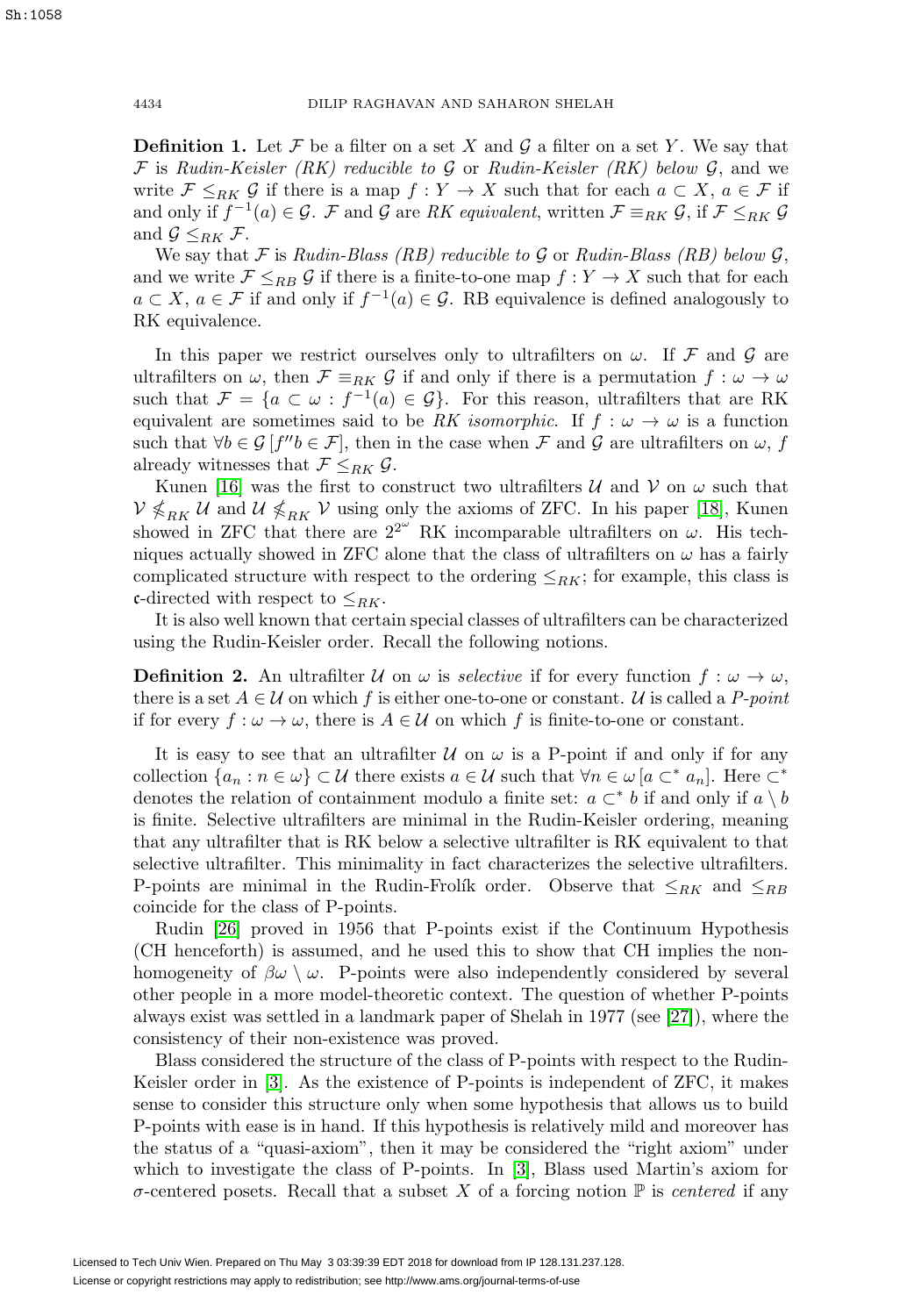finitely many elements of X have a lower bound in  $\mathbb{P}$ . A forcing notion  $\mathbb{P}$  is called  $\sigma$ centered if  $\mathbb{P} = \bigcup_{n \in \omega} \mathbb{P}_n$ , where each  $\mathbb{P}_n$  is centered. Martin's axiom for  $\sigma$ -centered posets, denoted  $MA(\sigma$ -centered), is the following statement: for every  $\sigma$ -centered poset P and every collection X of fewer than  $\mathfrak{c} = 2^{\aleph_0}$  many dense subsets of P, there is a filter  $G \subset \mathbb{P}$  such that  $\forall D \in \mathscr{X}$   $[G \cap D \neq 0]$ . MA( $\sigma$ -centered) is a mild hypothesis; it is implied both by CH and by forcing axioms such as Martin's axiom (MA) and the Proper Forcing Axiom (PFA). It has some status as a "quasi-axiom" because it is a forcing axiom for a class of very well-behaved posets, and last but not least, it allows us to build P-points in a generic manner. For these reasons it is arguable that  $MA(\sigma$ -centered) is the right axiom under which to study the global structure of the P-points. It should be noted however that  $MA(\sigma$ -centered) is not the minimal assumption guaranteeing the existence of many P-points. The statement  $\mathfrak{d} = \mathfrak{c}$  is equivalent to the statement that every filter generated by  $\lt \mathfrak{c}$ elements can be extended to a P-point (see Theorem 4.4.5 of [\[1\]](#page-21-6)).

We should point out that  $MA(\sigma$ -centered) is equivalent to the statement that  $\mathfrak{p} = \mathfrak{c}$  (see Theorem 7.12 of [\[6\]](#page-21-7)). A family  $F \subset [\omega]^\omega$  is said to have the finite intersection property (FIP) if for any  $a_0, \ldots, a_k \in F$ ,  $a_0 \cap \cdots \cap a_k$  is infinite. p is the minimal cardinal  $\kappa$  such that there is a family  $F \subset [\omega]^\omega$  of size  $\kappa$  with the FIP, but for which there is no  $b \in [\omega]^\omega$  such that  $\forall a \in F$  [ $b \subset^* a$ ].

Among other results, Blass [\[3\]](#page-21-5) showed that  $MA(\sigma\text{-centered})$  implies that both  $\omega_1$ and  $\mathbb R$  (the real numbers ordered as usual) can be embedded into the P-points under the Rudin-Keisler ordering. He also proved that there are  $2^{2^{\omega}}$  many Rudin-Keisler incomparable P-points under  $MA(\sigma$ -centered). He posed the following question in his paper. $<sup>1</sup>$  $<sup>1</sup>$  $<sup>1</sup>$ </sup>

<span id="page-2-1"></span>**Question 3** (Blass, 1973). Assuming  $MA(\sigma$ -centered), what partial orders can be embedded into the P-points with respect to the Rudin-Keisler ordering?

Some analogues of Blass' results from [\[3\]](#page-21-5) were proved much later for the notion of Tukey reducibility of ultrafilters. The general notion of Tukey reducibility between directed quasi-orders arose with the Moore-Smith theory of convergence in topological spaces. We say that a quasi-order  $\langle D, \leq \rangle$  is *directed* if any two members of D have an upper bound in D. A set  $X \subset D$  is unbounded in D if it doesn't have an upper bound in D. A set  $X \subset D$  is said to be *cofinal in* D if  $\forall y \in D \exists x \in X$  [ $y \leq x$ ]. Given directed sets D and E, a map  $f: D \to E$  is called a Tukey map if the image of every unbounded subset of D is unbounded in E. A map  $g: E \to D$  is called a *convergent map* if the image of every cofinal subset of  $E$  is cofinal in  $D$ . Even though this is not the original definition of a convergent map, it is known to be equivalent to the original definition. It is not difficult to show that there is a Tukey map  $f: D \to E$  if and only if there is a convergent  $g: E \to D$ .

**Definition 4.** We say that D is Tukey reducible to E, and we write  $D \leq_T E$  if there is a convergent map  $g : E \to D$ . We say that D and E are Tukey equivalent or have the same *cofinal type* if both  $D \leq_T E$  and  $E \leq_T D$  hold.

The topological significance of these notions is that if  $D \leq_T E$ , then any D-net on a topological space contains an E-subnet.

<span id="page-2-0"></span> $1$ Question 4 of [\[3\]](#page-21-5) asks explicitly only about ordinals; but given the other results in that paper, the more general question is implicit.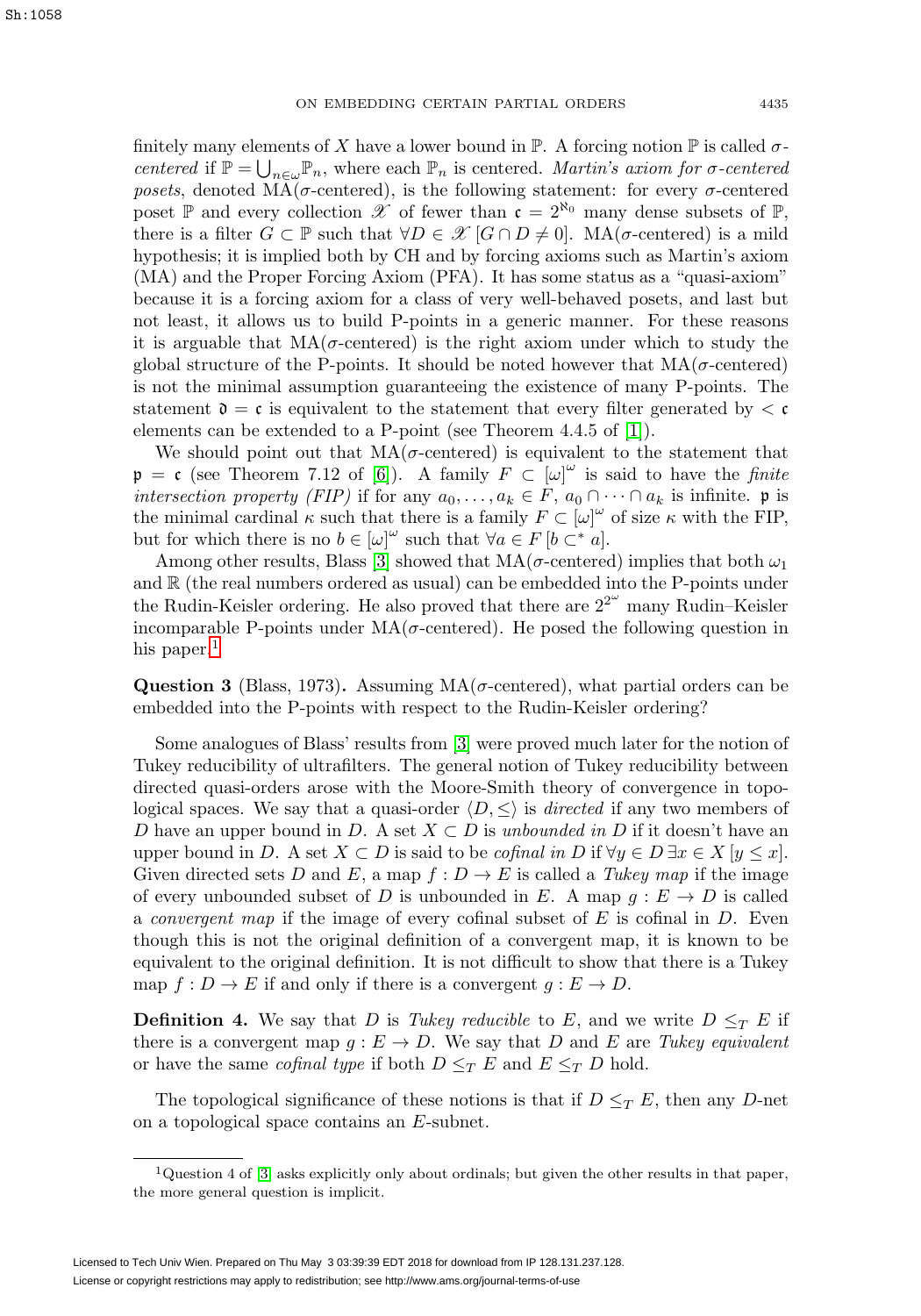If U is any ultrafilter on  $\omega$ , then  $\langle U, \supset \rangle$  is a directed set. When ultrafilters are viewed as directed sets in this way, Tukey reducibility is a coarser quasiorder than RK reducibility. In other words, if  $\mathcal{U} \leq_{RK} \mathcal{V}$ , then  $\mathcal{U} \leq_T \mathcal{V}$ . In contrast with Kunen's theorem discussed above, it is unknown whether it is possible to construct two ultrafilters on  $\omega$  that are not Tukey equivalent using only ZFC. For any  $\mathscr{X}, \mathscr{Y} \subset \mathcal{P}(\omega)$ , a map  $\phi : \mathscr{X} \to \mathscr{Y}$  is said to be monotone if  $\forall a, b \in \mathscr{X} \vert a \subset b \implies \phi(a) \subset \phi(b) \vert$ , and  $\phi$  is said to be *cofinal in*  $\mathscr{Y}$  if  $\forall b \in \mathscr{Y} \exists a \in \mathscr{C}$  $\mathscr{X}[\phi(a) \subset b]$ . It is a useful and easy fact that if  $\mathcal U$  and  $\mathcal V$  are ultrafilters on  $\omega$ , then  $U \leq_T V$  if and only if there exists a  $\phi : V \to U$  that is monotone and cofinal in U.

The order  $\leq_T$  on the class of ultrafilters and particularly on the class of P-points has been studied recently in Milovich [\[21,](#page-22-5) [22\]](#page-22-6), Raghavan and Todorcevic [\[23\]](#page-22-7), Dobrinen and Todorcevic [\[12](#page-21-8)[–14\]](#page-21-9), and Dobrinen, Mijares, and Trujillo [\[11\]](#page-21-10). Dobrinen and Todorcevic [\[12\]](#page-21-8) showed that  $\omega_1$  can be embedded into the P-points under the Tukey order, and Raghavan (unpublished) showed the same for R. Dobrinen and Todorcevic also proved that assuming  $\mathfrak{d} = \mathfrak{u} = \mathfrak{c}$ , there are  $2^{\mathfrak{c}}$  many Tukey incomparable P-points. These results rely on the fact, discovered by Dobrinen and Todorcevic [\[12\]](#page-21-8), that if  $V$  is a P-point and g is any monotone cofinal map from V to another ultrafilter, then there is an  $X \in \mathcal{V}$  such that g is continuous when restricted below X. This map can then be extended to a continuous map  $g^*$  on all subsets of  $\omega$ . As  $2^{\omega}$  is compact,  $g^*$  is represented by a finitary map on  $2^{<\omega}$ . We will need a consequence of this fact for our construction in this paper, which is stated in Lemma [28.](#page-16-0)

A recent work of Dobrinen, Mijares, and Trujillo [\[11\]](#page-21-10) shows that  $MA(\sigma$ -centered) implies that the structure  $\langle \text{FIN}, \subseteq \rangle$  embeds into the P-points both under RK and Tukey reducibility. FIN denotes the collection of finite subsets of  $\omega$ . They also show in their paper that the collection of all isomorphism types, partially ordered by embedding, of any finite product of Fraïssé classes of relational structures with the Ramsey property plus another property they call the OPFAP appears as an exact RK structure of P-points, closed under RK reduction. Such an exact structural result is more informative than an embedding result because the embedded structure appears as an initial segment of the P-points and one gets a description of all the ultrafilters that are RK below any given P-point in the embedded structure.

These results motivate us to ask the analogue of Question [3](#page-2-1) for the Tukey ordering also. The main aim of this paper is to treat Question [3](#page-2-1) as well as its Tukey analogue. We will prove the following theorem.

**Main Theorem.** Assume  $MA(\sigma$ -centered). Then there is a sequence of P-points  $\langle \mathcal{U}_{[a]} : [a] \in \mathcal{P}(\omega) / \mathrm{FIN} \rangle$  such that

- (1) if  $a \subset^* b$ , then  $\mathcal{U}_{[a]} \leq_{RK} \mathcal{U}_{[b]}$ ;
- (2) if  $b \not\subset^* a$ , then  $\mathcal{U}_{[b]} \nleq_T \mathcal{U}_{[a]}$ .

FIN is an ideal in the Boolean algebra  $\mathcal{P}(\omega)$ , and  $\mathcal{P}(\omega)/\text{FIN}$  is the quotient algebra. For each  $a \in \mathcal{P}(\omega)$ , [a] denotes the equivalence class of a in  $\mathcal{P}(\omega)/\text{FIN}$ . Thus the theorem says that  $\mathcal{P}(\omega)/\text{FIN}$  with its natural partial order embeds into the class of P-points with respect to both Rudin-Keisler and Tukey reducibility.

Under  $MA(\sigma$ -centered) every partial order of size less than c as well as every partial order of size at most  $\aleph_1$  can be embedded into  $\mathcal{P}(\omega)/\text{FIN}$  (see exercise 23 in Chapter II of Kunen [\[17\]](#page-21-11) and also [\[9\]](#page-21-12)). Baumgartner, Frankiewicz, and Zbierski [\[2\]](#page-21-13)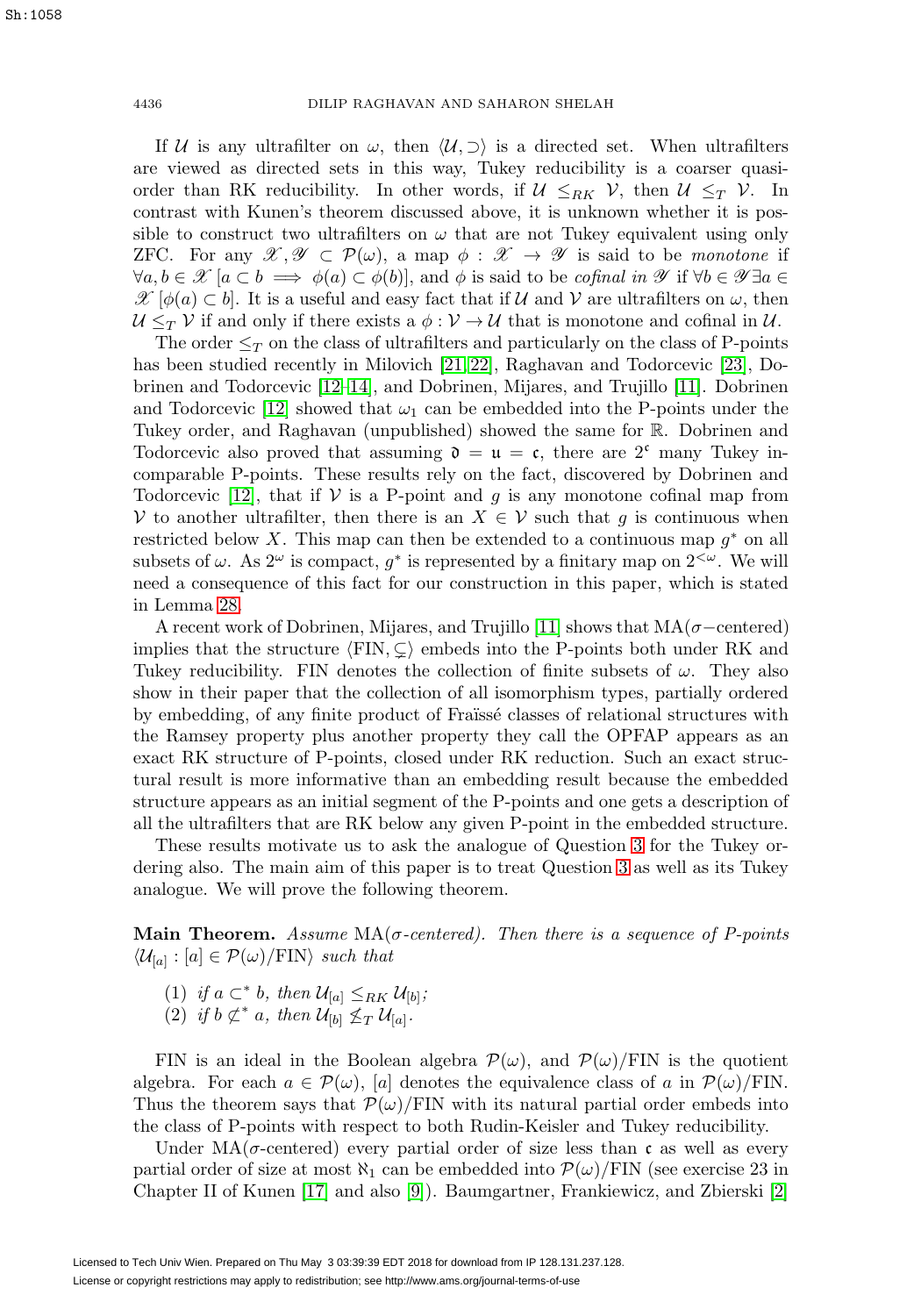<span id="page-4-1"></span>**Corollary 5.** The following statements are true when the class of P-points is equipped with either the RK ordering or the Tukey ordering:

- (1) Under CH any partial order of size at most c embeds into the P-points;
- (2) MA( $\sigma$ -centered) implies that any partial order of size less than c embeds into the P-points;
- (3) for each  $\alpha$  it is consistent with  $MA(\sigma\text{-centered})$  and  $\mathfrak{c} > \aleph_{\alpha}$  that any partial order of size at most c embeds into the P-points.

Since there are only c many functions from  $\omega$  to  $\omega$  and also only c many continuous functions from  $\mathcal{P}(\omega)$  to  $\mathcal{P}(\omega)$ , any given P-point can have at most c many ultrafilters below it both with respect to RK and Tukey reducibility. Therefore at least under CH, Corollary [5](#page-4-1) is the best possible result for partial orders having a greatest element. However it does not settle which partial orders of size greater than  $\mathfrak c$  can consistently be embedded into the P-points (see Section [3](#page-20-0) for further discussion of what remains open).

Theorem [34](#page-19-0) is proved using the technique of normed creatures pioneered by Shelah together with some of his coauthors including Goldstern, Kellner, Mildenberger, and Roslanowski. While this method is usually used for getting consistency results in set theory of the reals (see [\[24\]](#page-22-8)), it is a flexible method that can also be used for carrying out constructions from forcing axioms. The method developed in this paper for building ultrafilters is likely to be applicable to questions that ask whether certain classes of P-points can be distinguished from each other. For instance, the questions posed at the end of [\[7\]](#page-21-14) about interval P-points are likely to be amenable to our methods.

We end this introduction by fixing some notational conventions that will apply to the entire paper.  $A \subset B$  if and only if  $\forall x \, [x \in A \implies x \in B]$ , so the symbol "⊂" does not denote a proper subset. " $\forall x \dots$ " abbreviates the quantifier "for all but finitely many  $x \dots$ " and "∃∞ $x \dots$ " stands for "there exist infinitely many  $x$  such that  $\dots$ ". Given sets X and Y,  $X<sup>Y</sup>$  denotes the collection of all functions from Y to X. Given a set a,  $\mathcal{P}(a)$  denotes the power set of a.  $[\omega]^{\omega}$  refers to the collection of all infinite subsets of  $\omega$ , and  $[\omega]^{<\omega}$  is the collection of all finite subsets of  $\omega$ . A filter F on  $\omega$  is required to be both *proper*, meaning  $0 \notin \mathcal{F}$ , and *non-principal*, meaning that  $\forall F \in [\omega]^{<\omega} \, [\omega \setminus F \in \mathcal{F}]$ . Finally  $A \subset^* B$  means  $A \setminus B$  is finite and  $A =^* B$ means  $A \subset^* B$  and  $B \subset^* A$ .

# 2. The construction

We will build a set of ultrafilters  $\{\mathcal{U}_A : A \in \mathcal{X}\}\$ , where  $\mathcal X$  is some set of representatives for  $\mathcal{P}(\omega)/\text{FIN}$ . We will also build a corresponding set of maps in  $\omega^{\omega}$ ,  $\{\pi_{B,A}:A,B\in\mathscr{X}\wedge A\subset^* B\}$ , ensuring that if  $A\subset^* B$  are any two members of X, then  $\pi_{B,A}$  is an RK-map from  $\mathcal{U}_B$  to  $\mathcal{U}_A$ . We first define the notion of a creature needed for the construction and establish its most important properties.

<span id="page-4-0"></span><sup>2</sup>This corollary was incorrectly stated in an earlier version of this paper. We thank Alan Dow and K. P. Hart for pointing out this error.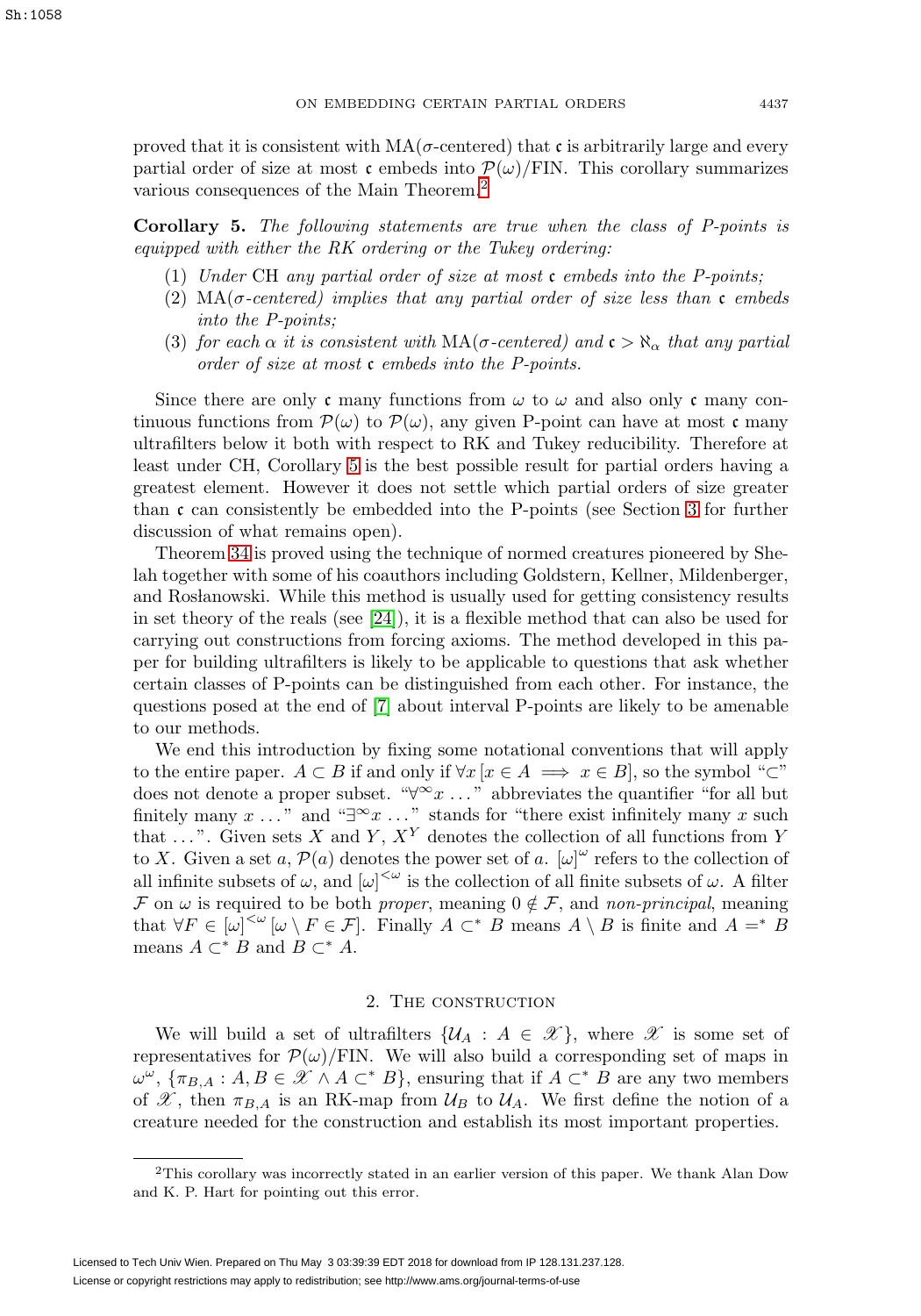**Definition 6.** Let  $A$  be a non-empty finite set. Say that  $u$  is a creature acting on A if u is a pair of sequences  $\langle \langle u_a : a \subset A \rangle, \langle \pi_{u,b,a} : a \subset b \subset A \rangle \rangle$  such that the following hold:

- (1) each  $u_a$  is a non-empty finite set;
- (2)  $\pi_{u,b,a}: u_b \to u_a$  is an onto function;
- (3) if  $a \subset b \subset c$ , then  $\pi_{u,c,a} = \pi_{u,b,a} \circ \pi_{u,c,b}$ .

The collection of all creatures acting on A is denoted  $\mathcal{CR}(A)$ . Strictly speaking of course  $\mathcal{CR}(A)$  is a proper class, but we may restrict ourselves to the ones in  $H(\omega)$ .

The idea of this definition is that  $u$  acts on the finite bit of information available to it to produce approximations to sets that will end up in various ultrafilters and also approximations to various RK maps. More explicitly, if  $X \in \mathcal{P}(\omega)$  and A is some appropriately chosen finite subset of  $\omega$ , then  $u_{X\cap A}$  is an approximation to some set in the ultrafilter  $U_X$ . Similarly if  $X \subset^* Y$  and if  $X \cap A \subset Y \cap A$ , then  $\pi_{u, Y \cap A, X \cap A}$  approximates the RK map  $\pi_{Y, X}$ . In the main construction, A and  $u_a$ will be subsets of  $\omega$ .

**Definition 7.** For a non-empty finite set A and  $u \in \mathcal{CR}(A)$ ,  $\Sigma(u)$  denotes the collection of all  $v \in \mathcal{CR}(A)$  such that:

- (1) for each  $a \subset A$ ,  $v_a \subset u_a$ ;
- (2) for each  $a \subset b \subset A$ ,  $\pi_{v,b,a} = \pi_{u,b,a} \restriction v_b$ .

Note that if  $v \in \Sigma(u)$ , then  $\Sigma(v) \subset \Sigma(u)$ .

<span id="page-5-0"></span>**Definition 8.** For a non-empty finite set A, define the norm of  $u \in \mathcal{CR}(A)$ , denoted nor(u), as follows. We first define by induction on  $n \in \omega$  the relation nor(u)  $\geq n$ by the following clauses:

- (1) nor(*u*) > 0 always holds;
- (2) nor $(u) \geq n+1$  if and only if
	- (a) for each  $a \subset A$ , if  $u_a = u^0 \cup u^1$ , then there exist  $v \in \Sigma(u)$  and  $i \in 2$ such that  $\text{nor}(v) \geq n$  and  $v_a \subset u^i$ ;
	- (b) for any  $a, b \subset A$ , if  $b \not\subset a$ , then for every function  $F : \mathcal{P}(u_a) \to u_b$ , there exists  $v \in \Sigma(u)$  such that  $\text{nor}(v) \geq n$  and  $F''\mathcal{P}(v_a) \cap v_b = 0$ .

Define  $\text{nor}(u) = \max\{n \in \omega : \text{nor}(u) \geq n\}.$ 

It is easily seen that if  $u \in \mathcal{CR}(A), v \in \Sigma(u)$ , and nor $(v) \geq n$ , then nor $(u) \geq n$  as well. It follows for any  $u \in \mathcal{CR}(A)$  that if  $\text{nor}(u) \geq k$ , then for all  $n \leq k$ ,  $\text{nor}(u) \geq n$ . Because of the requirement that both A and  $u_a$  be non-empty, nor(u) is well defined for every  $u \in \mathcal{CR}(A)$ . To elaborate, if  $k \in \omega$ ,  $u \in \mathcal{CR}(A)$ , and nor(u)  $\geq k+1$ , then since  $0, A \subset A$ , and  $A \neq 0$ , clause (2)(b) applies to 0 and A. By definition  $u_A \neq 0$ ; fix  $x_0 \in u_A$ . Define a function  $F : \mathcal{P}(u_0) \to u_A$  by stipulating that  $F(y) = x_0$ , for every  $y \in \mathcal{P}(u_0)$ . By (2)(b) there exists  $v \in \Sigma(u)$  such that nor(v)  $\geq k$  and  $F''\mathcal{P}(v_0) \cap v_A = 0$ . Thus  $x_0 \notin v_A$  because  $x_0 \in F''\mathcal{P}(v_0)$ . As  $v_A \neq 0$ , we can choose  $x_1 \in v_A$ . Then  $x_0, x_1 \in u_A$  and  $x_1 \neq x_0$ . So we conclude that  $|u_A| \geq 2$ , if nor(u)  $\geq k+1$ . Next, using this fact and clause (2)(a), a straightforward induction on  $k \in \omega$  shows that for any  $u \in \mathcal{CR}(A)$ , if nor $(u) \geq k$ , then  $|u_A| \geq k$ . This shows that nor(u) is well defined. Clause (2)(a) ensures that we can construct ultrafilters, while clause (2)(b) is needed to ensure that if  $X, Y \in \mathscr{X}$  and  $Y \not\subset^* X$ , then  $\mathcal{U}_Y \not\leq_T \mathcal{U}_X$ .

The next lemma, which is a Ramsey type theorem for a finite product of finite sets, is well known. It is a special case of several much more general theorems. It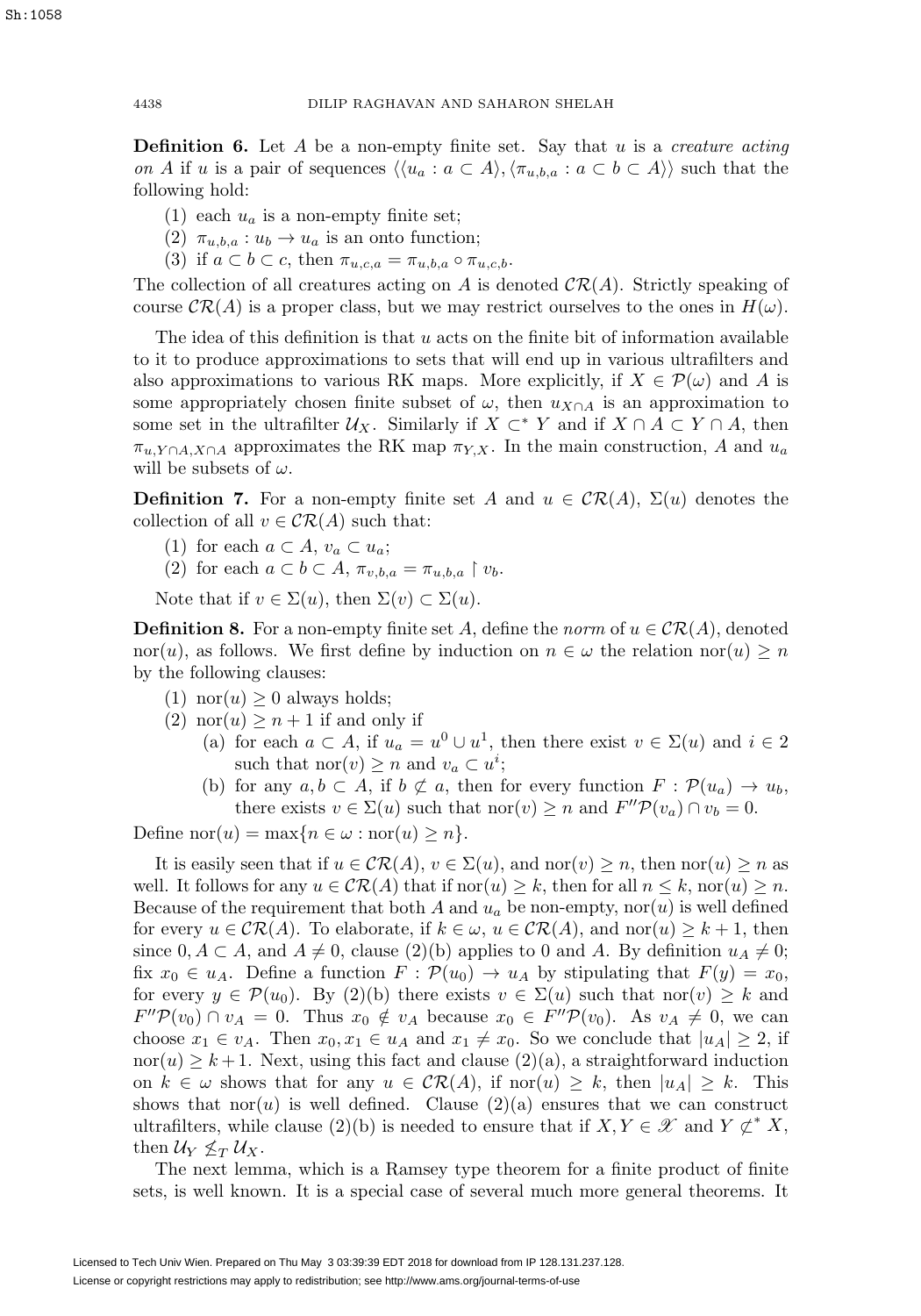follows from the work of Llopis and Todorcevic [\[20\]](#page-22-9), and also appears in Chapter 3 of [\[29\]](#page-22-10). Far-reaching generalizations of this lemma can be found in [\[24\]](#page-22-8), [\[10\]](#page-21-15), and [\[28\]](#page-22-11). We give a self-contained proof of the simple special case which we use.

<span id="page-6-0"></span>**Lemma 9.** For each  $n < \omega$ , for each  $0 < l < \omega$ , and for each  $k < l$ , there exists  $0 < i(n, l, k) < \omega$  such that:

(1) for each  $0 < m \leq l$ , if  $\langle F_k : k < m \rangle$  is a sequence of sets such that  $\forall k < m \left[|F_k| = i(n+1, l, k)\right]$  and if  $\prod F_k = X_0 \cup X_1$ , then there exist  $j \in 2$ and a sequence  $\langle E_k : k < m \rangle$  such that  $\forall k < m$   $[E_k \subset F_k \wedge |E_k| = i(n, l, k)]$ and  $\prod E_k \subset X_j$ ;  $k$  $<$ m (2)  $i(n+1, l, k) \geq 2^{x(n, l)} + i(n, l, k)$ , where  $x(n, l) = \prod$  $k< l$  $i(n, l, k)$ .

*Proof.* We define  $i(n, l, k)$  by induction on  $n \in \omega$ , and for a fixed n and a fixed  $0 < l < \omega$ , by induction on  $k < l$ . Put  $i(0, l, k) = 1$  for all  $0 < l < \omega$  and  $k < l$ . Fix  $n \in \omega$ . Suppose that  $i(n, l, k)$  is given for all  $0 < l < \omega$  and all  $k < l$ . Fix  $0 < l < \omega$ . We define  $i(n+1,l,k)$  by induction on  $k < l$ . Let  $x(n, l)$  be as in (2) above. Note that  $0 < x(n, l) < \omega$  and that for any  $k < l$ ,  $0 < i(n, l, k) < 2^{x(n, l)} + i(n, l, k) < \omega$ . Now fix  $k < l$  and assume that  $i(n + 1, l, k')$  has been defined for all  $k' < k$ . Define  $y(n+1, l, k) = \prod_i i(n+1, l, k')$  (when  $k = 0$  this product is taken to be 1) and let  $z(n+1, l, k) = 2^{y(n+1, l, k)}i(n, l, k)$ . Note that  $0 < z(n+1, l, k) < \omega$ . Put

 $i(n+1, l, k) = \max\{z(n+1, l, k), 2^{x(n, l)} + i(n, l, k)\}.$  Thus  $0 < i(n+1, l, k) < \omega$  and  $i(n+1, l, k) \geq 2^{x(n,l)} + i(n, l, k)$  as needed for (2).

To verify (1) fix  $n \in \omega$  and  $0 < l < \omega$ . We induct on  $0 < m \leq l$ . Suppose  $m = 1$  and suppose  $|F_0| = i(n + 1, l, 0)$  and suppose that  $F_0 = X_0 \cup X_1$ . Then  $i(n + 1, l, 0) \geq 2i(n, l, 0)$ . So there exists  $j \in 2$  and  $E_0 \subset X_j \subset F_0$  such that  $|E_0| = i(n, l, 0)$ , as needed.

Now fix  $0 < m < m+1 \leq l$  and suppose that the required statement holds for m. Let  $\langle F_k : k < m+1 \rangle$  be a sequence of sets such that  $\forall k < m+1$   $[|F_k| = i(n+1, l, k)]$ and suppose that  $\prod$  $k < m+1$  $F_k = X_0 \cup X_1$ . Let  $\langle \sigma_i : i < y(n+1, l, m) \rangle$  enumerate the

members of  $\prod$  $k$  $<$ m  $F_k$ . Build a sequence  $\langle E_m^i : -1 \leq i < y(n+1, l, m) \rangle$  such that the following hold:

- (3)  $E_m^{-1} \subset F_m$  and  $\forall -1 \leq i < i+1 < y(n+1, l, m)$   $[E_m^{i+1} \subset E_m^i]$ ;
- $(4) \ \forall -1 \leq i < y(n+1, l, m) \left[ \left| E_m^i \right| = 2^{y(n+1, l, m)-i-1} i(n, l, m) \right];$
- (5)  $\forall 0 \leq i < y(n+1, l, m) \exists j_i \in 2 \forall x \in E_m^i \left[ (\sigma_i)^\frown \langle x \rangle \in X_{j_i} \right]$ .

The sequence is constructed by induction. To start, choose  $E_m^{-1} \subset F_m$  of size equal to  $2^{y(n+1,l,m)}i(n, l, m)$  (possible because  $|F_m| = i(n+1, l, m) \geq 2^{y(n+1,l,m)}i(n, l, m)$ ). Now suppose that  $-1 \leq i < i+1 < y(n+1, l, m)$  and that  $E_m^i$  is given. For each  $j \in 2$  let  $Z_j = \{x \in E_m^i : (\sigma_{i+1})^\frown \langle x \rangle \in X_j\}$ . Then  $E_m^i = Z_0 \cup Z_1$  and so there exist  $E_m^{i+1} \subset E_m^i$  and  $j_{i+1} \in 2$  such that  $|E_m^{i+1}| = 2^{y(n+1,l,m)-i-2}i(n,l,m)$  and  $E_m^{i+1} \subset Z_{j_{i+1}}$ . It is then clear that  $E_m^{i+1}$  and  $j_{i+1}$  satisfy (3)-(5). This completes the construction of the sequence  $\langle E_m^i : -1 \leq i \leq y(n+1,l,m) \rangle$ . For  $j \in 2$  define  $Y_j = \{\sigma_i : 0 \leq i \leq y(n+1, l, m) \wedge j_i = j\}.$  It is clear that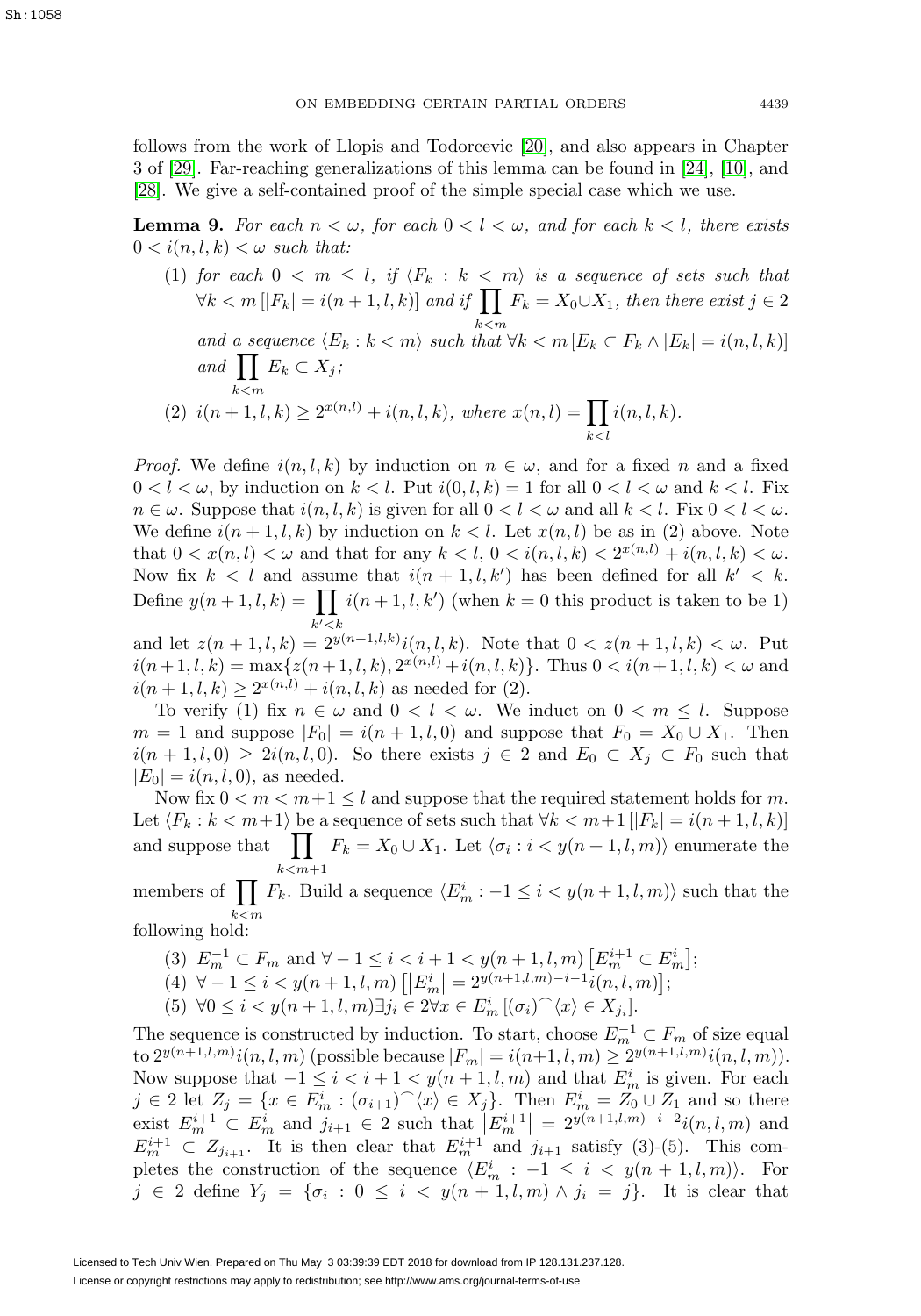$\prod F_k = Y_0 \cup Y_1$ . So by the inductive hypothesis, there exist  $j \in 2$  and a sequence  $k$  $<$ m  $\langle E_k : k < m \rangle$  such that  $\forall k < m$   $[E_k \subset F_k \wedge |E_k| = i(n, l, k)]$  and  $\prod E_k \subset Y_j$ . Now

put  $E_m = E_m^{y(n+1,l,m)-1}$ . The sequence  $\langle E_k : k < m+1 \rangle$  and  $j \in 2$  are as needed. This completes the verification of (1) and the proof of the lemma.

We use Lemma [9](#page-6-0) to show that there exist creatures of arbitrarily high norm. This is an essential step to defining a partial order out of any notion of a creature. In our case each condition of the partial order is an approximation to the final collection of ultrafilters and RK-maps.

<span id="page-7-0"></span>**Corollary 10.** Let A be a non-empty finite set and  $l = 2^{|A|}$ . Suppose  $\langle s_k : k < l \rangle$ is an enumeration of all the subsets of A such that if  $k' < k$ , then  $s_k \not\subset s_{k'}$ . For each  $a \subset A$ , let  $D_a$  denote  $\{k < l : s_k \subset a\}$ . For each  $n \in \omega$ , if  $\langle F_k : k < l \rangle$  is any sequence of sets such that  $\forall k < l \, [F_k] = i(n, l, k)$ , then  $u = \langle \langle u_a : a \subset A \rangle, \langle \pi_{u, b, a} : a \subset A \rangle$  $a \subset b \subset A \rangle \rangle$ , where  $u_a = \prod_{k} \{F_k : k \in D_a\}$  and  $\pi_{u,b,a}(s) = s \upharpoonright D_a$ , is a member of  $\mathcal{CR}(A)$  and has norm at least n.

*Proof.* Since  $i(n, l, k)$  is always at least 1, u as defined above is always a member of  $\mathcal{CR}(A)$  with nor $(u) \geq 0$  regardless of what n is. So the claim holds for  $n = 0$ . We assume that the claim is true for some  $n \in \omega$  and check it for  $n + 1$ . Indeed let  $\langle F_k : k < l \rangle$  be any sequence of sets with  $|F_k| = i(n + 1, l, k)$  and let u be defined as above from  $\langle F_k : k < l \rangle$ . Suppose that  $a \subset A$  and that  $u_a = u^0 \cup u^1$ . Then  $\prod\{F_k : k < l\} = X_0 \cup X_1$ , where  $X_j = \{s \in X : s \restriction D_a \in u^j\}$ . By (1) of Lemma [9](#page-6-0) applied with  $m = l$ , there exist a sequence  $\langle E_k : k < l \rangle$  and a  $j \in 2$  such that  $E_k \subset F_k$ ,  $|E_k| = i(n, l, k)$ , and  $\left| \right| \left\{ E_k : k < l \right\} \subset X_j$ . Now if v is defined from the sequence  $\langle E_k : k \langle k \rangle$  in the same manner in which u is defined from the sequence  $\langle F_k : k \langle k \rangle$  in the statement of Corollary [10,](#page-7-0) then by the inductive hypothesis  $v \in \mathcal{CR}(A)$  and nor(v)  $\geq n$ . Moreover it is clear that  $v \in \Sigma(u)$  and that  $v_a \subset u^j$ . So this checks clause  $(2)(a)$  of Definition [8.](#page-5-0)

For clause (2)(b), fix  $a, b \subset A$  with  $b \not\subset a$ . Let  $F : \mathcal{P}(u_a) \to u_b$  be any function. For each  $k < l$ , let  $G_k \subset F_k$  with  $|G_k| = i(n, l, k)$ . This is possible to do because by (2) of Lemma [9,](#page-6-0)  $\forall k < l \left[ |F_k| = i(n+1, l, k) \geq 2^{x(n, l)} + i(n, l, k) \geq i(n, l, k) \right]$ , where  $x(n, l)$  is defined as there. Note that  $D_b \setminus D_a \neq 0$ . Fix  $k_0 \in D_b \setminus D_a$ . Let  $e = \prod \{G_k : k \in D_a\}$  and let  $o = \prod \{G_k : k \in l\}$ . Since  $|G_k| = i(n, l, k)$ ,  $|o| =$  $\prod_{k\leq l} i(n, l, k) = x(n, l)$ , and so  $|\mathcal{P}(o)| = 2^{x(n, l)}$ . Let  $M = \{s(k_0) : s \in F''\mathcal{P}(e)\}.$ Then  $M \subset F_{k_0}$  and  $|M| \leq |\mathcal{P}(e)| \leq |\mathcal{P}(o)| = 2^{x(n,l)}$ . There exists  $E_{k_0} \subset F_{k_0}$  such that  $|E_{k_0}| = i(n, l, k_0)$  and  $E_{k_0} \cap M = 0$  because  $|F_{k_0}| \geq 2^{x(n, l)} + i(n, l, k_0)$ . For all  $k \in l \setminus \{k_0\}$ , let  $E_k = G_k$ . Then  $\langle E_k : k \langle k \rangle$  is a sequence of sets such that  $\forall k < l \left[ E_k \subset F_k \wedge E_k \right] = i(n, l, k)$ . So by the inductive hypothesis if v is defined as above from  $\langle E_k : k < l \rangle$ , then  $v \in \mathcal{CR}(A)$  and  $\text{nor}(v) \geq n$ . Moreover  $v \in \Sigma(u)$ . We check that  $F''\mathcal{P}(v_a) \cap v_b = 0$ . Since  $k_0 \notin D_a$ ,  $\forall k \in D_a [E_k = G_k]$ . Therefore  $v_a = e$ . So if  $s \in F''\mathcal{P}(v_a) \cap v_b$ , then  $s(k_0) \in M$ . On the other hand by the definition of  $v_b, s(k_0) \in E_{k_0}$ . Hence  $M \cap E_{k_0} \neq 0$ , contradicting the choice of  $E_{k_0}$ . Therefore  $F''\mathcal{P}(v_a) \cap v_b = 0$ . This concludes the verification of clause (2)(b) of Definition [8](#page-5-0) and the proof that  $\text{nor}(u) \geq n+1$ .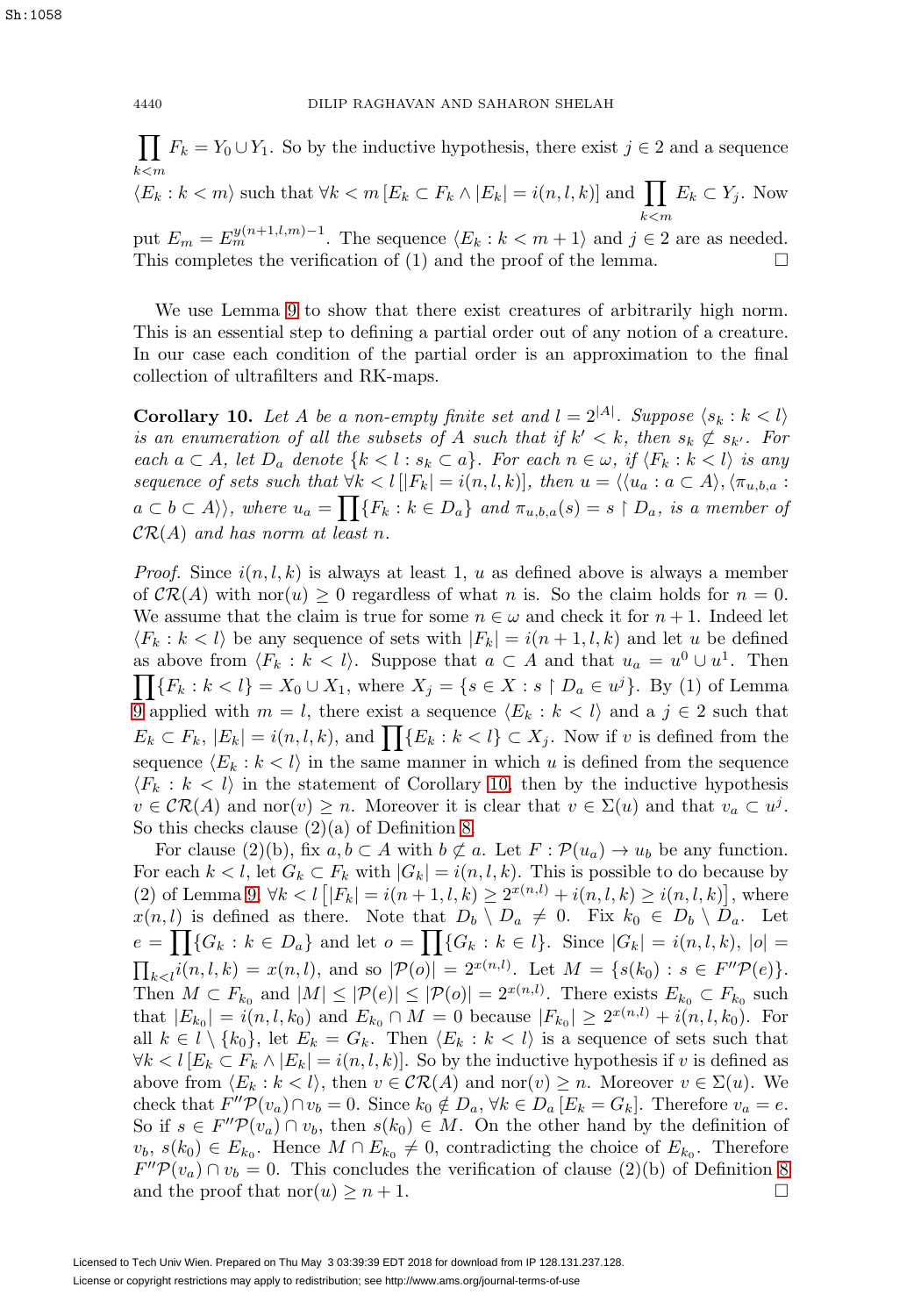One of the main features of the final construction will be that creatures will be allowed to "shift" their scene of action. In fact, we will want to perform this shifting operation infinitely often. The following two lemmas ensure that the two main features of a creature u, namely nor(u) and  $\Sigma(u)$ , are preserved while shifting.

<span id="page-8-0"></span>**Definition 11.** Let A and B be non-empty finite sets and suppose  $h : B \to A$  is an onto function. Let u be a creature acting on B. Define  $h[u] = v = \langle \langle v_a : a \subset A \rangle, \rangle$  $\langle \pi_{v,a^*,a} : a \subset a^* \subset A \rangle$  by the following clauses:

- (1) for all  $a \subset A$ ,  $v_a = u_{h^{-1}(a)}$ ;
- (2) for all  $a \subset a^* \subset A$ ,  $\pi_{v,a^*,a} = \pi_{u,h^{-1}(a^*),h^{-1}(a)}$ .

<span id="page-8-1"></span>**Lemma 12.** Let A, B, h, u, and  $v = h[u]$  be as in Definition [11](#page-8-0). Then v is a creature acting on A. Moreover, for any  $w \in \Sigma(u)$ ,  $h[w] \in \Sigma(v)$ .

*Proof.* For any  $a \subset A$ ,  $h^{-1}(a) \subset B$ , and so  $v_a = u_{h^{-1}(a)}$  is a non-empty finite set. Similarly if  $a \subset a^* \subset A$ , then  $h^{-1}(a) \subset h^{-1}(a^*) \subset B$ , and so  $\pi_{v,a^*,a} =$  $\pi_{u,h^{-1}(a^*),h^{-1}(a)}$  is an onto map from  $v_{a^*} = u_{h^{-1}(a^*)}$  to  $u_{h^{-1}(a)} = v_a$ . Also if  $a \subset a^* \subset a^{**} \subset A$ , then  $h^{-1}(a) \subset h^{-1}(a^*) \subset h^{-1}(a^{**}) \subset B$ , and so  $\pi_{v,a^{**},a} =$  $\pi_{u,h^{-1}(a^{**}),h^{-1}(a)} = \pi_{u,h^{-1}(a^{**}),h^{-1}(a^{*})} \circ \pi_{u,h^{-1}(a^{*}),h^{-1}(a)} = \pi_{v,a^{**},a^{*}} \circ \pi_{v,a^{*},a}$ . Thus v is a creature acting on A.

Next, suppose that  $w \in \Sigma(u)$ . By the above  $h[w]$  is a creature acting on A. If  $a \subset A$ , then  $(h[w])_a = w_{h^{-1}(a)} \subset u_{h^{-1}(a)} = v_a$ . Likewise, if  $a \subset a^* \subset A$ , then  $\pi_{h[w],a^*,a} \ = \ \pi_{w,h^{-1}(a^*),h^{-1}(a)} \ = \ \pi_{u,h^{-1}(a^*),h^{-1}(a)} \ \mid \ w_{h^{-1}(a^*)} \ = \ \pi_{v,a^*,a} \ \mid \ (h\,[w])_{a^*}.$ Thus  $h[w] \in \Sigma(v)$ .

<span id="page-8-3"></span>**Lemma 13.** Let A, B, h, u, and v be as in Definition [11](#page-8-0). For each  $n \in \omega$ , if  $\mathrm{nor}(u) \geq n$ , then  $\mathrm{nor}(v) \geq n$ .

*Proof.* The proof is by induction on n. For  $n = 0$ , by Lemma [12](#page-8-1) v is a creature acting on A, and so nor(v)  $\geq 0$ . Assume that it holds for n and suppose nor(u)  $\geq$  $n + 1$ . We first check clause (2)(a) of Definition [8.](#page-5-0) Let  $a \subset A$  and suppose that  $v_a = v^0 \cup v^1$ . Then  $h^{-1}(a) \subset B$  and  $v_a = u_{h^{-1}(a)} = v^0 \cup v^1$ . So there exists  $w \in \Sigma(u)$ with nor $(w) \ge n$  and  $i \in \{2\}$  such that  $w_{h^{-1}(a)} \subset v^i$ . By Lemma [12](#page-8-1)  $h[w] \in \Sigma(v)$  and by the induction hypothesis nor $(h[w]) \geq n$ . Also  $(h[w])_a = w_{h^{-1}(a)} \subset v^i$ . This checks clause (2)(a) of Definition [8.](#page-5-0)

For clause (2)(b), fix  $a, a^* \subset A$  and suppose that  $a^* \not\subset a$ . Let  $F : \mathcal{P}(v_a) \to v_{a^*}$ . We have  $h^{-1}(a)$ ,  $h^{-1}(a^*)$  ⊂ B. Since h is onto,  $h^{-1}(a^* \setminus a) = h^{-1}(a^*) \setminus h^{-1}(a) \neq \emptyset$ . So  $h^{-1}(a^*) \not\subset h^{-1}(a)$ . Also  $F: \mathcal{P}(u_{h^{-1}(a)}) \to u_{h^{-1}(a^*)}$ . As nor $(u) \geq n+1$ , we can find  $w \in \Sigma(u)$  with nor $(w) \geq n$  such that  $F''\mathcal{P}(w_{h^{-1}(a)}) \cap w_{h^{-1}(a^*)} = 0$ . By Lemma [12](#page-8-1)  $h[w] \in \Sigma(v)$  and by the inductive hypothesis nor $(h[w]) \geq n$ . Also  $(h[w])_a =$  $w_{h^{-1}(a)}$  and  $(h[w])_{a^*} = w_{h^{-1}(a^*)}$ . Therefore  $F''\mathcal{P}((h[w])_a) \cap (h[w])_{a^*} = 0$ . This checks that nor(v)  $\geq n+1$  and concludes the proof.

We are now ready to define the forcing poset which we use. We define a version of the poset that makes sense even in the absence of  $MA(\sigma$ -centered), though  $MA(\sigma$ centered) is needed for the various density arguments.

<span id="page-8-2"></span>**Definition 14.** We say that q is a *standard sequence* if q is a pair  $\langle I_q, U_q \rangle$  such that:

(1)  $I_q = \langle I_{q,n} : n \in \omega \rangle$  is a sequence of non-empty finite subsets of  $\omega$  such that  $\forall n \in \omega \left[\max(I_{q,n}) < \min(I_{q,n+1})\right];$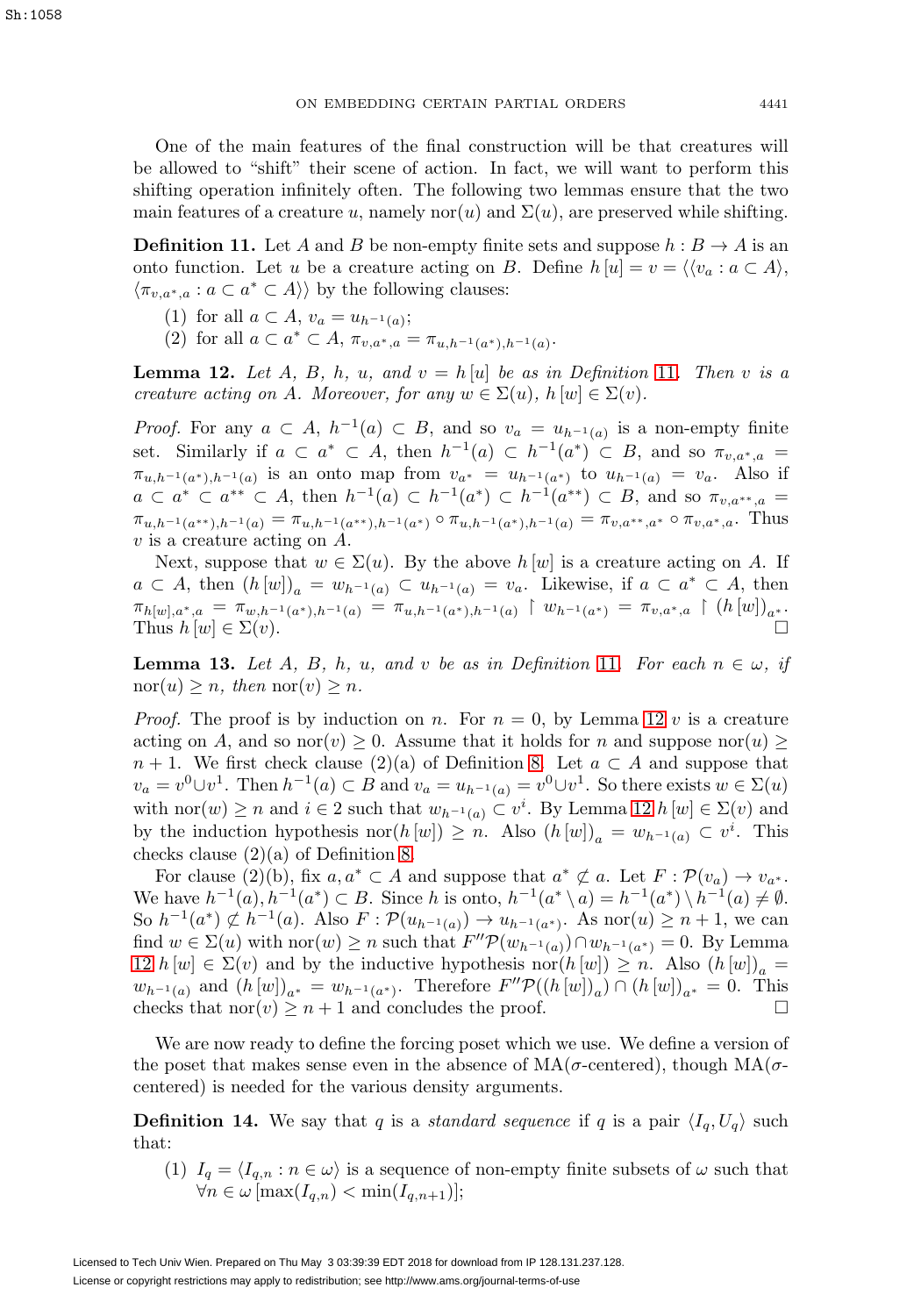- (2)  $U_q = \langle u^{q,n} : n \in \omega \rangle$  is a sequence such that for each  $n \in \omega$ ,  $u^{q,n}$  is a creature acting on  $I_{q,n}$ ; if  $a \subset b \subset I_{q,n}$ , then  $\pi_{u^{q,n},b,a}$  will be denoted  $\pi_{q,b,a}$ ;
- (3) for each  $n \in \omega$  and  $a \subset I_{q,n}$ ,  $u_a^{q,n} \subset \omega$ ;
- (4) nor $(u^{q,n}) <$  nor $(u^{q,n+1})$ , and for all  $a \subset I_{q,n}$  and all  $b \subset I_{q,n+1}$ , max $(u^{q,n}_a) <$  $\min\left(u_b^{q,n+1}\right)$ .

Q denotes the set of all standard sequences.

There are several natural partial orderings that can be defined on Q. However, we will not be using any ordering on Q in our construction.

<span id="page-9-0"></span>**Definition 15.** *p* is called a 0-*condition* if  $p = \langle \mathscr{A}_p, \mathscr{C}_p, \mathscr{D}_p \rangle$  where:

- (1)  $\mathscr{A}_p \subset \mathcal{P}(\omega)$ ,  $0, \omega \in \mathscr{A}_p$ ,  $|\mathscr{A}_p| < \mathfrak{c}$ , and  $\forall A, B \in \mathscr{A}_p$   $[A \neq B \implies A \neq^* B]$ ;
- (2)  $\mathscr{D}_p = \langle \mathcal{D}_{p,A} : A \in \mathscr{A}_p \rangle$  is a sequence of non-principal filters on  $\omega$  with the property that for each  $A \in \mathscr{A}_p$  there exists a family  $\mathcal{F}_{p,A} \subset \mathcal{D}_{p,A}$  with  $|\mathcal{F}_{p,A}| < \mathfrak{c}$  such that  $\forall X \in \mathcal{D}_{p,A} \exists Y \in \mathcal{F}_{p,A}$   $[Y \subset X];$
- (3)  $\mathscr{C}_p = \langle \pi_{p,B,A} : A, B \in \mathscr{A}_p \wedge A \subset^* B \rangle$  is a sequence of elements of  $\omega^\omega$ ;
- (4) for all  $A, B \in \mathscr{A}_p$ , if  $A \subset^* B$ , then  $\forall X \in \mathcal{D}_{p,B} [\pi''_{p,B,A} X \in \mathcal{D}_{p,A}]$ .

 $\mathbb{P}_0 = \{p : p \text{ is a } 0\text{-condition}\}.$  Define an ordering on  $\mathbb{P}_0$  as follows. For any  $p_0, p_1 \in$  $\mathbb{P}_0$ ,  $p_1 \leq p_0$  if and only if  $\mathscr{A}_{p_1} \supset \mathscr{A}_{p_0}$ ,  $\forall A, B \in \mathscr{A}_{p_0}$   $[A \subset^* B \implies \pi_{p_1,B,A} = \pi_{p_0,B,A}],$ and  $\forall A \in \mathscr{A}_{p_0}[\mathcal{D}_{p_1,A} \supset \mathcal{D}_{p_0,A}].$ 

<span id="page-9-1"></span>**Definition 16.** Let  $p \in \mathbb{P}_0$  and  $q \in \mathbb{Q}$ . We say that q induces p if the following hold:

- (1) let B denote the Boolean subalgebra of  $\mathcal{P}(\omega)$  generated by  $\mathcal{A}_p$ ; then for every infinite member A of B,  $\forall^{\infty} n \in \omega \left[ |A \cap I_{q,n}| < |A \cap I_{q,n+1}| \right];$
- (2) for each  $A \in \mathscr{A}_p$  and each  $X \in \mathcal{D}_{p,A}$ ,  $\forall^\infty n \in \omega \left[ u_{A \cap I_{q,n}}^{q,n} \subset X \right]$ ;
- (3) for each  $A, B \in \mathscr{A}_p$  with  $A \subset^* B$  the following holds:

$$
\forall^{\infty} n \in \omega \left[ \pi_{p,B,A} \upharpoonright u^{q,n}_{B \cap I_{q,n}} = \pi_{q,B \cap I_{q,n},A \cap I_{q,n}} \right].
$$

Note that if  $p, p' \in \mathbb{P}_0$ ,  $p \leq p'$ ,  $q \in \mathbb{Q}$ , and q induces p, then q also induces p'. Note also that if q induces p, then each of the filters  $\mathcal{D}_{p,A}$  is contained in a countably generated filter. Thus if  $p < c$ , then there are many 0-conditions p with the property that no p' induced by any member of  $\mathbb Q$  can be  $\leq p$ . Additionally, if p is any 0-condition such that  $\pi_{p,B,A}$  is a 1-1 function for some distinct  $A, B \in \mathscr{A}_p$ satisfying  $A \subset K$ , then no extension of p can be induced by any member of  $\mathbb{Q}$ .

The next lemma shows that whenever a  $p$  is induced by some  $q$ , then there is a strongest  $p_0 \leq p$  with the same  $\mathscr{A}_p$  and  $\mathscr{C}_p$  induced by this same q.

<span id="page-9-2"></span>**Lemma 17.** Let  $p \in \mathbb{P}_0$  and suppose  $q \in \mathbb{Q}$  induces p. Define  $p_0 = \langle \mathscr{A}_{p_0}, \mathscr{C}_{p_0}, \mathscr{D}_{p_0} \rangle$ , where  $\mathscr{A}_{p_0} = \mathscr{A}_p, \mathscr{D}_{p_0} = \langle \mathcal{D}_{p_0, A} : A \in \mathscr{A}_{p_0} \rangle$ , where

$$
\mathcal{D}_{p_0,A} = \left\{ a \subset \omega : \left( \bigcup_{n \in \omega} u_{A \cap I_{q,n}}^{q,n} \right) \subset^* a \right\},\
$$

and  $\mathscr{C}_{p_0} = \mathscr{C}_p$ . Then  $p_0 \in \mathbb{P}_0$ ,  $p_0 \leq p$ , and q induces  $p_0$ .

Proof. The only clause in Definition [15](#page-9-0) that is not obvious is  $(4)$ . To check it, fix  $A, B \in \mathscr{A}_{p_0}$  with  $A \subset^* B$ . Since  $\pi_{p_0,B,A} = \pi_{p,B,A}$ , it suffices to show that  $\pi_{p,B,A}''\left(\bigcup_{n\in\omega}u_{B\cap I_{q,n}}^{q,n}\right)\in\mathcal{D}_{p_0,A}.$  For all but finitely many  $n\in\omega, A\cap I_{q,n}\subset B\cap I_{q,n}$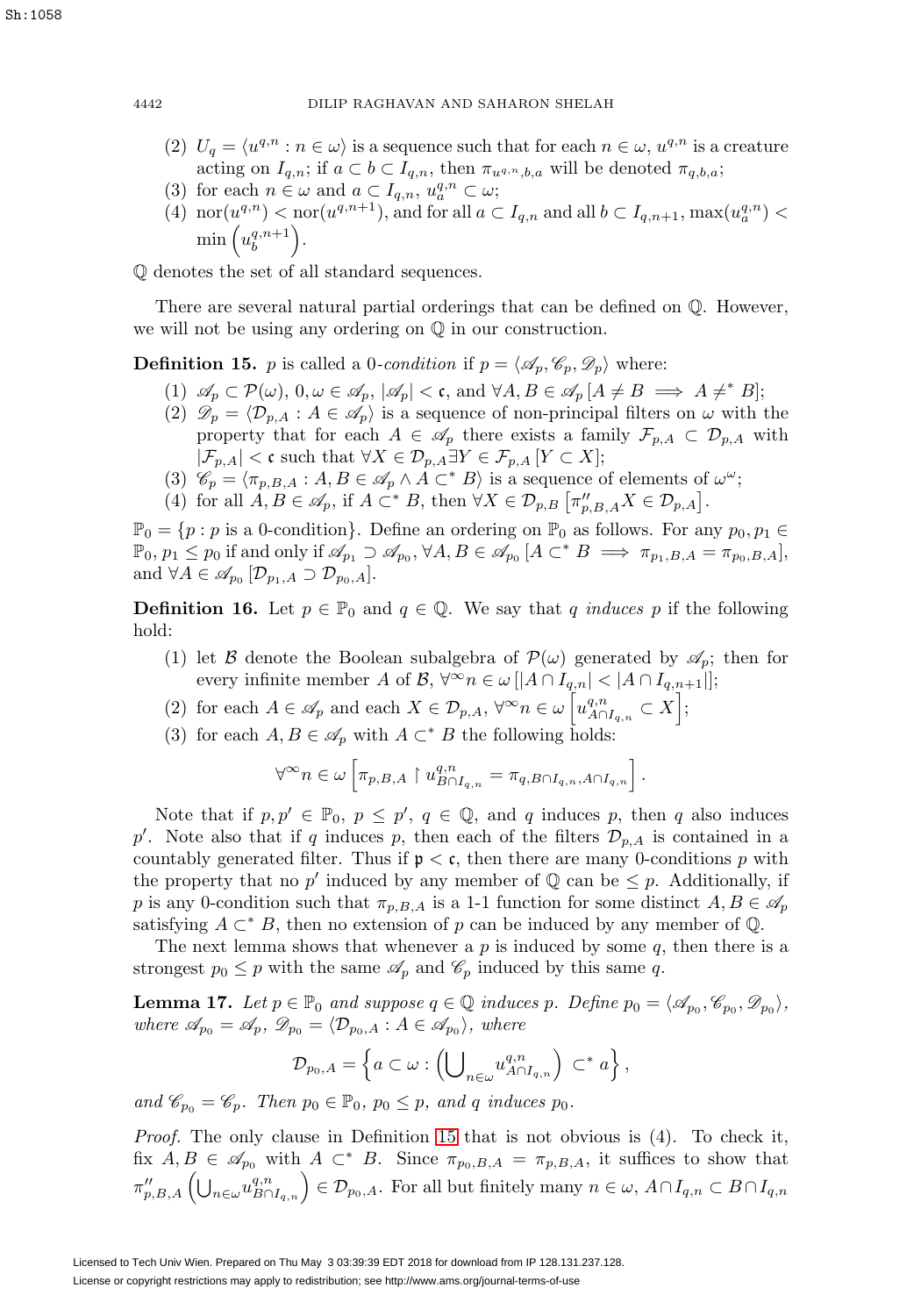and  $\pi_{p,B,A} \restriction u^{q,n}_{B \cap I_{q,n}} = \pi_{q,B \cap I_{q,n},A \cap I_{q,n}}$  because q induces p and  $A \subset^* B$ . Let  $n \in \omega$ be arbitrary such that these two things hold. Then

$$
\pi_{q,B\cap I_{q,n},A\cap I_{q,n}}:u_{B\cap I_{q,n}}^{q,n}\rightarrow \ u_{A\cap I_{q,n}}^{q,n}
$$

is an onto function. Therefore  $\pi_{p,B,A}'' u_{B\cap I_{q,n}}^{q,n} = u_{A\cap I_{q,n}}^{q,n}$ . Thus we have shown that  $\forall^{\infty} n \in \omega \left[ u_{A \cap I_{q,n}}^{q,n} = \pi_{p,B,A}'' u_{B \cap I_{q,n}}^{q,n} \right],$  which implies  $\pi_{p,B,A}'' \left( \bigcup_{n \in \omega} u_{B \cap I_{q,n}}^{q,n} \right) \in \mathcal{D}_{p_0,A}.$ Checking that  $p_0 \leq p$  and that q induces  $p_0$  is straightforward.

**Definition 18.** We say that a 0-condition p is finitary if  $|\mathscr{A}_p| < \omega$  and  $\forall A \in$  $\mathscr{A}_p \exists \mathcal{F}_{p,A} \subset \mathcal{D}_{p,A} |[\mathcal{F}_{p,A}] \leq \omega \wedge \forall X \in \mathcal{D}_{p,A} \exists Y \in \mathcal{F}_{p,A}[Y \subset X]|.$  A 0-condition p is called a 1-condition if every finitary  $p' \in \mathbb{P}_0$  that satisfies  $p \leq p'$  is induced by some  $q \in \mathbb{Q}$ . Let  $\mathbb{P}_1 = \{p \in \mathbb{P}_0 : p \text{ is a 1-condition}\}\$ . We partially order  $\mathbb{P}_1$  by the same ordering  $\leq$  as  $\mathbb{P}_0$ .

If  $p, p' \in \mathbb{P}_0$ , p is finitary, and  $p' \geq p$ , then p' is not necessarily finitary. The next lemma shows that there are 1-conditions. This essentially comes down to showing that there is a finitary  $p \in \mathbb{P}_0$  which is induced by some  $q \in \mathbb{Q}$ .

## **Lemma 19.**  $\mathbb{P}_1$  is non-empty.

*Proof.* Let  $\mathscr{A}_p = \{0, \omega\}$ . Define  $i_0 = 0$  and  $i_{n+1} = 2^{n+1}$  for all  $n \in \omega$ . Let  $I_n = [i_n, i_{n+1}]$  and find a sequence  $U = \langle u^n : n \in \omega \rangle$  satisfying clauses (2)-(4) of Definition [14](#page-8-2) with respect to  $I = \langle I_n : n \in \omega \rangle$  using Corollary [10.](#page-7-0) Then  $q =$  $\langle I, U \rangle \in \mathbb{Q}$ . Let  $A_0 = \bigcup_{n \in \omega} u_0^n$  and let  $A_\omega = \bigcup_{n \in \omega} u_{I_n}^n$ . Both of these sets are infinite subsets of  $\omega$ . Let  $\mathcal{D}_{p,0} = \{a \subset \omega : A_0 \subset^* a\}$  and  $\mathcal{D}_{p,\omega} = \{a \subset \omega : A_{\omega} \subset^* a\}$ . Let  $\mathscr{D}_p = \langle \mathcal{D}_{p,A} : A = 0 \vee A = \omega \rangle$ . Define  $\pi_{p,\omega,0}, \pi_{p,0,0}, \pi_{p,\omega,\omega} \in \omega^\omega$  as follows. Fix  $k \in \omega$ . If  $k \in A_\omega$ , then  $\pi_{p,\omega,0}(k) = \pi_{u^n,I_n,0}(k)$  and  $\pi_{p,\omega,\omega}(k) = \pi_{u^n,I_n,I_n}(k)$ , where n is the unique member of  $\omega$  such that  $k \in u_{I_n}^n$ ; if  $k \notin A_\omega$ , then  $\pi_{p,\omega,0}(k) = 0 = \pi_{p,\omega,\omega}(k)$ ; if  $k \in A_0$ , then let  $\pi_{p,0,0}(k) = \pi_{u^2,0,0}(k)$ , where *n* is the unique member of  $\omega$  such that  $k \in u_0^n$ ; if  $k \notin A_0$ , then put  $\pi_{p,0,0}(k) = 0$ . Let  $\mathscr{C}_p = \langle \pi_{p,B,A} : A, B \in \mathscr{A}_p \wedge A \subset^* B \rangle$ . Let  $p = \langle \mathscr{A}_p, \mathscr{C}_p, \mathscr{D}_p \rangle$ . It is easy to check that  $p \in \mathbb{P}_0$  and that q induces p. So q also induces any  $p' \in \mathbb{P}_0$  with  $p \leq p'$ . Thus  $p \in \mathbb{P}_1$ .

 $\mathbb{P}_1$  is the poset that will be used in the construction. As mentioned earlier,  $MA(\sigma$ -centered) is not needed for the definition of  $\mathbb{P}_1$  or to prove that it is nonempty, although it will be needed to prove most of its properties. The first of these properties, proved in the next lemma, shows that for each  $p \in \mathbb{P}_1$  there is a single standard sequence that induces the entire condition.

<span id="page-10-0"></span>**Lemma 20** (Representation Lemma). Assume  $MA(\sigma$ -centered). Every  $p \in \mathbb{P}_1$  is induced by some  $q \in \mathbb{Q}$ .

*Proof.* Fix  $p \in \mathbb{P}_1$ . For each  $A \in \mathcal{A}_p$  choose  $\mathcal{F}_{p,A} \subset \mathcal{D}_{p,A}$  as in (2) of Definition [15.](#page-9-0) Define a partial order R as follows. A condition  $r \in \mathbb{R}$  if and only if  $r =$  $\langle f_r, g_r, F_r, \Phi_r \rangle$  where:

- (1)  $\langle f_r, g_r \rangle$  is an initial segment of some standard sequence—that is, there exist  $n_r \in \omega$  and a standard sequence  $\langle I, U \rangle$  such that  $f_r = I \upharpoonright n_r$  and  $g_r = U \restriction n_r;$
- (2)  $F_r$  is a finite subset of  $\mathscr{A}_p$ ;
- (3)  $\Phi_r$  is a function with domain  $F_r$  such that  $\forall A \in F_r$   $[\Phi_r(A) \in \mathcal{D}_{p,A}]$ .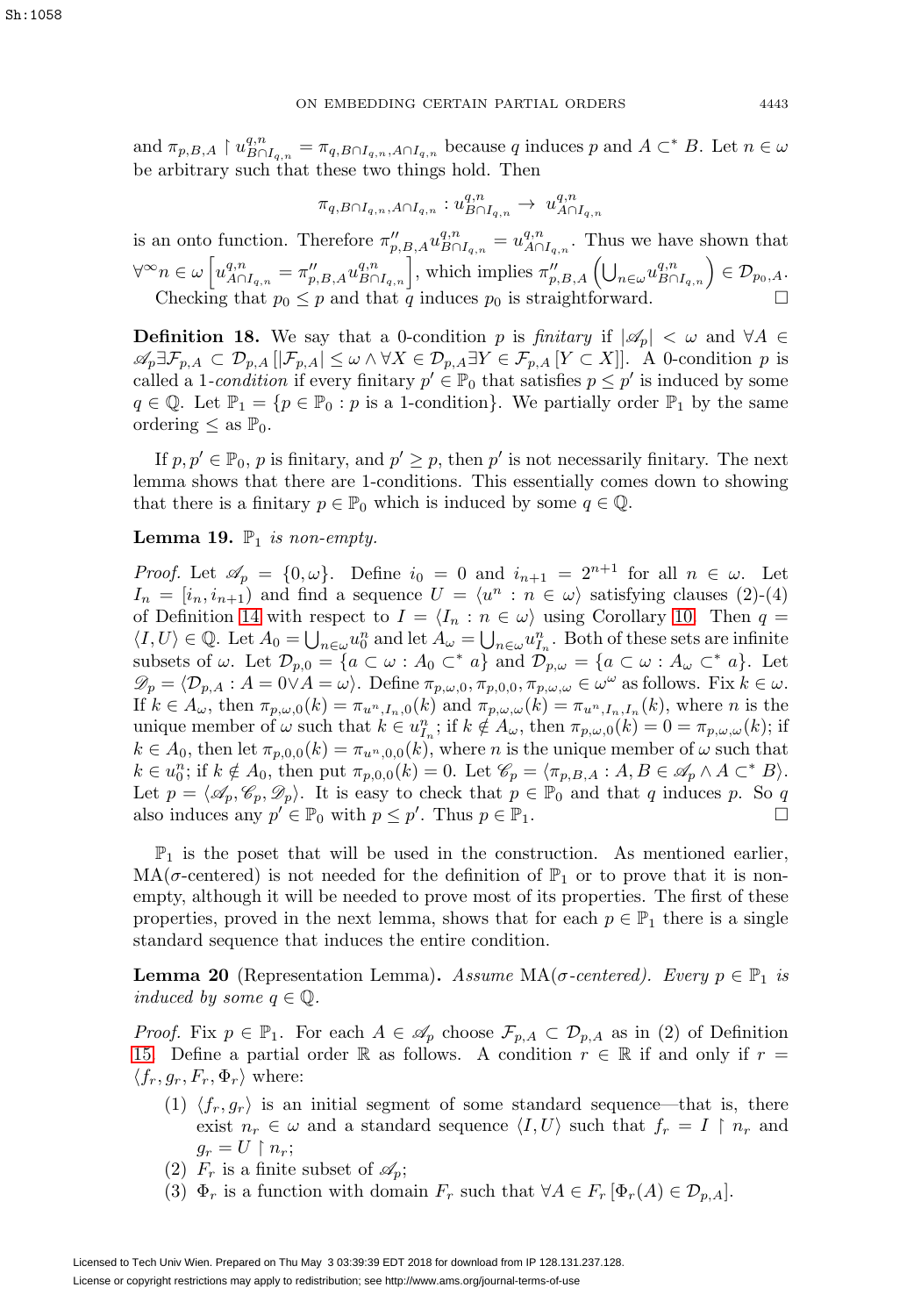Partially order R by stipulating that  $s \preceq r$  if and only if

- (4)  $f_s \supset f_r, g_s \supset g_r, F_s \supset F_r$ , and  $\forall A \in F_r$   $[\Phi_s(A) \subset \Phi_r(A)]$ ;
- (5) if  $\mathcal{B}_r$  is the Boolean subalgebra of  $\mathcal{P}(\omega)$  generated by  $F_r$ , then for every  $B \in \mathcal{B}_r$ ,  $\forall n \in n_s \setminus n_r$   $[f_s(n) \cap B \neq 0$  iff B is infinite];
- (6) for every infinite  $B \in \mathcal{B}_r$ ,

$$
\forall n \in n_s \left[ n + 1 \in n_s \setminus n_r \implies |B \cap f_s(n)| < |B \cap f_s(n+1)| \right];
$$

- (7) for each  $A \in F_r$ ,  $\forall n \in n_s \setminus n_r \left[ (g_s(n))_{(A \cap f_s(n))} \subset \Phi_r(A) \right];$
- (8) for each  $A, B \in F_r$ , if  $A \subset^* B$ , then

$$
\forall n \in n_s \setminus n_r \left[ \pi_{p,B,A} \upharpoonright \left( (g_s(n))_{B \cap f_s(n)} \right) = \pi_{g_s(n),B \cap f_s(n), A \cap f_s(n)} \right].
$$

It is easily checked that  $\langle \mathbb{R}, \preceq \rangle$  is a  $\sigma$ -centered poset. It is also easy to check that for each  $A \in \mathscr{A}_p$  and each  $Y \in \mathcal{F}_{p,A}$ ,  $R_{A,Y} = \{s \in \mathbb{R} : A \in F_s \land \Phi_s(A) \subset Y\}$  is dense in R. Now check the following claim.

**Claim 21.** For each  $n \in \omega$ ,  $R_n = \{s \in \mathbb{R} : n < n_s\}$  is dense in  $\mathbb{R}$ .

*Proof.* The proof is by induction on  $n$ . Fix  $n$  and suppose the claim is true for all  $m < n$ . Let  $r \in \mathbb{R}$ . By the inductive hypothesis, we may assume that  $n \leq n_r$ . If  $n < n_r$ , then there is nothing to do, so we assume  $n = n_r$  and define s so that  $n_s = n + 1$ . Also  $0, \omega \in \mathscr{A}_n$ . So we may assume that  $\{0, \omega\} \subset F_r$ . Let  $\mathcal{B}_r$  be the Boolean subalgebra of  $\mathcal{P}(\omega)$  generated by  $F_r$ . This is finite. So we can find a finite, non-empty set  $f_s(n) \subset \omega$  such that:

- (9) for any finite  $B \in \mathcal{B}_r$ ,  $B \cap f_s(n) = 0$ ;
- (10) for any infinite  $B \in \mathcal{B}_r$ ,  $B \cap f_s(n) \neq 0$ ;
- (11) if  $n > 0$ , then  $\min(f_s(n)) > \max(f_r(n-1))$ , and for any infinite  $B \in \mathcal{B}_r$ ,  $|f_r(n-1) \cap B| < |f_s(n) \cap B|$ .

Now we will define a finitary  $p_0 \in \mathbb{P}_0$  with  $p \leq p_0$ . The idea will be to find a  $q_0 \in \mathbb{Q}$ that induces  $p_0$ , and then we will appropriately choose an  $m \in \omega$  and a function h so that  $g_s(n)$  can be defined to be the shift of  $u^{q_0,m}$  by h. To ensure that this definition will result in an extension of r,  $q_0$  must know about  $F_r$  and  $\Phi_r$ . Let  $\mathscr{A}_{p_0} = F_r$ . We define by induction on  $n \in \omega$  sequences  $\bar{X}_n = \langle X_{A,n} : A \in \mathscr{A}_{p_0} \rangle$  such that  $\forall n \in \mathcal{A} \in \mathcal{A}_{p_0}[X_{A,n} \in \mathcal{D}_{p,A} \wedge X_{A,n+1} \subset X_{A,n}].$  Define  $X_{A,0} = \Phi_r(A)$ , for all  $A \in \mathscr{A}_{p_0}$ . Suppose that  $X_n$  having the required properties is given for some  $n \in \omega$ . For each  $A \in \mathscr{A}_{p_0}$ , define  $X_{A,n+1} = X_{A,n} \cap \left(\bigcap \{\pi''_{p,B,A}X_{B,n} : B \in \mathscr{A}_{p_0} \land A \subset^* B\}\right)$ . It is easy to see that  $X_{n+1}$  has the required properties. This completes the definition of the  $X_n$ . Now define  $\mathcal{D}_{p_0,A} = \{a \subset \omega : \exists n \in \omega \ [X_{A,n} \subset^* a]\},\$ for each  $A \in \mathscr{A}_{p_0}$ . Note  $\forall A \in \mathscr{A}_{p_0} \forall n \in \omega \left[X_{A,n} \in \mathcal{D}_{p_0,A}\right]$ . Let  $\mathscr{D}_{p_0} = \langle \mathcal{D}_{p_0,A} : A \in \mathscr{A}_{p_0} \rangle$ . Finally, for any  $A, B \in \mathscr{A}_{p_0}$  with  $A \subset^* B$ , let  $\pi_{p_0, B, A} = \pi_{p, B, A}$  and let  $\mathscr{C}_{p_0} = \langle \pi_{p_0, B, A} : B, A \in$  $\mathscr{A}_{p_0} \wedge A \subset^* B$ . Then  $p_0 = \langle \mathscr{A}_{p_0}, \mathscr{C}_{p_0}, \mathscr{D}_{p_0} \rangle$  is in  $\mathbb{P}_0, p \leq p_0$ , and  $p_0$  is finitary. Since  $p \in \mathbb{P}_1$ , we can fix  $q_0 \in \mathbb{Q}$  inducing  $p_0$ . Since  $\mathscr{A}_{p_0}$  and  $\mathscr{B}_r$  are both finite, it is possible to find  $m \in \omega$  such that:

- (12) for each  $A \in \mathcal{B}_r$ ,  $I_{q_0,m} \cap A \neq 0$  if and only if A is infinite; moreover for every infinite  $A \in \mathcal{B}_r$ ,  $|A \cap I_{q_0,m}| \geq |A \cap f_s(n)|$ ;
- (13) for each  $A \in \mathscr{A}_{p_0}$ ,  $u_{A \cap I_{q_0,m}}^{q_0,m} \subset X_{A,0};$
- (14) for all  $A, B \in \mathscr{A}_{p_0}$  with  $A \subset^* B$ ,  $\pi_{p_0,B,A} \upharpoonright u^{q_0,m}_{B \cap I_{q_0,m}} = \pi_{q_0,B \cap I_{q_0,m},A \cap I_{q_0,m}};$
- (15) if  $n > 0$ , then nor $(u^{q_0,m}) > \text{nor}(q_r(n-1))$ , and for every  $a \subset f_r(n-1)$  and every  $b \subset I_{q_0,m}$ ,  $\min(u_b^{q_0,m}) > \max((g_r(n-1))_a)$ .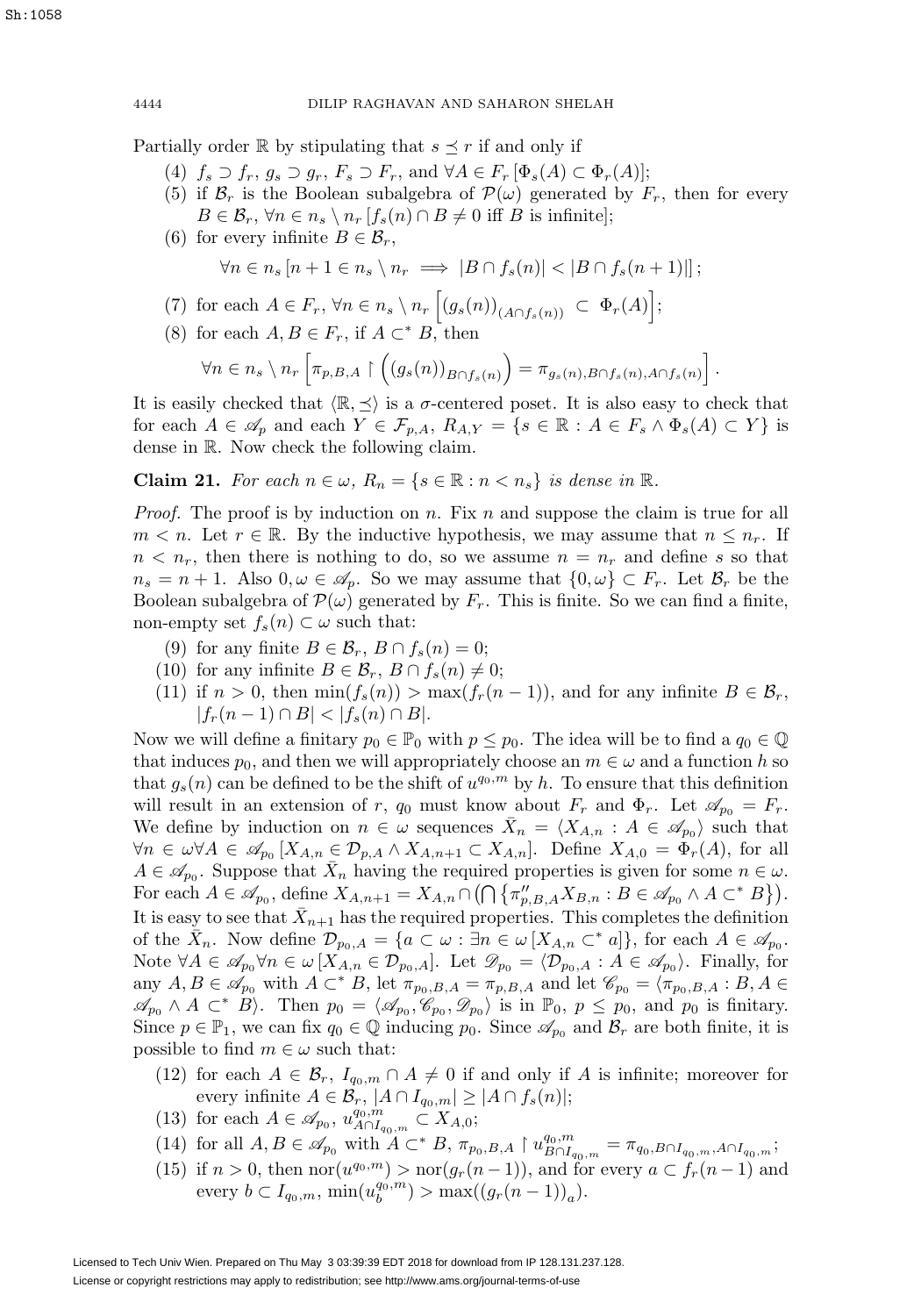Let  $\{A_0,\ldots,A_l\}$  enumerate the members of  $\mathscr{A}_{p_0}$ . For each  $\sigma \in 2^{l+1}$  define  $b_{\sigma} =$  $(\bigcap \{A_i : \sigma(i) = 0\}) \cap (\bigcap \{\omega \setminus A_i : \sigma(i) = 1\})$  (in this definition  $\bigcap 0 = \omega$ ). Let  $T =$  $\{\sigma \in 2^{l+1} : b_{\sigma} \text{ is infinite}\}.$  Because of (9), (10), and (12),  $f_s(n) = \bigcup_{\sigma \in T} (b_{\sigma} \cap f_s(n))$ and  $I_{q_0,m} = \bigcup_{\sigma \in T} (b_\sigma \cap I_{q_0,m})$ . Also if  $\sigma \neq \tau$ , then  $b_\sigma \cap b_\tau = 0$ , and if  $\sigma \in T$ , then  $|b_{\sigma} \cap I_{q_0,m}| \geq |b_{\sigma} \cap f_s(n)| \neq 0$ . Therefore there is an onto map  $h: I_{q_0,m} \to f_s(n)$ such that  $\forall \sigma \in T$   $[h^{-1}(b_{\sigma} \cap f_s(n)) = b_{\sigma} \cap I_{q_0,m}]$ . Let  $g_s(n) = h[u^{q_0,m}]$ . Then by Lemmas [12](#page-8-1) and [13,](#page-8-3)  $g_s(n)$  is a creature acting on  $f_s(n)$ , and if  $n > 0$ , then nor $(g_s(n)) > \text{nor}(g_r(n-1))$ . Also if  $a \subset f_s(n)$ , then  $(g_s(n))_a = u_{h^{-1}(a)}^{q_0,m} \subset \omega$ , and if  $n > 0$ , then for any  $x \subset f_r(n-1)$ ,  $\max((g_r(n-1))_r) < \min((g_s(n))_q)$ . So if we define  $n_s = n + 1$ ,  $f_s = f_r^{\frown} \langle f_s(n) \rangle$ ,  $g_s = g_r^{\frown} \langle g_s(n) \rangle$ ,  $F_s = F_r$ , and  $\Phi_r = \Phi_s$ , then  $s \in \mathbb{R}$ . We check that  $s \preceq r$ . Clause (4) is obvious and clause (5) follows from (9) and (10). Since  $n_s \setminus n_r = \{n\}$ , clause (6) just amounts to the second part of clause (11).

In order to check (7) and (8), we first make a preliminary observation. For each  $0 \leq i \leq l$ , put  $T_i = \{\sigma \in T : \sigma(i) = 0\}$ . Because of (9), (10), and (12)  $A_i \cap f_s(n) =$  $\bigcup \{b_{\sigma} \cap f_s(n) : \sigma \in T_i\}$  and  $A_i \cap I_{q_0,m} = \bigcup \{b_{\sigma} \cap I_{q_0,m} : \sigma \in T_i\}$ . Therefore for any  $0 \leq i \leq l, \ h^{-1}(A_i \cap f_s(n)) = \bigcup \{h^{-1}(b_{\sigma} \cap f_s(n)) : \sigma \in T_i\} = \bigcup \{b_{\sigma} \cap I_{q_0,m} : \sigma \in T_i\}$  $= A_i \cap I_{q_0,m}$ . With this observation in hand, let us check (7) and (8). Take any  $A \in F_r = \mathscr{A}_{p_0}$ . There is  $0 \leq i \leq l$  such that  $A = A_i$  and  $(g_s(n))_{(A_i \cap f_s(n))}$  $u_{h^{-1}(A_i \cap f_s(n))}^{q_0, m} = u_{A_i \cap I_{q_0, m}}^{q_0, m} \subset X_{A_i, 0} = \Phi_r(A_i)$ , as needed for (7). For (8), fix  $A, B \in$  $F_r = \mathscr{A}_{p_0}$  with  $A \subset^* B$ . Then for some  $0 \leq i, j \leq l$ ,  $A = A_i$  and  $B = A_j$ . Observe that  $A_i \setminus A_j$  is a finite member of  $\mathcal{B}_r$  because  $A_i \subset^* A_j$ . Therefore by  $(9) (A_i \setminus A_j) \cap$  $f_s(n) = 0$ , and  $A_i \cap f_s(n) \subset A_j \cap f_s(n)$ . Therefore  $\pi_{g_s(n), A_j \cap f_s(n), A_i \cap f_s(n)}$  is defined and is equal to  $\pi_{u^{q_0,m},h^{-1}(A_j \cap f_s(n)),h^{-1}(A_i \cap f_s(n))}$ . So  $\pi_{p,A_j,A_i} \restriction ((g_s(n))_{A_j \cap f_s(n)}) =$  $\pi_{p_0,A_j,A_i}\restriction \left( u^ {q_0,m}_{h^{-1}(A_j\cap f_s(n))} \right) = \pi_{p_0,A_j,A_i}\restriction \left( u^{q_0,m}_{A_j\cap I_{q_0,m}} \right) = \pi_{u^{q_0,m},A_j\cap I_{q_0,m},A_i\cap I_{q_0,m}} =$  $\pi_{u^{q_0,m},h^{-1}(A_j \cap f_s(n)),h^{-1}(A_i \cap f_s(n))} = \pi_{g_s(n),A_j \cap f_s(n),A_i \cap f_s(n)}$ , which is exactly what is needed. This checks  $s \prec r$  and completes the proof of the claim needed. This checks  $s \preceq r$  and completes the proof of the claim.

Using  $MA(\sigma\text{-centered})$  we can find a filter  $G \subset \mathbb{R}$  that meets every member of  $\{R_{A,Y}: A \in \mathscr{A}_p \wedge Y \in \mathcal{F}_{p,A}\} \cup \{R_n : n \in \omega\}$  (recall that c is regular under  $MA(\sigma\text{-centered}))$ . Let  $I = \bigcup \{f_r : r \in G\}$  and  $U = \bigcup \{g_r : r \in G\}$ . Then it is clear that  $q = \langle I, U \rangle \in \mathbb{Q}$ . We check that q induces p. We first verify clause (1) of Definition [16.](#page-9-1) Let B be the Boolean subalgebra of  $\mathcal{P}(\omega)$  generated by  $\mathscr{A}_p$ . Take  $A \in \mathcal{B}$ . Then there exist  $A_0, \ldots, A_l \in \mathscr{A}_p$  such that  $A \in \mathcal{B}_0$ , where  $\mathcal{B}_0$  is the Boolean subalgebra of  $\mathcal{P}(\omega)$  generated by  $\{A_0,\ldots,A_l\}$ . For each  $0 \leq i \leq l$ ,  $\mathcal{F}_{p,A_i}$  is non-empty. Choosing  $Y_i \in \mathcal{F}_{p,A_i}, R_{A_i,Y_i}$  is a dense open set met by G. So there is  $r \in G \cap (\bigcap_{i \leq l} R_{A_i,Y_i})$ . Then  $A \in \mathcal{B}_r$ . For any  $n \geq n_r$  there is  $t \in G$ such that  $t \preceq r$  and  $n + 1 < n_t$ . Then if A is infinite, since  $n + 1 \in n_t \setminus n_r$ , by (6), we have  $|A \cap I_n| = |A \cap f_t(n)| < |A \cap f_t(n+1)| = |A \cap I_{n+1}|$ . Thus if A is infinite, then for all  $n \geq n_r \left[ |A \cap I_n| < |A \cap I_{n+1}| \right]$ , as needed for clause (1) of Definition [16.](#page-9-1) Next, we check clause (2) of Definition 16. Take  $A \in \mathscr{A}_p$  and  $X \in \mathcal{D}_{p,A}$ . Choose  $Y \in \mathcal{F}_{p,A}$  with  $Y \subset X$ . Again there is  $r \in G \cap R_{A,Y}$ . Fix  $n \geq n_r$ . There is  $t \in G$  such that  $t \preceq r$  and  $n \lt n_t$ . Since  $n \in n_t \setminus n_r$ , by (7),  $u_{A\cap I_{q,n}}^{q,n} = (g_t(n))_{A\cap f_t(n)} \subset \Phi_r(A) \subset Y \subset X$ . So  $\forall^\infty n \in \omega \left[ u_{A\cap I_{q,n}}^{q,n} \subset X \right]$ , as needed for clause (2). Finally, we check clause (3) of Definition [16.](#page-9-1) Take  $A, B \in \mathscr{A}_p$ with  $A \subset K^* B$ .  $\mathcal{F}_{p,A}$  and  $\mathcal{F}_{p,B}$  are non-empty. Take  $Y_0 \in \mathcal{F}_{p,A}$  and  $Y_1 \in \mathcal{F}_{p,B}$ . Since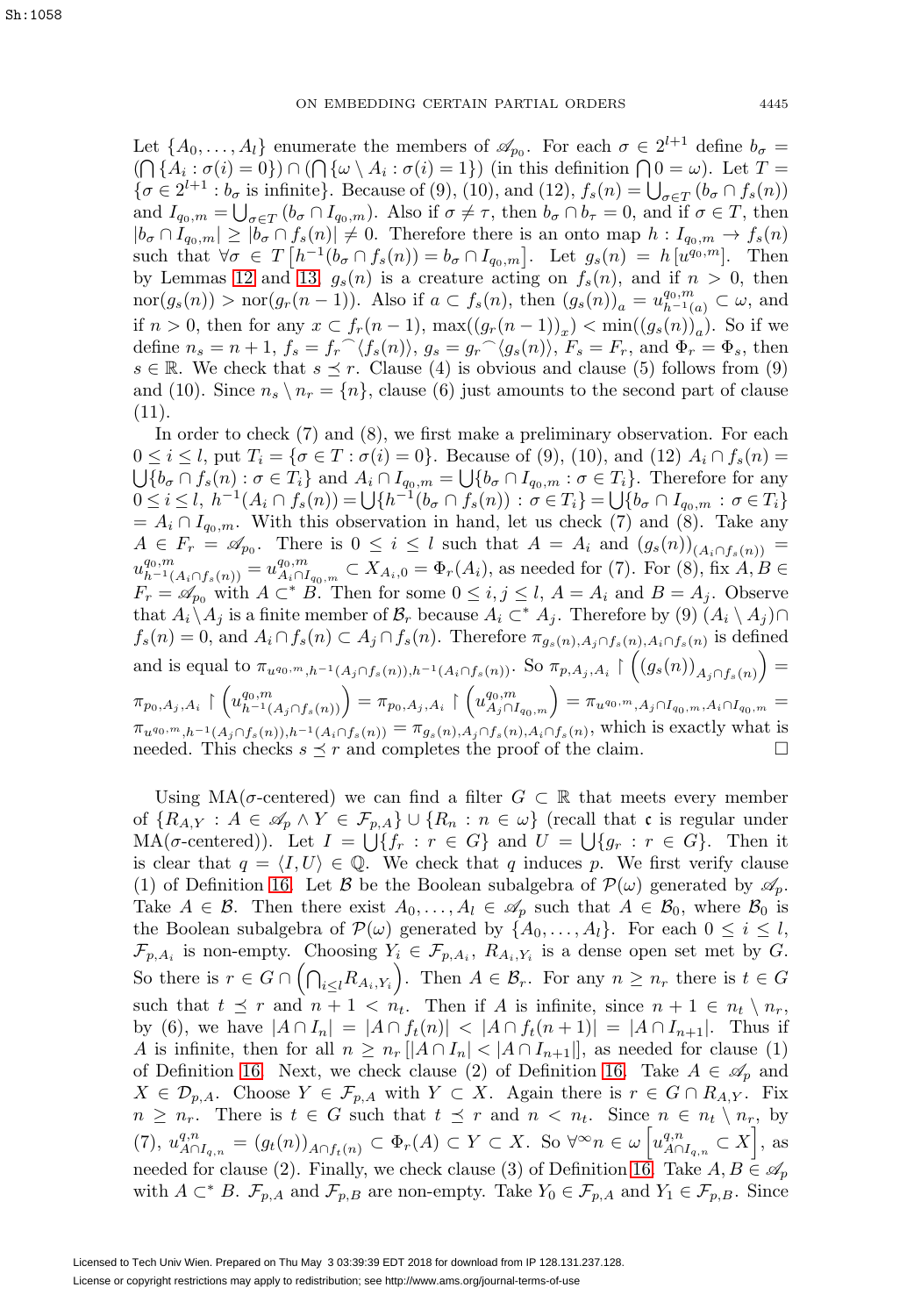$R_{A,Y_0}$  and  $R_{B,Y_1}$  are dense open sets met by G, we can find  $r \in G \cap R_{A,Y_0} \cap R_{B,Y_1}$ . Then  $A, B \in F_r$  and  $n_r \in \omega$ . Fix  $n \geq n_r$ . Then there is  $t \in G$  such that  $t \preceq r$  and  $n < n_t$ . Since  $n \in n_t \setminus n_r$ , by (8),  $\pi_{p,B,A} \upharpoonright (u_{B \cap I_{q,n}}^{q,n}) = \pi_{p,B,A} \upharpoonright ((g_t(n))_{B \cap f_t(n)}) =$  $\pi_{g_t(n),B\cap f_t(n),A\cap f_t(n)} = \pi_{q,B\cap I_{q,n},A\cap I_{q,n}}$ . Therefore

$$
\forall^{\infty} n \in \omega \left[ \pi_{p,B,A} \upharpoonright \left( u_{B \cap I_{q,n}}^{q,n} \right) = \pi_{q,B \cap I_{q,n},A \cap I_{q,n}} \right].
$$

This is what is needed for clause  $(3)$ , which completes the verification that q induces  $p$  and hence also the proof of the lemma.  $\hfill \Box$ 

<span id="page-13-0"></span>**Lemma 22.** Assume MA( $\sigma$ -centered). For every  $C \in \mathcal{P}(\omega)$ ,  $\{p \in \mathbb{P}_1 : \exists C^* \in$  $\mathscr{A}_n[C =^* C^*]$  is dense in  $\mathbb{P}_1$ .

*Proof.* Fix  $p \in \mathbb{P}_1$ . If  $\exists A \in \mathcal{A}_p[A = ^*C]$ , then there is nothing to do. So assume that  $\forall A \in \mathscr{A}_p[A \neq^* C]$ . Since  $0, \omega \in \mathscr{A}_p$  this implies that both C and  $\omega \setminus C$  are infinite. Let B denote the Boolean subalgebra of  $\mathcal{P}(\omega)$  generated by  $\mathscr{A}_p$ . For each  $A \in \mathscr{A}_p$  choose a family  $\mathcal{F}_{p,A} \subset \mathcal{D}_{p,A}$  as in (2) of Definition [15.](#page-9-0) Let R be the poset defined in the proof of Lemma [20](#page-10-0) (with respect to the fixed condition p). Let  $\preceq$ also be as in the proof of Lemma [20.](#page-10-0) We define a stronger ordering on R. For  $r, s \in \mathbb{R}, s \leq r$  if and only if  $s \leq r$  and

- (1) let  $\mathcal{B}_r^+$  denote the Boolean subalgebra of  $\mathcal{P}(\omega)$  generated by  $F_r \cup \{C\}$ ; then for any  $A \in \mathcal{B}_r^+$ ,  $\forall n \in n_s \setminus n_r$   $[A \cap f_s(n) \neq 0$  iff A is infinite];
- (2) for each infinite  $A \in \mathcal{B}_r^+$ ,

$$
\forall n \in n_s \left[ n + 1 \in n_s \setminus n_r \implies |A \cap f_s(n)| < |A \cap f_s(n+1)| \right].
$$

Then it is easy to check that  $\langle \mathbb{R}, \preceq \rangle$  is a  $\sigma$ -centered poset. Moreover for each  $A \in \mathscr{A}_p$ and  $Y \in \mathcal{F}_{p,A}$  let  $R_{A,Y} = \{s \in \mathbb{R} : A \in \mathcal{F}_s \land \Phi_s(A) \subset Y\}$ ; then it is easy to check that  $R_{A,Y}$  is dense open in  $\langle \mathbb{R}, \leq \rangle$ . Now we check the following claim.

**Claim 23.** For each  $n \in \omega$ ,  $R_n = \{s \in \mathbb{R} : n < n_s\}$  is dense open in  $\langle \mathbb{R}, \preceq \rangle$ .

*Proof.* It is easy to check that  $R_n$  is open in  $\langle \mathbb{R}, \leq \rangle$ . The proof that it is dense is by induction on n. Fix n and suppose that the claim holds for all  $m < n$ . Take  $r \in \mathbb{R}$ . By the inductive hypothesis and by the openness of the  $R_m$  for  $m < n$ , we may assume that  $n \leq n_r$ . If  $n \leq n_r$ , then there is nothing to do. So we assume  $n = n_r$  and we will define s so that  $n_s = n + 1$ . Also  $0, \omega \in \mathscr{A}_p$  and  $\mathcal{F}_{p,0}$  and  $\mathcal{F}_{p,\omega}$ are non-empty. If  $Y_0 \in \mathcal{F}_{p,0}$  and  $Y_1 \in \mathcal{F}_{p,\omega}$ , then  $R_{0,Y_0}$  and  $R_{\omega,Y_1}$  are dense open in  $\langle \mathbb{R}, \leq \rangle$ , and so we may assume that  $0, \omega \in F_r$ . Since  $\mathcal{B}_r^+$  is finite, we can find a finite non-empty  $f_s(n) \subset \omega$  such that:

- (3) for every finite  $A \in \mathcal{B}_r^+$ ,  $A \cap f_s(n) = 0$ ;
- (4) for every infinite  $A \in \mathcal{B}_r^+$ ,  $A \cap f_s(n) \neq 0$ ;
- (5) if  $n > 0$ , then  $\min(f_s(n)) > \max(f_r(n-1))$  and for every infinite  $A \in \mathcal{B}_r^+$ ,  $|f_s(n) \cap A| > |f_r(n-1) \cap A|.$

By the Representation Lemma fix  $q \in \mathbb{Q}$  that induces p. Let  $\mathcal{B}_r$  be the Boolean subalgebra of  $\mathcal{P}(\omega)$  generated by  $F_r$ . As  $\mathcal{B}_r$  is a finite subset of  $\mathcal{B}$  and  $F_r$  is a finite subset of  $\mathscr{A}_p$ , we can find  $m \in \omega$  such that the following hold:

- (6) for each finite  $A \in \mathcal{B}_r$ ,  $A \cap I_{q,m} = 0$ ; for each infinite  $A \in \mathcal{B}_r$ ,  $A \cap I_{q,m} \neq 0$ ; moreover for each infinite  $A \in \mathcal{B}_r$ ,  $|A \cap I_{q,m}| \geq 2 |A \cap I_s(n)|$ ;
- (7) for each  $A \in F_r$ ,  $u_{A \cap I_{q,m}}^{q,m} \subset \Phi_r(A)$ ;
- (8) for each  $A, B \in F_r$ , if  $A \subset^* B$ , then  $\pi_{p,B,A} \upharpoonright u^{q,m}_{B \cap I_{q,m}} = \pi_{q,B \cap I_{q,m},A \cap I_{q,m}}$ ;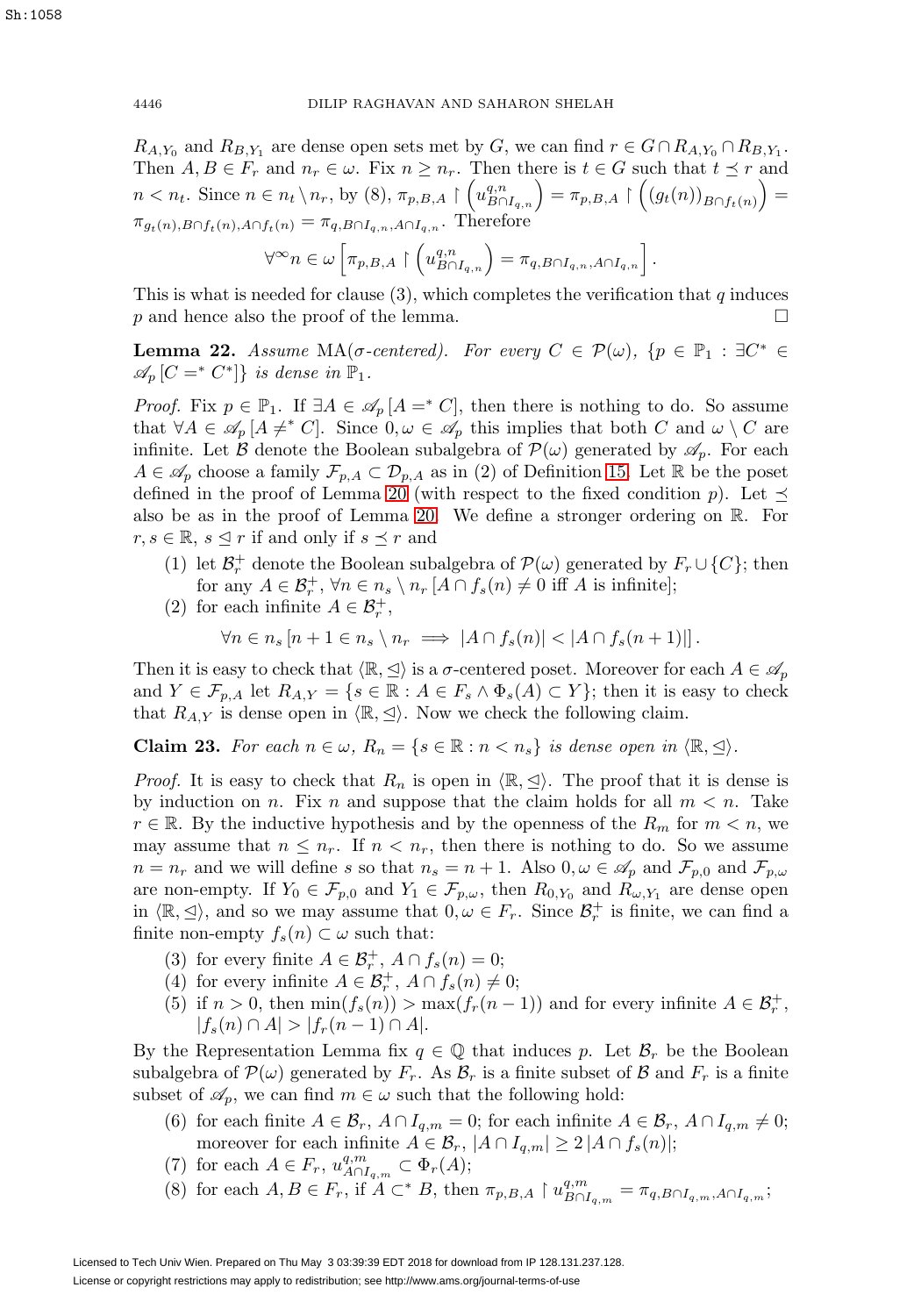(9) if  $n > 0$ , then  $\text{nor}(u^{q,m}) > \text{nor}(g_r(n-1))$ , and for each  $a \subset f_r(n-1)$  and each  $b \subset I_{q,m}$ ,  $\min(u_b^{q,m}) > \max((g_r(n-1))_a)$ .

Let  $\{A_0,\ldots,A_{l+1}\}\$ enumerate the elements of  $F_r\cup\{C\}$ , with  $\{A_0,\ldots,A_l\}\$  being an enumeration of  $F_r$  and  $A_{l+1} = C$ . For each  $\sigma \in 2^{l+2}$  define the set  $b_{\sigma} = (\bigcap \{A_i : \sigma(i) = 0\}) \cap (\bigcap \{\omega \setminus A_i : \sigma(i) = 1\})$  (in this definition  $\bigcap 0 = \omega$ ). It is clear that each  $b_{\sigma} \in \mathcal{B}_r^+$ . For each  $\tau \in 2^{l+1}$  define  $b_{\tau} = (\bigcap \{A_i : \tau(i) = 0\}) \cap$  $(\bigcap \{\omega \setminus A_i : \tau(i) = 1\}).$  Note that each  $b_\tau \in \mathcal{B}_r$ . Let  $T = \{\sigma \in 2^{l+2} : b_\sigma \text{ is infinite}\}\$ and let  $S = \{ \tau \in 2^{l+1} : b_{\tau} \text{ is infinite} \}.$  If  $\sigma \in T$ , then  $\sigma \restriction l+1 \in S$ . Also if  $\tau \in S$ , then at least one of  $\tau^{\wedge}(0)$  or  $\tau^{\wedge}(1)$  is in T. For each  $\tau \in S$ , by (6),  $|b_\tau \cap I_{q,m}| \geq 2 |b_\tau \cap f_s(n)|$ . So we can find disjoint sets  $b_\tau^0$  and  $b_\tau^1$  such that  $|b_{\tau}^{0}| \geq |b_{\tau} \cap f_s(n)|, |b_{\tau}^{1}| \geq |b_{\tau} \cap f_s(n)|, \text{ and } b_{\tau} \cap I_{q,m} = b_{\tau}^{0} \cup b_{\tau}^{1}.$  For each  $\sigma \in T$ define a set  $c_{\sigma}$  as follows. If both  $(\sigma \upharpoonright l+1)$   $\hat{ }$  (0) and  $(\sigma \upharpoonright l+1)$   $\hat{ }$  (1) are members of T, then  $c_{\sigma} = b_{(\sigma l l + 1)}^{\sigma(l+1)}$  $\begin{array}{ll} \sigma_{(l+1)} & \text{Otherwise} \ c_{\sigma} = b_{(\sigma|l+1)} \cap I_{q,m}. \end{array}$  It is easy to check that  $f_s(n) = \bigcup_{\sigma \in T} (b_{\sigma} \cap f_s(n))$  and that  $I_{q,m} = \bigcup_{\sigma \in T} (c_{\sigma} \cap I_{q,m})$ . Also for each  $\sigma, \sigma' \in T$ , if  $\sigma \neq \sigma'$ , then  $c_{\sigma} \cap c_{\sigma'} = 0$  and  $b_{\sigma} \cap b_{\sigma'} = 0$ . Moreover for each  $\sigma \in T$ ,  $|b_{\sigma} \cap f_s(n)| \leq |c_{\sigma} \cap I_{q,m}|$  and  $b_{\sigma} \cap f_s(n) \neq 0$ . So there is an onto map  $h: I_{q,m} \to f_s(n)$  such that  $\forall \sigma \in T \left[ h^{-1}(b_\sigma \cap f_s(n)) = c_\sigma \cap I_{q,m} \right]$ . For each  $0 \leq i \leq l$ , let  $T_i = \{ \sigma \in T : \sigma(i) = 0 \}$ . It is easy to check that for each  $0 \leq i \leq l$ ,  $A_i \cap f_s(n) = \bigcup_{\sigma \in T_i} (b_\sigma \cap f_s(n))$  and  $A_i \cap I_{q,m} = \bigcup_{\sigma \in T_i} (c_\sigma \cap I_{q,m})$ . Therefore for  $\text{any } 0 \leq i \leq l, \ h^{-1}(A_i \cap f_s(n)) = \bigcup_{\sigma \in T_i} \left( h^{-1} \left( b_\sigma \cap f_s(n) \right) \right) = \bigcup_{\sigma \in T_i} \left( c_\sigma \cap I_{q,m} \right) =$  $A_i \cap I_{q,m}$ . Define  $g_s(n) = h[u^{q,m}]$ . Then  $g_s(n)$  is a creature acting on  $f_s(n)$ , and if  $n > 0$ , then  $\text{nor}(g_s(n)) > \text{nor}(g_r(n-1))$ . Also if  $a \subset f_s(n)$ ,  $(g_s(n))_a = u_{h^{-1}(a)}^{q,m} \subset \omega$ such that if  $n > 0$ , then for all  $x \subset f_r(n-1)$ ,  $\max((g_r(n-1))_x) < \min((g_s(n))_a)$ . Therefore if we let  $n_s = n + 1$ ,  $f_s = f_r^{\frown}\langle f_s(n) \rangle$ ,  $g_s = g_r^{\frown}\langle g_s(n) \rangle$ ,  $F_s = F_r$ , and  $\Phi_s = \Phi_r$ , then  $s = \langle f_s, g_s, F_s, \Phi_s \rangle$  is a member of R. We check that  $s \leq r$ . Clause (1) follows from (3) and (4), while (2) is a consequence of (5). Next, to see that  $s \preceq r$ , note that (4) of Lemma [20](#page-10-0) is obvious, while (5) of the proof of Lemma [20](#page-10-0) follows from (1). (6) of the proof of Lemma [20](#page-10-0) is by (2). Next, take  $A \in F_r$ . Then  $A = A_i$ for some  $0 \le i \le l$ . So by (7)  $(g_s(n))_{(A \cap f_s(n))} = u^{q,m}_{h^{-1}(A \cap f_s(n))} = u^{q,m}_{A \cap I_{q,m}} \subset \Phi_r(A)$ . Finally take  $A, B \in F_r$  and suppose  $A \subset^* B$ . Note that  $\overline{A \setminus B}$  is a finite member of  $\mathcal{B}_r$ . So  $f_s(n) \cap (A \setminus B) = 0$ . Hence  $A \cap f_s(n) \subset B \cap f_s(n) \subset f_s(n)$ . Therefore  $\pi_{g_s(n),B\cap f_s(n),A\cap f_s(n)}$  is defined and is equal to  $\pi_{q,h^{-1}(B\cap f_s(n)),h^{-1}(A\cap f_s(n))}$ , which in turn equals  $\pi_{q, B \cap I_{q,m}, A \cap I_{q,m}}$ . By (8),  $\pi_{q, B \cap I_{q,m}, A \cap I_{q,m}} = \pi_{p, B, A} \upharpoonright u_{B \cap I_{q,m}}^{q, m} =$  $\pi_{p,B,A}\upharpoonright ((g_s(n))_{B\cap f_s(n)})$  because  $(g_s(n))_{B\cap f_s(n)} = u^{q,m}_{h^{-1}(B\cap f_s(n))} = u^{q,m}_{B\cap I_{q,m}}$ . This concludes the verification that  $s \leq r$  and hence the proof of the claim.

Let  $G \subset \mathbb{R}$  be a filter meeting all the dense open sets in  $\{R_n : n \in \omega\} \cup \{R_{A,Y} :$  $A \in \mathscr{A}_p \wedge Y \in \mathcal{F}_{p,A}$ . Let  $I = \bigcup_{r \in G} f_r$  and  $U = \bigcup_{r \in G} g_r$ , and let  $q_0 = \langle I, U \rangle$ . Then  $q_0 \in \mathbb{Q}$ . Let  $\mathscr{A}_{p_0} = \mathscr{A}_p \cup \{C\}$ . Then  $\mathscr{A}_p \subset \mathscr{A}_{p_0} \subset \mathcal{P}(\omega)$ ,  $|\mathscr{A}_{p_0}| < \mathfrak{c}$ , and  $\forall A, B \in \mathscr{A}_{p_0}[A \neq B \implies A \neq^* B]$ . Let  $\mathcal{B}_0$  be the Boolean subalgebra of  $\mathcal{P}(\omega)$ generated by  $\mathscr{A}_{p_0}$ . Let A be an infinite member of  $\mathcal{B}_0$ . There is a finite set  $F \subset \mathscr{A}_p$ such that A is in the Boolean subalgebra of  $\mathcal{P}(\omega)$  generated by  $F \cup \{C\}$ . Fix  $r \in G$  such that  $F \subset F_r$ . Then A is an infinite member of  $\mathcal{B}_r^+$ . For any  $n \geq n_r$ ,  $|A \cap I_{q_0,n}| < |A \cap I_{q_0,n+1}|$  because of (2). Therefore, for any infinite  $A \in \mathcal{B}_0$ ,  $\forall^{\infty} n \in \omega \left[ |A \cap I_{q_0,n}| < |A \cap I_{q_0,n+1}| \right]$ . It is also easy to see that  $q_0$  induces p. Now for each  $A \in \mathscr{A}_{p_0}$ , let  $X_A = \bigcup_{n \in \omega}^{\infty} u_{I_{q_0,n} \cap A}^{q_0,n}$  and let  $D_{p_0,A} = \{a \subset \omega : X_A \subset^* a\}$ . Put  $\mathscr{D}_{p_0} = \langle \mathcal{D}_{p_0,A} : A \in \mathscr{A}_{p_0} \rangle$ . For  $A, B \in \mathscr{A}_{p_0}$  with  $A \subset^* B$ , if  $A, B \in \mathscr{A}_p$ , then define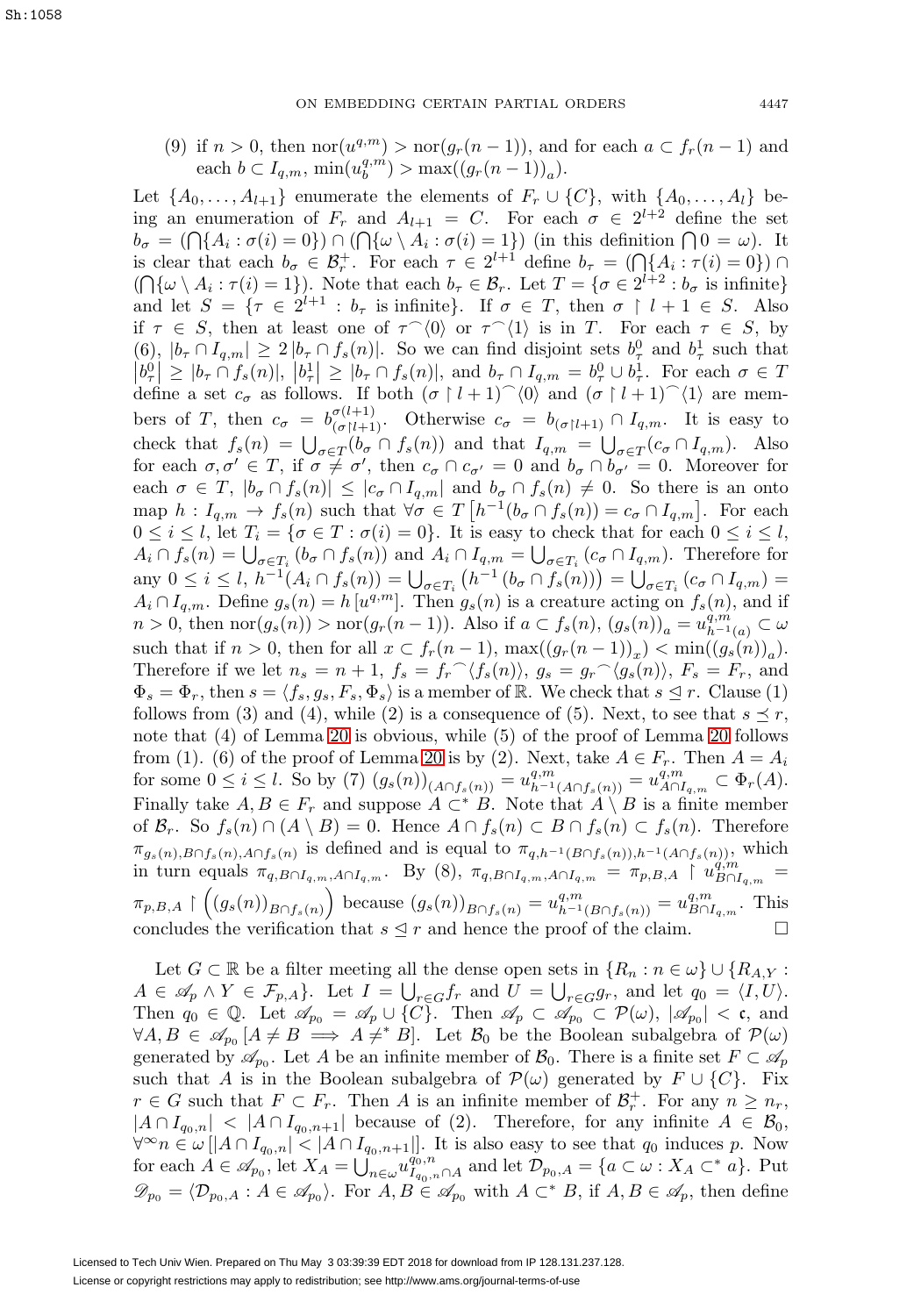4448 DILIP RAGHAVAN AND SAHARON SHELAH

 $\pi_{p_0,B,A} = \pi_{p,B,A}.$  If either A or B belongs to  $\mathscr{A}_{p_0} \setminus \mathscr{A}_p$ , then define  $\pi_{p_0,B,A} : \omega \to \omega$ as follows. Given  $k \in \omega$ , if  $k \in X_B$ , then there is a unique  $n \in \omega$  such that  $k \in u_{I_{q_0,n} \cap B}^{q_0,n}$ . If  $A \cap I_{q_0,n} \subset B \cap I_{q_0,n}$ , then  $\pi_{p_0,B,A}(k) = \pi_{q_0,B \cap I_{q_0,n},A \cap I_{q_0,n}}(k)$ . If either  $A \cap I_{q_0,n} \not\subset B \cap I_{q_0,n}$  or if  $k \notin X_B$ , then put  $\pi_{p_0,B,A}(k) = 0$ . Let  $\mathscr{C}_{p_0} =$  $\langle \pi_{p_0,B,A} : A, B \in \mathscr{A}_{p_0} \wedge A \subset^* B \rangle$  and let  $p_0 = \langle \mathscr{A}_{p_0}, \mathscr{C}_{p_0}, \mathscr{D}_{p_0} \rangle$ . Then it is not hard to see that  $p_0 \in \mathbb{P}_0$ ,  $p_0 \leq p$ , and that  $q_0$  induces  $p_0$ . Hence  $q_0$  also induces any  $p_1 \in \mathbb{P}_0$  with  $p_0 \leq p_1$ . So  $p_0 \in \mathbb{P}_1$  and  $p_0 \leq p$ . As  $C \in \mathscr{A}_{p_0}$ , this concludes the proof of the lemma.

<span id="page-15-0"></span>Remark 24. We now make some simple observations that will be useful for the remaining part of the proof. Suppose  $q \in \mathbb{Q}$ . Suppose  $\langle k_n : n \in \omega \rangle \subset \omega$  is a sequence such that  $\forall n \in \omega [k_n < k_{n+1}]$ . For each  $n \in \omega$ , put  $I_{q_0,n} = I_{q,k_n}$ . Suppose also that for each  $n \in \omega$ , we are given  $u^{q_0,n} \in \Sigma(u^{q,k_n})$  in such a way that for all  $n \in \omega$ ,  $\text{nor}(u^{q_0,n}) < \text{nor}(u^{q_0,n+1})$ . Then if we let  $I_{q_0} = \langle I_{q_0,n} : n \in \omega \rangle$ ,  $U_{q_0} = \langle u^{q_0,n} : n \in \omega \rangle$ , and  $q_0 = \langle I_{q_0}, U_{q_0} \rangle$ , we have  $q_0 \in \mathbb{Q}$ . Moreover, if  $p \in \mathbb{P}_0$ and q induces p, then  $q_0$  also induces p. We can now define  $p_0$  using p and  $q_0$ as follows. Put  $\mathscr{A}_{p_0} = \mathscr{A}_p$ . For each  $A \in \mathscr{A}_{p_0}$ , let  $X_A = \bigcup_{n \in \omega} u_{I_{q_0,n} \cap A}^{q_0,n}$  and let  $\mathcal{D}_{p_0,A} = \{a \subset \omega : X_A \subset^* a\}.$  Put  $\mathcal{D}_{p_0} = \langle \mathcal{D}_{p_0,A} : A \in \mathscr{A}_{p_0} \rangle.$  Define  $\mathscr{C}_{p_0} = \mathscr{C}_p$  and  $p_0 = \langle \mathscr{A}_{p_0}, \mathscr{C}_{p_0}, \mathscr{D}_{p_0} \rangle$ . Then  $p_0 \in \mathbb{P}_0$ ,  $p_0 \leq p$ , and  $q_0$  induces  $p_0$ . Therefore,  $q_0$  also induces any  $p_1 \in \mathbb{P}_0$  with  $p_0 \leq p_1$ . Hence  $p_0 \in \mathbb{P}_1$ .

<span id="page-15-1"></span>**Lemma 25.** Suppose  $p \in \mathbb{P}_1$  and  $A \in \mathcal{A}_p$ . Let  $b \subset \omega$ . There exists  $p_0 \in \mathbb{P}_1$ ,  $p_0 \leq p$ such that either  $b \in \mathcal{D}_{p_0,A}$  or  $\omega \setminus b \in \mathcal{D}_{p_0,A}$ .

*Proof.* Let  $b_0 = b$  and  $b_1 = \omega \setminus b$ . By the Representation Lemma fix  $q \in \mathbb{Q}$  that induces p. Fix  $n \geq 1$ . Then  $\text{nor}(u^{q,n}) \geq (n-1) + 1$ . We have that  $u^{q,n}_{A \cap I_{q,n}} =$ induces p. Fix  $n \geq 1$ . Then  $\text{nor}(u^{q,n}) \geq (n-1) + 1$ . We have that  $u^{q,n}_{A \cap I_{q,n}} = (u^{q,n}_{A \cap I_{q,n}} \cap b_0) \cup (u^{q,n}_{A \cap I_{q,n}} \cap b_1)$ . So there exist  $j_n \in 2$  and  $v^n \in \Sigma(u^{q,n})$  such that  $\text{nor}(v^n) \geq n-1$  and  $v^n_{A \cap I_{q,n}} \subset u^{q,n}_{A \cap I_{q,n}} \cap b_{j_n}$ . Clearly, there is  $j \in 2$  such that  ${n \geq 1 : j_n = j}$  is infinite. So it is possible to find a sequence  $\langle k_n : n \in \omega \rangle \subset \omega$  such that for each  $n \in \omega$ ,  $k_n \ge 1$ ,  $j_{k_n} = j$ ,  $k_n < k_{n+1}$ , and  $\text{nor}(v^{k_{n+1}}) > \text{nor}(v^{k_n})$ . For each  $n \in \omega$ , let  $u^{q_0,n} = v^{k_n} \in \Sigma(u^{q,k_n})$ . Also nor $(u^{q_0,n}) < \text{nor}(u^{q_0,n+1})$  holds for all  $n \in \omega$ . Therefore if  $q_0$  and  $p_0$  are defined as in Remark [24,](#page-15-0) then  $p_0 \in \mathbb{P}_1$  and  $p_0 \leq p$ . Moreover note that for each  $n \in \omega$ ,  $u_{I_{q_0,n} \cap A}^{q_0,n} = v_{I_{q,k_n} \cap A}^{k_n} \subset \left(u_{A \cap I_{q,k_n}}^{q,k_n} \cap b_{j_{k_n}}\right) \subset b_j$ . Hence  $X_A \subset b_j$ , whence  $b_j \in \mathcal{D}_{p_0,A}$ , as needed.

We would like to be able to kill unwanted Tukey maps. That is, if  $p \in \mathbb{P}_1$ ,  $A, B \in \mathscr{A}_p$ ,  $B \not\subset^* A$ , and  $\phi$  is a map that could potentially witness  $\mathcal{U}_B \leq_T \mathcal{U}_A$ , then we would like to extend p in such a way that  $\phi$  can no longer witness this unwanted Tukey reduction. This requires Lemma [28,](#page-16-0) which is a consequence of Theorem 20 in the paper of Dobrinen and Todorcevic [\[12\]](#page-21-8). According to Theorem 20 of [\[12\]](#page-21-8), if  $\phi$  is any monotone cofinal map from a P-point V to an ultrafilter U, then there is some  $X \in V$  such that  $\phi$  is continuous when restricted below X. This  $\phi$  can then be extended to a continuous map  $\phi^*$  on all subsets of  $\omega$ . It follows from Dobrinen and Todorcevic's proof in [\[12\]](#page-21-8) that for each  $k < \omega$  and  $Y \in \mathcal{V}$ , if  $k \in \phi^*(Y)$ , then  $k \in \phi^*(Z)$ , for every  $Z \in \mathcal{V}$  which end-extends  $Y \cap (k+1)$ . Take P to be the set of all  $Y \cap (k(Y) + 1)$ , where  $k(Y)$  is the minimal k such that  $\phi^*(Y) \cap (k+1) \neq 0$ , and let  $f(Y \cap (k(Y) + 1)) = \min(\phi^*(Y))$ . It follows from the proof in [\[12\]](#page-21-8) that this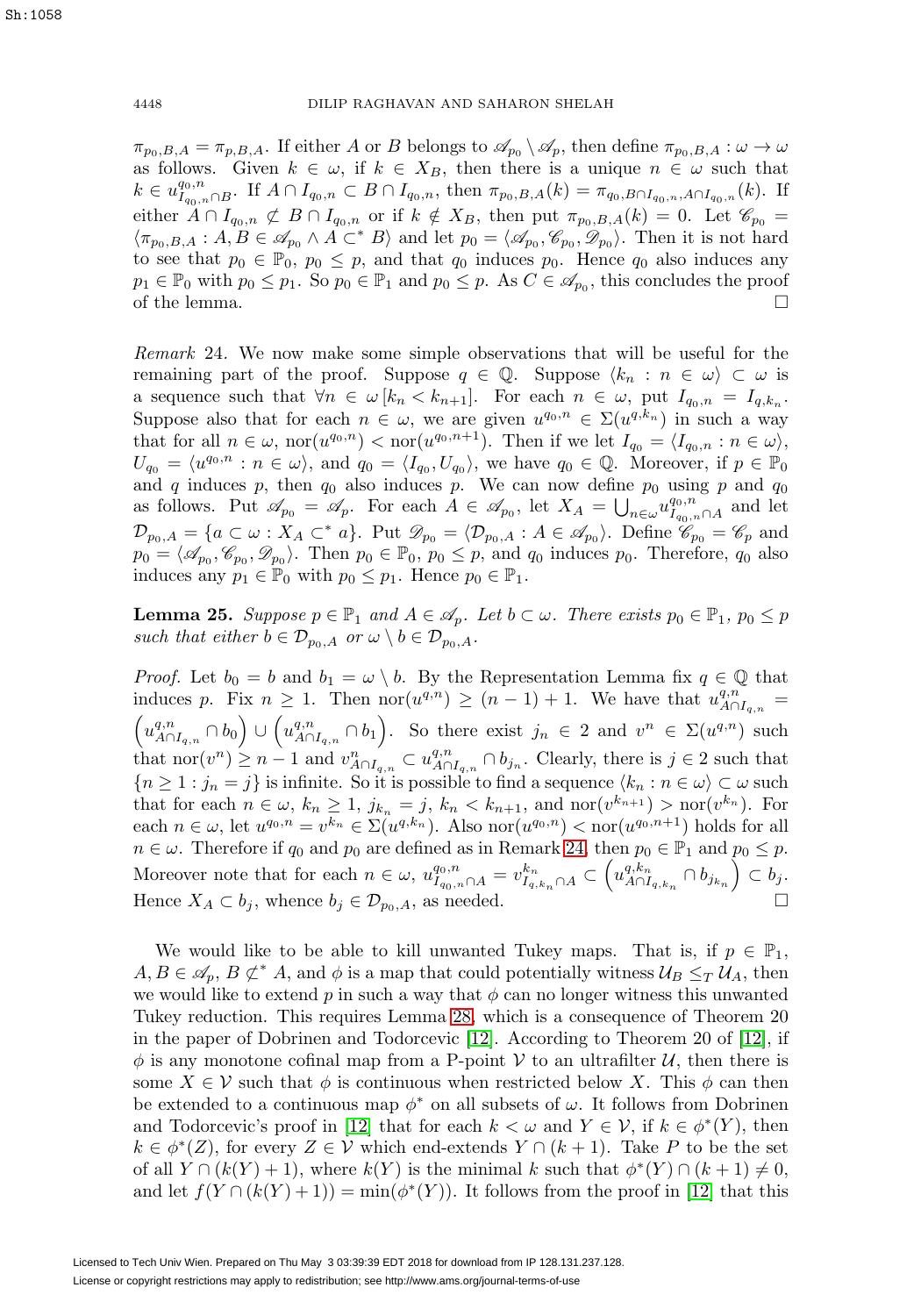value  $f(Y \cap (k(Y) + 1))$  must be  $k(Y)$ , since V is non-principal. This produces the P and f claimed to exist in Lemma  $28<sup>3</sup>$  $28<sup>3</sup>$  $28<sup>3</sup>$ 

We will give a different game-theoretic proof of Lemma [28](#page-16-0) below, which does not rely on the methods of [\[12\]](#page-21-8).

**Definition 26.** Let U be an ultrafilter on  $\omega$ . The P-point game on U is a two player game in which Players I and II alternatively choose sets  $a_n$  and  $s_n$  respectively, where  $a_n \in \mathcal{U}$  and  $s_n \in [a_n]^{<\omega}$ . Together they construct the sequence

 $a_0, s_0, a_1, s_1, \ldots$ 

Player I wins if and only if  $\bigcup_{n\in\omega} s_n \notin \mathcal{U}$ .

A proof of the following useful characterization of P-points in terms of the P-point game can be found in Bartoszynski and Judah [\[1\]](#page-21-6).

**Theorem 27.** An ultrafilter  $U$  is a P-point if and only if Player I does not have a winning strategy in the P-point game on U.

<span id="page-16-0"></span>**Lemma 28** (Dobrinen and Todorcevic [\[12\]](#page-21-8)). Suppose V is a P-point and U is any ultrafilter. Suppose  $\phi : \mathcal{V} \to \mathcal{U}$  is monotone and cofinal in U. Then there exist  $P\subset[\omega]^{<\omega}\setminus\{0\}$  and  $f:P\to\omega$  such that the following hold:

- (1)  $\forall s, t \in P \, [s \subset t \implies s = t];$
- (2)  $f$  is finite-to-one;
- (3)  $\forall a \in V \forall b \in U \exists s \in P \, [s \subset a \land f(s) \in b].$

*Proof.* Define  $\psi : \mathcal{P}(\omega) \to \mathcal{P}(\omega)$  by  $\psi(x) = \bigcap \{ \phi(a) : a \in \mathcal{V} \wedge x \subset a \}$ , for all  $x \in \mathcal{P}(\omega)$ . Note that  $\psi$  is monotone. Also  $\psi(0) = 0$ . To see this, suppose for a contradiction that  $k \in \psi(0)$ . Then  $\omega \setminus \{k\} \in \mathcal{U}$ . Take  $a \in \mathcal{V}$  such that  $\phi(a) \subset$  $\omega \setminus \{k\}.$  However since  $k \in \psi(0), k \in \phi(a)$ , a contradiction. Now we define a strategy for Player I in the P-point game (on V) as follows. He first plays  $a_0 = \omega$ . Given  $n \in \omega$  and a partial play  $a_0, s_0, \ldots, a_n, s_n$ , he considers  $\mathcal{P}(\bigcup_{i \leq n} s_i)$ . For each  $s \in \mathcal{P}(\bigcup_{i \leq n} s_i)$ , if  $n \notin \psi(s)$ , then he chooses  $a_{n,s} \in \mathcal{V}$  such that  $s \subset a_{n,s}$  and yet  $n \notin \phi(a_{n,s})$ . He plays

$$
a_{n+1} = (a_n \setminus l_n) \cap \left( \bigcap \{ a_{n,s} : s \in \mathcal{P}(\bigcup_{i \leq n} s_i) \land n \notin \psi(s) \} \right),
$$

where  $l_n = \sup\{k+1 : k \in \bigcup_{i \leq n} s_i\} \in \omega$  (in this definition of  $a_{n+1}$ ,  $\bigcap 0$  is taken to be  $\omega$ ). Since this is not a winning strategy for Player I, there is a run  $a_0, s_0, \ldots, a_n, s_n, \ldots$  of the P-point game in which he implements this strategy and loses. So  $b = \bigcup_{n \in \omega} s_n \in \mathcal{V}$ . Note that by the definition of the strategy,  $\forall n \in \omega \left[ a_{n+1} \subset a_n \right]$ . Also since  $s_{n+1} \subset a_{n+1}$ , if  $k \in s_n$  and  $k' \in s_{n+1}$ , then  $k < k'$ . Let  $P = \{t \in [b]^{<\omega} : \psi(t) \neq 0 \land \forall s \subsetneq t \, [\psi(s) = 0] \}.$  Since  $\psi(0) = 0, P \subset [\omega]^{<\omega} \setminus \{0\}.$ It is clear that P satisfies (1) by definition. Define  $f: P \to \omega$  by  $f(t) = \min(\psi(t)),$ for all  $t \in P$ . Now we claim the following.

<span id="page-16-2"></span>**Claim 29.** For any  $n \in \omega$  and any  $c \in V$ , if  $c \subset b$  and  $n \in \phi(c)$ , then  $n \in \mathbb{R}$  $\psi\left(c\cap \left(\bigcup_{i\leq n} s_i\right)\right).$ 

*Proof.* Suppose not. Let  $s = c \cap (\bigcup_{i \leq n} s_i)$ . Since  $n \notin \psi(s)$ ,  $a_{n,s}$  exists and  $a_{n+1} \subset a_{n,s}$ . Moreover, for any  $m \geq n+1$ ,  $s_m \subset a_m \subset a_{n+1} \subset a_{n,s}$ . Therefore,

<span id="page-16-1"></span><sup>3</sup>We thank the anonymous referee for providing us this proof sketch.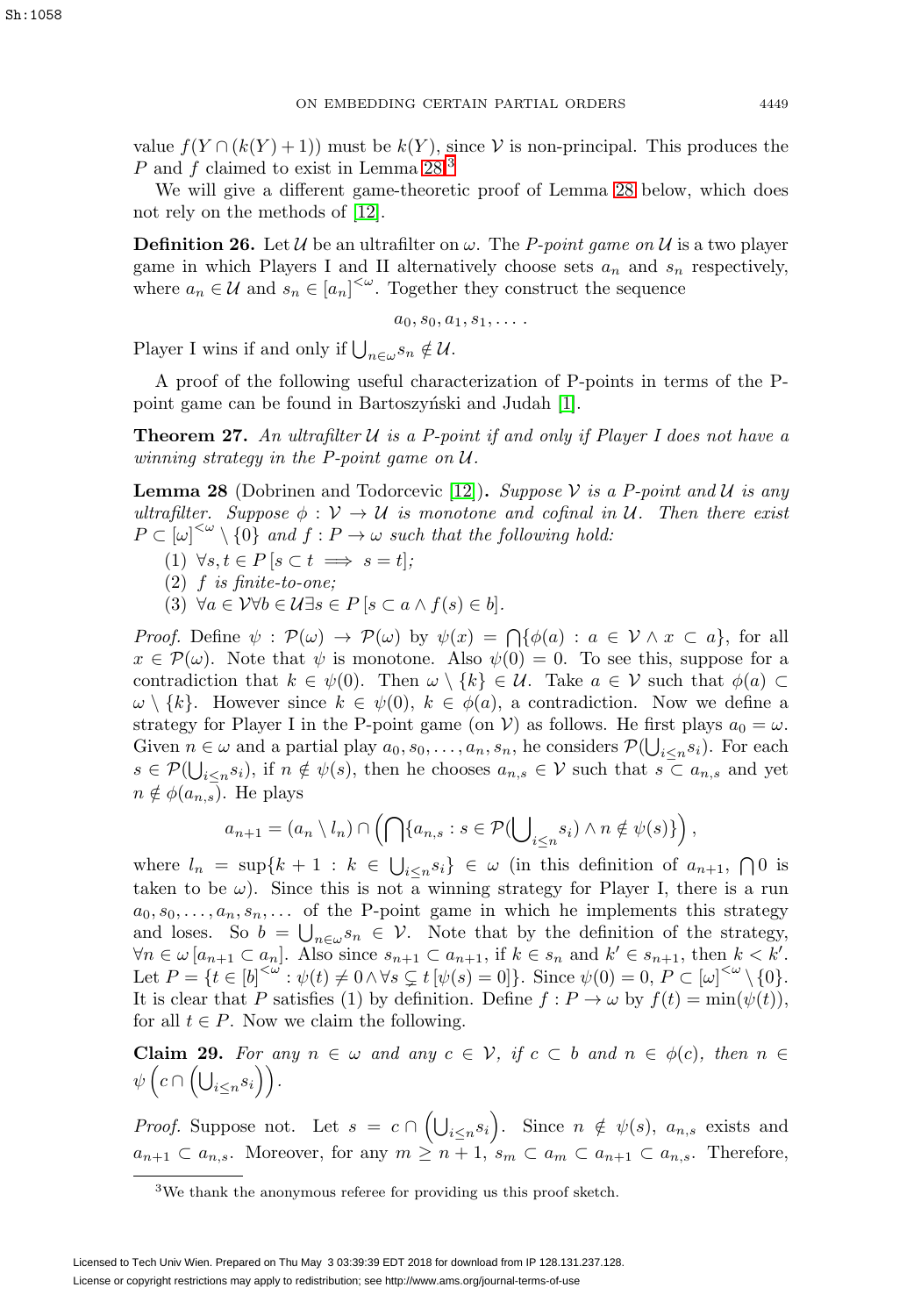4450 DILIP RAGHAVAN AND SAHARON SHELAH

$$
c = c \cap b = \bigcup_{m \in \omega} (c \cap s_m) = s \cup \left( \bigcup_{m \ge n+1} (c \cap s_m) \right) \subset a_{n,s}.
$$
 Hence  $\phi(c) \subset \phi(a_{n,s}),$   
whence  $n \notin \phi(c).$ 

Both (2) and (3) easily follow from Claim [29.](#page-16-2) For (2), fix  $n \in \omega$  and suppose  $t \in P$ is such that  $f(t) = n$ . Then  $n \in \psi(t)$ . Consider  $c = t \cup (\bigcup_{m \geq n+1} s_m)$ . It is clear that  $c \in \mathcal{V}, t \subset c$ , and  $c \subset b$ . So  $n \in \phi(c)$ . So by Claim [29,](#page-16-2)  $n \in \psi\left(c \cap \left(\bigcup_{m \leq n} s_m\right)\right)$  $\psi\left(t\cap\left(\bigcup_{m\leq n} s_m\right)\right)$ . Since  $t\in P$ , this implies that  $t\cap\left(\bigcup_{m\leq n} s_m\right)=t$ . Thus  $f^{-1}(\lbrace n \rbrace) \subset \mathcal{P}(\bigcup_{m \leq n} s_m)$ , which is finite.

Next for (3), fix  $c \in V$  and  $d \in U$ . Let  $e \in V$  be such that  $\phi(e) \subset d$ . Then  $b \cap c \cap e \in V$ ,  $\phi(b \cap c \cap e) \in U$ . So  $\phi(b \cap c \cap e) \neq 0$ . If  $n \in \phi(b \cap c \cap e)$ , then  $n \in \psi(u)$ , where  $u = (b \cap c \cap e) \cap (\bigcup_{m \leq n} s_m)$ . Thus  $\psi(u) \neq 0$ , and we may find  $t \subset u$  that is ⊂-minimal w.r.t. the property that  $\psi(t) \neq 0$ . Then  $t \in P$  and  $t \subset u \subset b \cap c \cap e \subset c$ , and  $f(t) \in \psi(t)$ . Since  $t \subset e$  and  $e \in V$ ,  $f(t) \in \phi(e) \subset d$ , as needed.

<span id="page-17-0"></span>**Lemma 30.** Assume  $MA(\sigma - centered)$ . Suppose  $p \in \mathbb{P}_1$ ; suppose  $A, B \in \mathcal{A}_p$  with  $B \not\subset^* A$ ; and suppose that  $P \subset [\omega]^{<\omega} \setminus \{0\}$  and  $f : P \to \omega$  satisfy (1)-(2) of Lemma [28](#page-16-0). Then there exists  $p_0 \in \mathbb{P}_1$  such that  $p_0 \leq p$  and there exist sets  $X \in \mathcal{D}_{p_0,A}$  and  $Y \in \mathcal{D}_{p_0,B}$  such that  $\forall s \in P \, [s \subset X \implies f(s) \notin Y].$ 

*Proof.* Fix  $q \in \mathbb{Q}$  that induces p. There is an  $m \in \omega$  such that

$$
\forall n \ge m \left[ |(B \setminus A) \cap I_{q,n}| < |(B \setminus A) \cap I_{q,n+1}| \right]
$$

because  $B \setminus A$  is an infinite member of the Boolean subalgebra of  $\mathcal{P}(\omega)$  generated by  $\mathscr{A}_p$ . For each  $n \in \omega$ , consider  $\bigcup_{k \leq n} u_{I_q,k}^{q,k}$ . This is a finite subset of  $\omega$ . So  $l(n) = \sup \Big\{ f(s) : s \in P \wedge s \subset \bigcup_{k \leq n} u_{I_{q,k} \cap A}^{q,k}$  $\Big\} < \omega$ . Similarly  $\bigcup_{k \leq n} u_{I_{q,k} \cap B}^{q,k}$  is a finite subset of  $\omega$ . By (2) of Lemma [28,](#page-16-0) for each  $i \in \omega$ ,  $\bigcup (f^{-1}(\{i\})\big)$  is a finite subset of  $\omega$ . So  $l^+(n) = \sup \left( \bigcup \left\{ \bigcup \left( f^{-1}(\{i\}) \right) : i \in \bigcup_{k \leq n} u_{I_q,k \cap B}^{q,k} \right\} \right) < \omega$ . Build two sequences  $\langle k_n : n \in \omega \rangle$  and  $\langle u^{q_0,n} : n \in \omega \rangle$  such that for each  $n \in \omega$ :

- (1)  $k_n \in \omega$  and  $u^{q_0,n} \in \Sigma(u^{q,k_n});$
- (2)  $\forall j < n \left[ k_j < k_n \text{ and } \text{nor}(u^{q_0,j}) < \text{nor}(u^{q_0,n}) \right];$
- (3) for any  $s \subset \left(\bigcup_{j < n} u_{I_{q,k_j} \cap A}^{q_0,j} \right)$ ) and any  $t \subset \left(u_{I_{q,k_n}\cap A}^{q_0,n}\right)$ ), if  $s \cup t \in P$ , then  $f(s \cup t) \notin u_{I_{q,k_n} \cap B}^{q_0,n};$ (4)  $\forall j < n \left[ l(k_j) < \min \left( u_{I_{q,k_n} \cap B}^{q_0,n} \right) \right]$  $\Big)$  and  $l^+(k_j) < \min\left(u^{q_0,n}_{I_{q,k_n}\cap A}\right)\Big]$ .

Suppose for a moment that such a sequence can be built. Let  $q_0$  and  $p_0$  be defined as in Remark [24.](#page-15-0) Then  $p_0 \in \mathbb{P}_1$ ,  $p_0 \leq p$ ,  $q_0 \in \mathbb{Q}$ , and  $q_0$  induces  $p_0$ . Let  $X_A =$  $\bigcup_{n\in\omega}u_{I_{q,k_n}\cap A}^{q_0,n}$  and  $X_B=\bigcup_{n\in\omega}u_{I_{q,k_n}\cap B}^{q_0,n}$ . Note that  $X_A\in\mathcal{D}_{p_0,A}$  and  $X_B\in\mathcal{D}_{p_0,B}$ . Suppose towards a contradiction that there exists  $s^* \in P$  such that  $s^* \subset X_A$ and  $f(s^*) \in X_B$ . As s<sup>\*</sup> is a non-empty finite subset of  $\omega$ , max $(s^*)$  exists and there exists a unique  $n \in \omega$  such that  $\max(s^*) \in u_{I_{q,k_n} \cap A}^{q_0,n}$ . Then  $s^* = s \cup t$ , where  $s = s^* \cap \left( \bigcup_{j < n} u^{q_0, j}_{I_q, k_j \cap A} \right)$ and  $t = s^* \cap u_{I_{q,k_n} \cap A}^{q_0,n}$ . By clause  $(3), f(s^*) \notin u_{I_{q,k_n} \cap B}^{q_0,n}$ . By the definition of  $l(k_n)$ ,  $f(s^*) \le l(k_n)$ . So by clause (4),  $\forall n^* > n \left[ f(s^*) \notin u_{I_{q,k_n*}}^{q_0,n^*} \cap B \right]$  . So it must be that  $f(s^*) \in u_{I_{q,k_j} \cap B}^{q_0,j}$  for some  $j < n$ . But then  $\max(s^*) \leq l^+(k_j)$ ,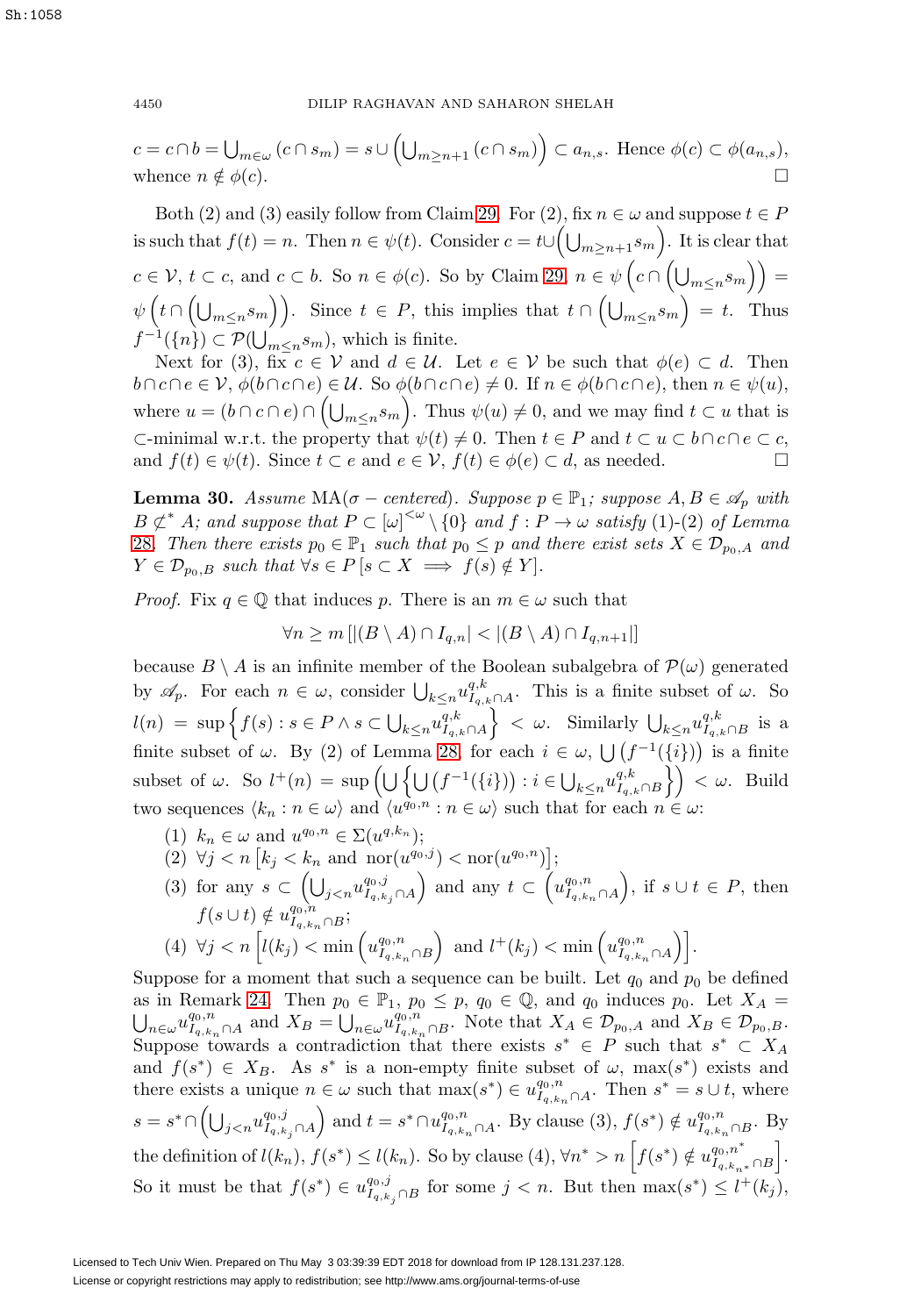contradicting clause (4). Therefore there is no  $s^* \in P$  such that  $s^* \subset X_A$  and  $f(s^*) \in X_B$ . Hence  $p_0$  is as required.

To build the sequences  $\langle k_n : n \in \omega \rangle$  and  $\langle u^{q_0,n} : n \in \omega \rangle$  proceed as follows. Fix  $n \in \omega$  and suppose that  $\langle k_j : j \langle n \rangle$  and  $\langle u^{q_0,j} : j \langle n \rangle$  are given. Let  $M = \{m\} \cup \{k_j : j < n\} \cup \{\text{nor}(u^{q_0,j}) + 1 : j < n\} \cup \{l(k_j) : j < n\} \cup \{l^+(k_j) : j < n\}.$ Note that M is a finite non-empty subset of  $\omega$ , and put  $k = \max(M) < \omega$ . Next, let  $x = \left(\bigcup_{j < n} u^{q_0, j}_{I_{q, k_j} \cap A}\right)$ ), and note that x is also a finite set. Put  $k_n = k + 2^{|x|} < \omega$ . Note that  $k_n > k \geq m$ . Therefore  $(B \setminus A) \cap I_{q,k_n} \neq 0$ . So  $B \cap I_{q,k_n} \not\subset A \cap I_{q,k_n}$ . Also nor $(u^{q,k_n}) \geq k_n = k + 2^{|x|}$ . Let  $\langle s_i : i < 2^{|x|} \rangle$  enumerate all subsets of x. Now build a sequence  $\langle v^i : i < 2^{|x|} \rangle$  such that for each  $i < 2^{|x|}$ :

- (5)  $v^i \in \Sigma(u^{q,k_n})$  and  $\text{nor}(v^i) \geq k+2^{|x|}-i-1;$
- (6)  $\forall i^* < i \, [v^i \in \Sigma \, (v^{i^*})];$
- (7) for any  $t \subset v^i_{I_{q,k_n} \cap A}$ , if  $s_i \cup t \in P$ , then  $f(s_i \cup t) \notin v^i_{I_{q,k_n} \cap B}$ .

This sequence is constructed by induction on  $i < 2^{|x|}$ . Fix  $i < 2^{|x|}$  and suppose that  $v^{i^*}$  is given for all  $i^* < i$ . If  $i > 0$ , let  $v = v^{i-1}$ , and if  $i = 0$ , then let  $v = u^{q, k_n}$ . In either case  $v \in \mathcal{CR}(I_{q,k_n})$  and  $\text{nor}(v) \geq (k+2^{|x|}-i-1)+1$ . Now  $v_{I_{q,k_n}\cap B}$  is a non-empty set. Fix  $z_0 \in v_{I_q,k_n \cap B}$ . Define a function  $F : \mathcal{P}(v_{I_q,k_n \cap A}) \to v_{I_q,k_n \cap B}$ as follows. Given  $t \in \mathcal{P}(v_{I_{q,k_n}\cap A})$ , if  $s_i \cup t \in P$  and  $f(s_i \cup t) \in v_{I_{q,k_n}\cap B}$ , then let  $F(t) = f(s_i \cup t)$ . Otherwise let  $F(t) = z_0$ . There exists  $v^i \in \Sigma(v)$  with  $\text{nor}(v^i) \geq k+2^{|x|}-i-1$  such that  $F''\mathcal{P}(v^i_{I_{q,k_n}\cap A}) \cap v^i_{I_{q,k_n}\cap B} = 0$ . It is clear that  $v^i$  is as needed.

Now let  $i = 2^{|x|} - 1 < 2^{|x|}$  and define  $u^{q_0,n} = v^i$ . By  $(5), v^i \in \Sigma(u^{q,k_n})$ , and so (1) is satisfied. For (2) note that  $\text{nor}(v^i) \geq k + 2^{|x|} - i - 1 = k \geq \text{nor}(u^{q_0,j}) + 1 >$  $\text{nor}(u^{q_0,j})$ , for all  $j \leq n$ . Next, to check (3) fix  $s \subset \left(\bigcup_{j \leq n} u_{I_{q,k_j} \cap A}^{q_0,j}\right)$  $= x$  and  $t\subset \left( u^{q_0,n}_{I_{q,k_n}\cap A}\right)$ ). Suppose  $s \cup t \in P$ . Then  $s = s_{i^*}$  for some  $i^* ≤ i$ . It follows from (6) that  $u_{I_{q,k_n}\cap A}^{q_0,n} \subset v_{I_{q,k_n}\cap A}^{i^*}$  and  $u_{I_{q,k_n}\cap B}^{q_0,n} \subset v_{I_{q,k_n}\cap B}^{i^*}$ . So by (7) applied to  $i^*$  we have that  $f(s \cup t) \notin u_{I_{q,k_n} \cap B}^{q_0,n}$ . Finally, for (4) note that  $u_{I_{q,k_n} \cap A}^{q_0,n} \subset u_{I_{q,k_n} \cap A}^{q,k_n}$  and  $u_{I_{q,k_n}\cap B}^{q_0,n} \subset u_{I_{q,k_n}\cap B}^{q,k_n}$ . So min  $\left(u_{I_{q,k_n}\cap A}^{q_0,n}\right)$  $\Big) \geq \min \Big( u^{q,k_n}_{I_{q,k_n} \cap A} \Big)$  $\Big) \geq k_n > k \geq l^+(k_j)$ , for all  $j < n$ , and min  $\left(u_{I_{q,k_n}\cap B}^{q_0,n}\right)$  $\Big) \geq \min \Big( u^{q,k_n}_{I_{q,k_n} \cap B} \Big)$  $\Big) \geq k_n > k \geq l(k_j)$ , for all  $j < n$ . Thus  $u^{q_0,n}$  and  $k_n$  are as required.

The following lemma is easy to check and tells us what to do at limit stages of the final inductive construction. We leave the proof to the reader.

<span id="page-18-0"></span>**Lemma 31.** Assume  $MA(\sigma$ -centered). Let  $\delta < \mathfrak{c}$  be a limit ordinal. Suppose  $\langle p_\alpha : \alpha < \delta \rangle$  is a sequence of conditions in  $\mathbb{P}_0$  such that  $\forall \alpha \leq \beta < \delta$   $[p_\beta \leq p_\alpha]$ . Define  $\mathscr{A}_{p_{\delta}} = \bigcup_{\alpha < \delta} \mathscr{A}_{p_{\alpha}}$ . For any  $A \in \mathscr{A}_{p_{\delta}}$  let  $\alpha_A = \min{\{\alpha < \delta : A \in \mathscr{A}_{p_{\alpha}}\}}$ . For  $A \in \mathscr{A}_{p_\delta}$  define  $\mathcal{D}_{p_\delta,A} = \bigcup_{\alpha_A \leq \alpha < \delta} \mathcal{D}_{p_\alpha,A}$ , and define  $\mathscr{D}_{p_\delta} = \langle \mathcal{D}_{p_\delta,A} : A \in$  $\mathscr{A}_{p_{\delta}}$ . Given  $A, B \in \mathscr{A}_{p_{\delta}}$  with  $A \subset \mathscr{B}$ . let  $\alpha_{A,B} = \max{\{\alpha_A, \alpha_B\}}$ , and define  $\pi_{p_{\delta},B,A} = \pi_{p_{\alpha_{A,B}},B,A}.$  Define  $\mathscr{C}_{p_{\delta}} = \langle \pi_{p_{\delta},B,A} : A,B \in \mathscr{A}_{p_{\delta}} \wedge A \subset^* B \rangle.$  Finally define  $p_{\delta} = \langle \mathscr{A}_{p_{\delta}}, \mathscr{C}_{p_{\delta}}, \mathscr{D}_{p_{\delta}} \rangle$ . Then  $p_{\delta} \in \mathbb{P}_0$  and  $\forall \alpha < \delta \, [p_{\delta} \leq p_{\alpha}]$ .

<span id="page-18-1"></span>**Lemma 32.** Assume MA( $\sigma$ -centered). Let  $\delta < \mathfrak{c}$  be a limit ordinal with  $cf(\delta) = \omega$ . Suppose  $\langle p_\alpha : \alpha < \delta \rangle$  is a sequence of conditions in  $\mathbb{P}_1$  such that  $\forall \alpha \leq \beta <$  $\delta[p_\beta \leq p_\alpha]$ . Suppose  $p_\delta \in \mathbb{P}_0$  is defined as in Lemma [31](#page-18-0). Then  $p_\delta \in \mathbb{P}_1$ .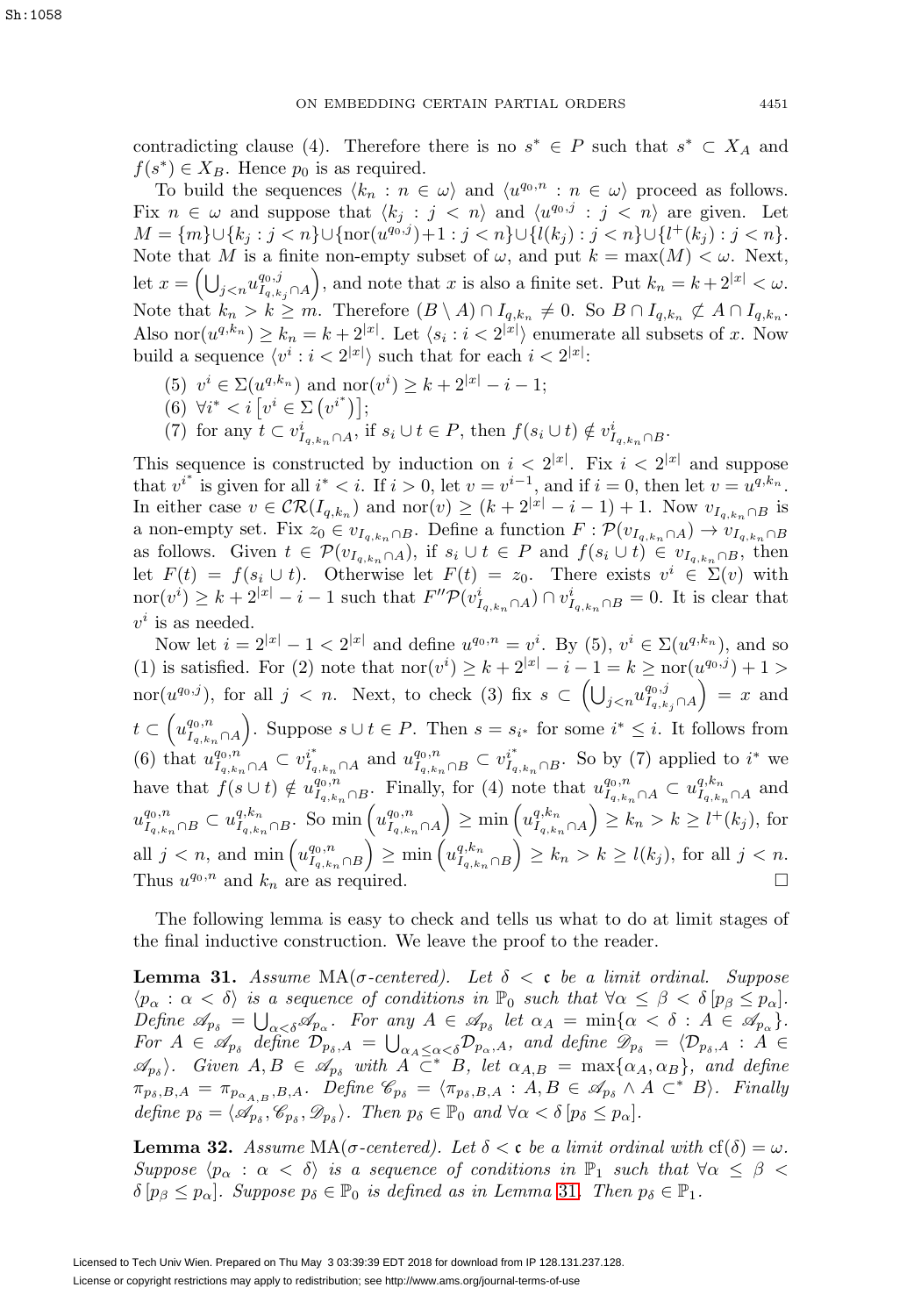*Proof.* Take a finitary  $p' \in \mathbb{P}_0$  with  $p_\delta \leq p'$ . For each  $A \in \mathcal{A}_{p'}$  let  $\alpha_A$  be defined as in Lemma [31.](#page-18-0) Since p' is finitary,  $\mathscr{A}_{p'}$  is finite and for each  $A \in \mathscr{A}_{p'}$ , there exists a nonempty and countable  $\mathcal{F}_{p',A} \subset \mathcal{D}_{p',A}$  such that  $\forall X \in \mathcal{D}_{p',A} \exists Y \in \mathcal{F}_{p',A}$  [ $Y \subset X$ ]; let  $\{Y_{A,n}:n\in\omega\}$  enumerate  $\mathcal{F}_{p',A}$ . For each  $A\in\mathscr{A}_{p'}$  and  $n\in\omega$  choose  $\alpha_A\leq\alpha_{A,n}<\delta$ such that  $Y_{A,n} \in \mathcal{D}_{p_{\alpha_{A,n}},A}$ . Find a strictly increasing cofinal sequence  $\langle \alpha_n : n \in \omega \rangle$ of elements of  $\delta$  such that  $\mathscr{A}_{p'} \subset \mathscr{A}_{p_{\alpha_0}}$  and  $\forall A \in \mathscr{A}_{p'} \forall i \langle n | \alpha_{A,i} \langle \alpha_n |$ . Define a standard sequence q as follows. Fix  $n \in \omega$  and suppose that  $I_{q,m}$  and  $u^{q,m}$  are given for all  $m < n$ . Choose  $q_n \in \mathbb{Q}$  inducing  $p_{\alpha_n}$ . We now define six collections of natural numbers as follows. First, let  $\mathcal{B}_{p'}$  denote the Boolean subalgebra of  $\mathcal{P}(\omega)$ generated by  $\mathscr{A}_{p'}$ . If A is an infinite member of  $\mathcal{B}_{p'}$ , then there exists  $k_A \in \omega$  such that  $\forall k \geq k_A \, [A \cap I_{q_n,k} | < |A \cap I_{q_n,k+1}|].$  Define sup $\{k_A + |I_{q,m} \cap A| + 1 : m < n\}$  $= l_A$ . Second, say  $A \in \mathscr{A}_{p'}$  and  $i < n$ . Then there exists  $l_{A,i} \in \omega$  such that  $\forall k \geq l_{A,i} \left[ u_{A \cap I_{q_n,k}}^{q_n,k} \subset Y_{A,i} \right]$ . Third, say  $A, B \in \mathscr{A}_{p'}$  with  $A \subset^* B$ . Then there exists  $l_{A,B} \in \omega$  such that  $\forall k \geq l_{A,B} \left[ \pi_{p_{\alpha_n},B,A} \upharpoonright u_{B \cap I_{q_n,k}}^{q_n,k} = \pi_{q_n,B \cap I_{q_n,k},A \cap I_{q_n,k}} \right]$ . Observe that since  $p_{\delta} \leq p_{\alpha_n}$  and  $p_{\delta} \leq p'$ ,  $\pi_{p_{\alpha_n},B,A} = \pi_{p',B,A}$ . Fourth, define  $l_0 = \sup\{\max(I_{q,m}) + 1 : m < n\}.$  Fifth, let  $\sup\{\max(u^{q,m}) + 1 : m < n\}$ l<sub>1</sub>. Sixth, define  $l_2 = \sup \{ \max(u_a^{q,m}) + 1 : m < n \land a \in \mathcal{P}(I_{q,m}) \}$ . Now consider  $M = \{l_A : A \in \mathcal{B}_{p'} \wedge A \text{ is infinite}\}\cup \{l_{A,i} : A \in \mathscr{A}_{p'} \wedge i < n\} \cup \{l_{A,B} : A, B \in \mathcal{A}_{p'} \wedge A\}$  $\mathscr{A}_{p'} \wedge A \subset^* B$   $\cup$  { $l_0, l_1, l_2$ }. M is a finite non-empty subset of  $\omega$ . Let  $l = \max(M)$ . Then  $l \in \omega$ . Put  $I_{q,n} = I_{q_n,l}$  and  $u^{q,n} = u^{q_n,l}$ . This completes the definition of q. It is easy to see that  $q \in \mathbb{Q}$  and that q induces p'. Therefore  $p_{\delta} \in \mathbb{P}_1$ .

<span id="page-19-1"></span>**Lemma 33.** Assume  $MA(\sigma\text{-centered})$ . Let  $\delta < \mathfrak{c}$  be a limit ordinal with  $cf(\delta) > \omega$ . Suppose  $\langle p_\alpha : \alpha < \delta \rangle$  is a sequence of conditions in  $\mathbb{P}_1$  such that  $\forall \alpha \leq \beta <$  $\delta[p_\beta \leq p_\alpha]$ . Suppose  $p_\delta \in \mathbb{P}_0$  is defined as in Lemma [31](#page-18-0). Then  $p_\delta \in \mathbb{P}_1$ .

*Proof.* Take a finitary  $p' \in \mathbb{P}_0$  with  $p_\delta \leq p'$ . Since  $cf(\delta) > \omega$ , there is  $\alpha < \delta$  such that  $p_{\alpha} \leq p'$ . There is a  $q \in \mathbb{Q}$  such that q induces  $p_{\alpha}$ . This q also induces p'. Hence  $p_{\delta} \in \mathbb{P}_1$ .

We are now ready to prove the main theorem. Recall that  $\mathcal{P}(\omega)/\text{FIN}$  is the collection of equivalence classes  $\{[A] : A \in \mathcal{P}(\omega)\}\$ , where  $[A] = \{B \in \mathcal{P}(\omega) :$  $A = K B$ . The natural partial order on it is defined by  $[A] \leq [B]$  if and only if  $A \subset K$  B. We construct a set  $\mathscr X$  of representatives for the equivalence classes in  $\mathcal{P}(\omega)/\text{FIN}$  and a sequence of P-points  $\langle \mathcal{U}_A : A \in \mathcal{X} \rangle$  satisfying (3) and (4) of Theorem [34](#page-19-0) below. Use this to define a map  $\varphi$  from  $\mathcal{P}(\omega)/\text{FIN}$  into the class of Ppoints as follows. Given  $[C] \in \mathcal{P}(\omega)$  FIN, let A be the unique member of  $\mathcal{X} \cap [C]$ , and define  $\varphi([C]) = \mathcal{U}_A$ . By clauses (3) and (4) of Theorem [34](#page-19-0) and by the fact that  $U_A \leq_{RK} U_B$  implies  $U_A \leq_T U_B$ ,  $[C] \leq [D]$  if and only if  $\varphi([C]) \leq_{RK} \varphi([D])$ if and only if  $\varphi([C]) \leq_T \varphi([D])$ . This implies that  $\varphi$  is 1-1 because  $[C] \leq [D]$  and  $[D] \leq [C]$  imply that  $[C]=[D]$ . Thus  $\varphi$  is an embedding of  $\mathcal{P}(\omega)/\text{FIN}$  into the class of P-points with respect to both  $\leq_{RK}$  and  $\leq_T$ .

<span id="page-19-0"></span>**Theorem 34.** Assume MA( $\sigma$ -centered). There exists a set  $\mathscr{X} \subset \mathcal{P}(\omega)$  and a sequence  $\langle \mathcal{U}_A : A \in \mathcal{X} \rangle$  such that the following hold:

- (1)  $\forall A, B \in \mathcal{X} \: [A \neq B \implies A \neq^* B] \text{ and } \forall C \in \mathcal{P}(\omega) \exists A \in \mathcal{X} \: [C =^* A];$
- (2) for each  $A \in \mathcal{X}$ ,  $\mathcal{U}_A$  is a P-point;
- (3)  $\forall A, B \in \mathscr{X} [A \subset^* B \implies \mathcal{U}_A \leq_{RK} \mathcal{U}_B];$
- (4)  $\forall A, B \in \mathscr{X} \left[ B \not\subset^* A \implies \mathcal{U}_B \nleq_T \mathcal{U}_A \right].$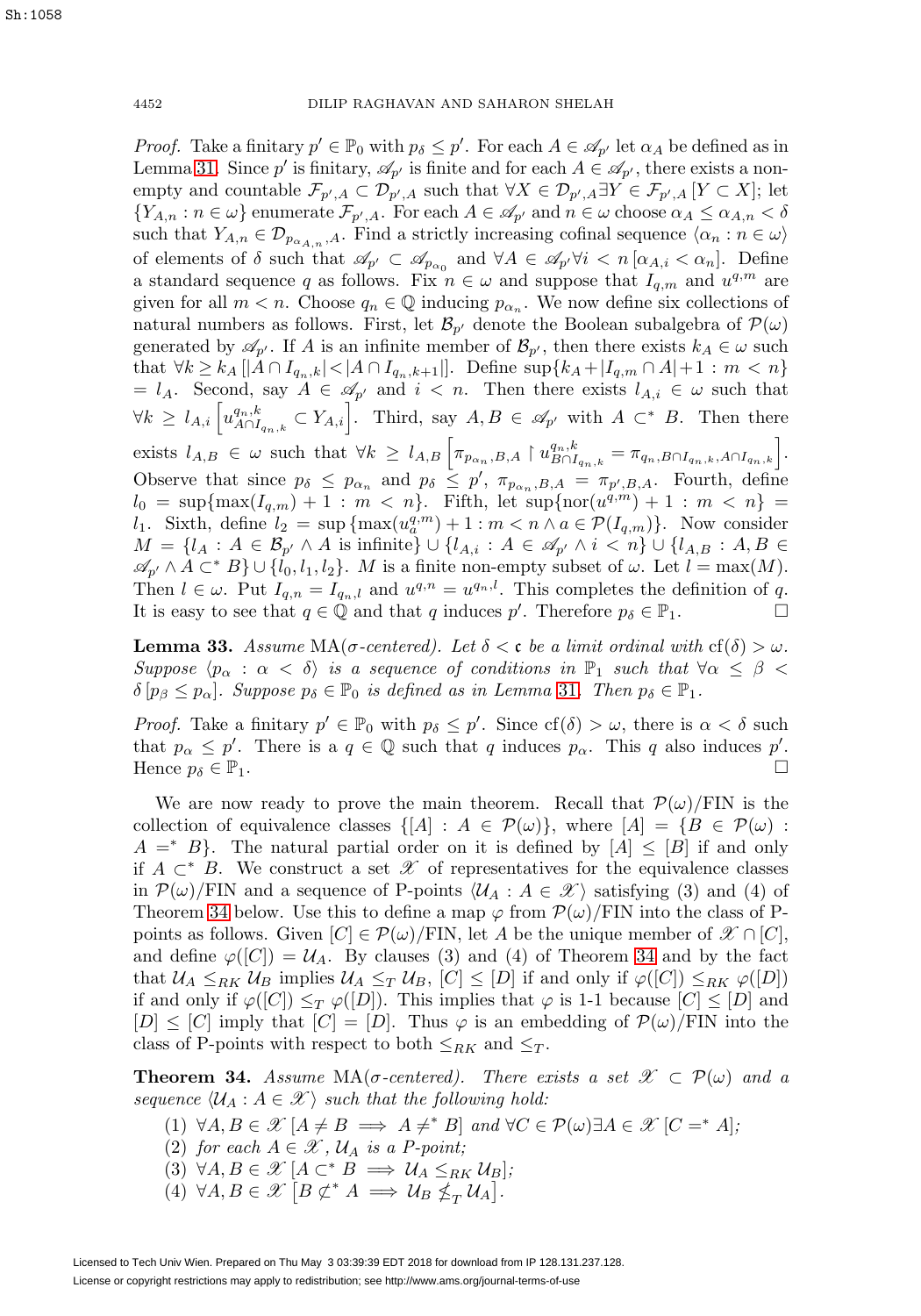*Proof.* Let  $\mathfrak{c} = T_0 \cup T_1 \cup T_2 \cup T_3$  be a partition of  $\mathfrak{c}$  into four disjoint pieces each of size c. Let  $\langle A_{\alpha} : \alpha \in T_0 \rangle$  be an enumeration of  $\mathcal{P}(\omega)$ . Let  $\langle \langle A_{\alpha}, X_{\alpha} \rangle : \alpha \in T_1 \rangle$ enumerate  $\mathcal{P}(\omega) \times \mathcal{P}(\omega)$  in such a way that each element of  $\mathcal{P}(\omega) \times \mathcal{P}(\omega)$  occurs c times on the list. Let

$$
\mathcal{T} = \{ \langle P, f \rangle : P \subset [\omega]^{<\omega} \setminus \{0\} \text{ and } f : P \to \omega \text{ satisfy (1)-(2) of Lemma 28} \}.
$$

Let  $\langle\langle A_\alpha, B_\alpha, P_\alpha, f_\alpha\rangle : \alpha \in T_2\rangle$  enumerate  $\mathcal{P}(\omega) \times \mathcal{P}(\omega) \times \mathcal{T}$  in such a way that every element of  $\mathcal{P}(\omega)\times\mathcal{P}(\omega)\times\mathcal{T}$  occurs c times on the list. Build a decreasing sequence  $\langle p_{\alpha} : \alpha < \mathfrak{c} \rangle$  of conditions in  $\mathbb{P}_1$  by induction as follows. Since  $\mathbb{P}_1$  is non-empty choose an arbitrary  $p_0 \in \mathbb{P}_1$ . If  $\delta < \mathfrak{c}$  is a limit ordinal, then by Lemmas [32](#page-18-1) and [33](#page-19-1) there is a  $p_{\delta} \in \mathbb{P}_1$  such that  $\forall \alpha < \delta \left[ p_{\delta} \leq p_{\alpha} \right]$ . Now suppose  $\delta = \alpha + 1$ . If  $\alpha \in T_0$ , then use Lemma [22](#page-13-0) to find  $p_{\delta} \in \mathbb{P}_1$  such that  $p_{\delta} \leq p_{\alpha}$  and  $\exists C \in \mathscr{A}_{p_{\delta}}[A_{\alpha} =^* C].$ If  $\alpha \in T_1$  and  $A_\alpha \in \mathscr{A}_{p_\alpha}$ , then use Lemma [25](#page-15-1) to find  $p_\delta \in \mathbb{P}_1$  such that  $p_\delta \leq p_\alpha$ and either  $X_{\alpha} \in \mathcal{D}_{p_{\delta}, A_{\alpha}}$  or  $\omega \setminus X_{\alpha} \in \mathcal{D}_{p_{\delta}, A_{\alpha}}$ . If  $A_{\alpha} \notin \mathscr{A}_{p_{\alpha}}$ , then let  $p_{\delta} = p_{\alpha}$ . Next, suppose  $\alpha \in T_2$ ,  $A_\alpha, B_\alpha \in \mathscr{A}_{p_\alpha}$ , and that  $B_\alpha \not\subset^* A_\alpha$ . Use Lemma [30](#page-17-0) to find  $p_{\delta} \in \mathbb{P}_1$  such that  $p_{\delta} \leq p_{\alpha}$  and there exist  $X_{\alpha} \in \mathcal{D}_{p_{\delta},A_{\alpha}}$  and  $Y_{\alpha} \in \mathcal{D}_{p_{\delta},B_{\alpha}}$ such that  $\forall s \in P_\alpha$  [ $s \subset X_\alpha \implies f_\alpha(s) \notin Y_\alpha$ ]. If  $\alpha \in T_2$ , but the other conditions are not satisfied, then let  $p_{\delta} = p_{\alpha}$ . Finally if  $\alpha \in T_3$ , then use Lemma [17](#page-9-2) to find  $p_{\delta} \in \mathbb{P}_1$  such that  $p_{\delta} \leq p_{\alpha}$  and  $\forall A \in \mathscr{A}_{p_{\delta}} \exists Y_{A,\alpha} \in \mathcal{D}_{p_{\delta},A} \forall X \in \mathcal{D}_{p_{\delta},A}$   $[Y_{A,\alpha} \subset^* X].$ This concludes the construction of  $\langle p_{\alpha} : \alpha < \mathfrak{c} \rangle$ .

Now define  $\mathscr{X} = \bigcup_{\alpha < \mathfrak{c}} \mathscr{A}_{p_\alpha}$ . To see that the first part of (1) holds, let  $A, B \in \mathscr{X}$ and suppose that  $A \neq B$ . Then there is  $\alpha < \mathfrak{c}$  such that  $A, B \in \mathscr{A}_{p_{\alpha}}$ , and since  $p_{\alpha}$  is a 0-condition,  $A \neq^* B$ . For the second part of (1), if  $A \in \mathcal{P}(\omega)$ , then there exists  $\alpha \in T_0$  such that  $A = A_\alpha$ , and so there is a  $C \in \mathscr{A}_{p_{(\alpha+1)}} \subset \mathscr{X}$  with  $A_\alpha =^* C$ . Thus (1) is verified. Next, for any  $A \in \mathcal{X}$ , let  $\alpha_A = \min\{\alpha < \mathfrak{c} : A \in \mathcal{A}_{p_\alpha}\}\)$ . Define  $\mathcal{U}_A = \bigcup_{\alpha_A \leq \alpha < \mathfrak{c}} \mathcal{D}_{p_\alpha,A}$ . To check that  $\mathcal{U}_A$  is an ultrafilter, fix  $X \in \mathcal{P}(\omega)$ . There is an  $\alpha \in T_1$  such that  $\alpha_A \leq \alpha$  and  $\langle A_\alpha, X_\alpha \rangle = \langle A, X \rangle$ . Then by construction, either X or  $\omega \setminus X$  belongs to  $\mathcal{D}_{p_{(\alpha+1)},A}$ , and hence to  $\mathcal{U}_A$ . To see that  $\mathcal{U}_A$  is a P-point, let  $\{X_n : n \in \omega\} \subset \mathcal{U}_A$ . There exists  $\alpha \in T_3$  such that  $\alpha_A \leq \alpha$  and  $\{X_n : n \in \omega\} \subset \mathcal{D}_{p_\alpha,A}$ . Then there exists  $Y_{A,\alpha} \in \mathcal{D}_{p_{(\alpha+1)},A} \subset \mathcal{U}_A$  such that  $\forall n \in \omega$  [ $Y_{A,\alpha} \subset^* X_n$ ]. This verifies (2). Next, say  $A, B \in \mathscr{X}$  with  $A \subset^* B$ . Let  $\alpha_{A,B} = \max\{\alpha_A, \alpha_B\} < \mathfrak{c}$ . Define  $\pi_{B,A} = \pi_{p_{\alpha_A,B},B,A} \in \omega^\omega$ . To check (3), suppose  $X \in \mathcal{U}_B$ . There is an  $\alpha \geq \alpha_{A,B}$  such that  $X \in \mathcal{D}_{p_\alpha,B}$ . Since  $p_\alpha \leq p_{\alpha_{A,B}}$ ,  $\pi_{p_{\alpha},B,A} = \pi_{p_{\alpha_{A,B}},B,A} = \pi_{B,A}$ , and since  $p_{\alpha}$  is a 0-condition,  $\pi_{p_{\alpha},B,A}'' X \in \mathcal{D}_{p_{\alpha},A} \subset$  $\mathcal{U}_A$ . So  $\pi_{B,A}''X \in \mathcal{U}_A$ . This implies that  $\mathcal{U}_A \leq_{RK} \mathcal{U}_B$ , verifying (3). Finally suppose  $A, B \in \mathcal{X}$  and that  $B \not\subset^* A$ . Suppose for a contradiction that  $\mathcal{U}_B \leq_T \mathcal{U}_A$ . Applying Lemma [28](#page-16-0) with  $V = U_A$  and  $U = U_B$  we can find  $P \subset [\omega]^{<\omega} \setminus \{0\}$ and  $f: P \to \omega$  satisfying (1)-(3) of Lemma [28.](#page-16-0) There exists  $\alpha \in T_2$  such that  $\alpha_{A,B} \leq \alpha$  and  $A_{\alpha} = A$ ,  $B_{\alpha} = B$ ,  $P_{\alpha} = P$ , and  $f_{\alpha} = f$ . Let  $\delta = \alpha + 1$ . Then by construction there exist  $X_{\alpha} \in \mathcal{D}_{p_{\delta},A} \subset \mathcal{U}_A = \mathcal{V}$  and  $Y_{\alpha} \in \mathcal{D}_{p_{\delta},B} \subset \mathcal{U}_B = \mathcal{U}$ such that  $\forall s \in P \, [s \subset X_\alpha \implies f(s) \notin Y_\alpha],$  contradicting (3) of Lemma [28.](#page-16-0) This concludes the verification of  $(4)$  and the proof of the theorem.

#### 3. Remarks and open questions

<span id="page-20-0"></span>Under  $MA(\sigma$ -centered) there are 2<sup>c</sup> P-points. Our results here leave open the question of which partial orders of size greater than  $\mathfrak{c}$  can be embedded into the P-points. As pointed out in the introduction, each P-point can have at most  $\mathfrak{c}$ predecessors with respect to  $\leq_{RK}$  and also with respect to  $\leq_T$ .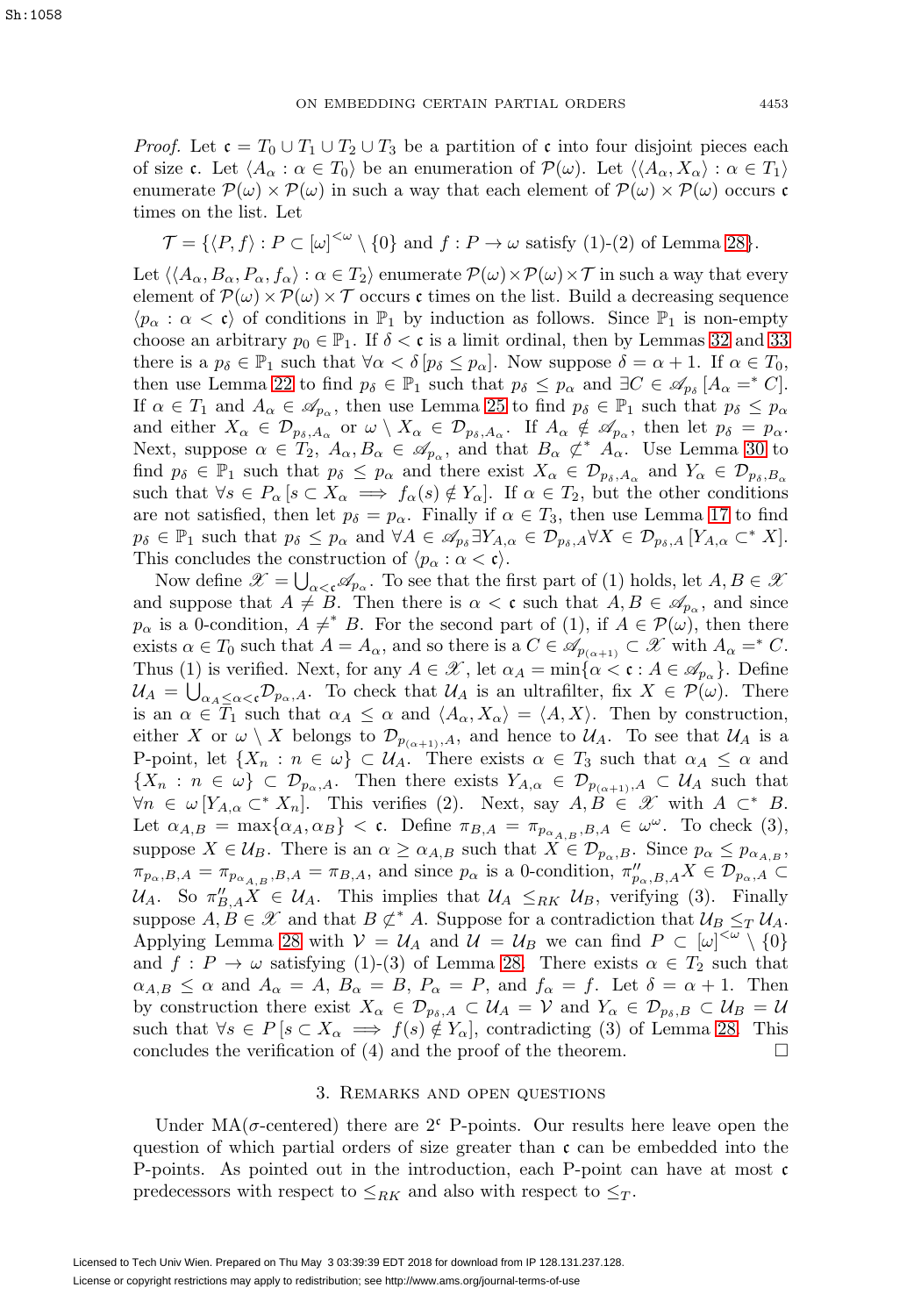**Definition 35.** A partial order  $\langle X, \langle \rangle$  is said to be *locally of size* c if for each  $x \in X, |\{x' \in X : x' \leq x\}| \leq \mathfrak{c}.$ 

<span id="page-21-16"></span>**Question 36.** Suppose  $MA(\sigma\text{-centered})$  holds. Let  $\langle X, \langle \rangle$  be a partial order of size at most  $2^c$  that is locally of size c. Does  $\langle X, \langle \rangle$  embed into the class of P-points with respect to both the Rudin-Keisler and Tukey orders?

A positive answer to Question [36](#page-21-16) will give a complete solution to Blass' Question [3.](#page-2-1) It would say that anything that could possibly embed into the P-points does. Some partial answers toward Question [36](#page-21-16) include the result of Dobrinen and Todorcevic [\[12\]](#page-21-8) that assuming  $\mathfrak{d} = \mathfrak{u} = \mathfrak{c}$ , there are 2<sup>c</sup> many Tukey incomparable P-points, and their analogous result for selective ultrafilters assuming  $cov(\mathcal{M}) = \mathfrak{c}$ . However a general solution may require new ideas.

## **REFERENCES**

- <span id="page-21-6"></span>[1] Tomek Bartoszyński and Haim Judah, Set theory: On the structure of the real line, A  $K$ Peters, Ltd., Wellesley, MA, 1995. M[R1350295](http://www.ams.org/mathscinet-getitem?mr=1350295)
- <span id="page-21-13"></span>[2] J. Baumgartner, R. Frankiewicz, and P. Zbierski, *Embedding of Boolean algebras in P(* $\omega$ *)*/fin, Fund. Math. **136** (1990), no. 3, 187–192. M[R1095691](http://www.ams.org/mathscinet-getitem?mr=1095691)
- <span id="page-21-5"></span>[3] Andreas Blass, The Rudin-Keisler ordering of P-points, Trans. Amer. Math. Soc. **179** (1973), 145–166. M[R0354350](http://www.ams.org/mathscinet-getitem?mr=0354350)
- <span id="page-21-1"></span>[4] Andreas Blass, Near coherence of filters. I. Cofinal equivalence of models of arithmetic, Notre Dame J. Formal Logic **27** (1986), no. 4, 579–591, DOI 10.1305/ndjfl/1093636772. M[R867002](http://www.ams.org/mathscinet-getitem?mr=867002)
- <span id="page-21-2"></span>[5] Andreas Blass, Near coherence of filters. II. Applications to operator ideals, the Stone-Cech remainder of a half-line, order ideals of sequences, and slenderness of groups, Trans. Amer. Math. Soc. **300** (1987), no. 2, 557–581, DOI 10.2307/2000357. M[R876466](http://www.ams.org/mathscinet-getitem?mr=876466)
- <span id="page-21-7"></span>[6] Andreas Blass, Combinatorial cardinal characteristics of the continuum, Handbook of set theory. Vols. 1, 2, 3, Springer, Dordrecht, 2010, pp. 395–489, DOI 10.1007/978-1-4020-5764- 9 7. M[R2768685](http://www.ams.org/mathscinet-getitem?mr=2768685)
- <span id="page-21-14"></span>[7] Andreas Blass, Mauro Di Nasso, and Marco Forti, Quasi-selective ultrafilters and asymptotic numerosities, Adv. Math. **231** (2012), no. 3-4, 1462–1486, DOI 10.1016/j.aim.2012.06.021. M[R2964612](http://www.ams.org/mathscinet-getitem?mr=2964612)
- <span id="page-21-3"></span>[8] Andreas Blass and Saharon Shelah, Near coherence of filters. III. A simplified consistency proof, Notre Dame J. Formal Logic **30** (1989), no. 4, 530–538, DOI 10.1305/ndjfl/1093635236. M[R1036674](http://www.ams.org/mathscinet-getitem?mr=1036674)
- <span id="page-21-12"></span>[9] W. W. Comfort and S. Negrepontis, The theory of ultrafilters, Die Grundlehren der mathematischen Wissenschaften, Band 211, Springer-Verlag, New York-Heidelberg, 1974. M[R0396267](http://www.ams.org/mathscinet-getitem?mr=0396267)
- <span id="page-21-15"></span>[10] C. A. Di Prisco and S. Todorcevic, Souslin partitions of products of finite sets, Adv. Math. **176** (2003), no. 1, 145–173, DOI 10.1016/S0001-8708(02)00064-6. M[R1978344](http://www.ams.org/mathscinet-getitem?mr=1978344)
- <span id="page-21-10"></span>[11] N. Dobrinen, J. Mijares, and T. Trujillo, Topological Ramsey spaces from Fraisse classes, Ramsey-classification theorems, and initial structures in the Tukey types of p-points, Arch. Math. Logic (to appear).
- <span id="page-21-8"></span>[12] Natasha Dobrinen and Stevo Todorcevic, Tukey types of ultrafilters, Illinois J. Math. **55** (2011), no. 3, 907–951 (2013). M[R3069290](http://www.ams.org/mathscinet-getitem?mr=3069290)
- [13] Natasha Dobrinen and Stevo Todorcevic, A new class of Ramsey-classification theorems and their application in the Tukey theory of ultrafilters, Part 1, Trans. Amer. Math. Soc. **366** (2014), no. 3, 1659–1684, DOI 10.1090/S0002-9947-2013-05844-8. M[R3145746](http://www.ams.org/mathscinet-getitem?mr=3145746)
- <span id="page-21-9"></span>[14] Natasha Dobrinen and Stevo Todorcevic, A new class of Ramsey-classification theorems and their applications in the Tukey theory of ultrafilters, Part 2, Trans. Amer. Math. Soc. **367** (2015), no. 7, 4627–4659, DOI 10.1090/S0002-9947-2014-06122-9. M[R3335396](http://www.ams.org/mathscinet-getitem?mr=3335396)
- <span id="page-21-0"></span>[15] Zdeněk Frolík, Sums of ultrafilters, Bull. Amer. Math. Soc. **73** (1967), 87–91. M[R0203676](http://www.ams.org/mathscinet-getitem?mr=0203676)
- <span id="page-21-4"></span>[16] Kenneth Kunen, Ultrafilters and independent sets, Trans. Amer. Math. Soc. **172** (1972), 299–306. M[R0314619](http://www.ams.org/mathscinet-getitem?mr=0314619)
- <span id="page-21-11"></span>[17] Kenneth Kunen, Set theory: An introduction to independence proofs, Studies in Logic and the Foundations of Mathematics, vol. 102, North-Holland Publishing Co., Amsterdam-New York, 1980. M[R597342](http://www.ams.org/mathscinet-getitem?mr=597342)